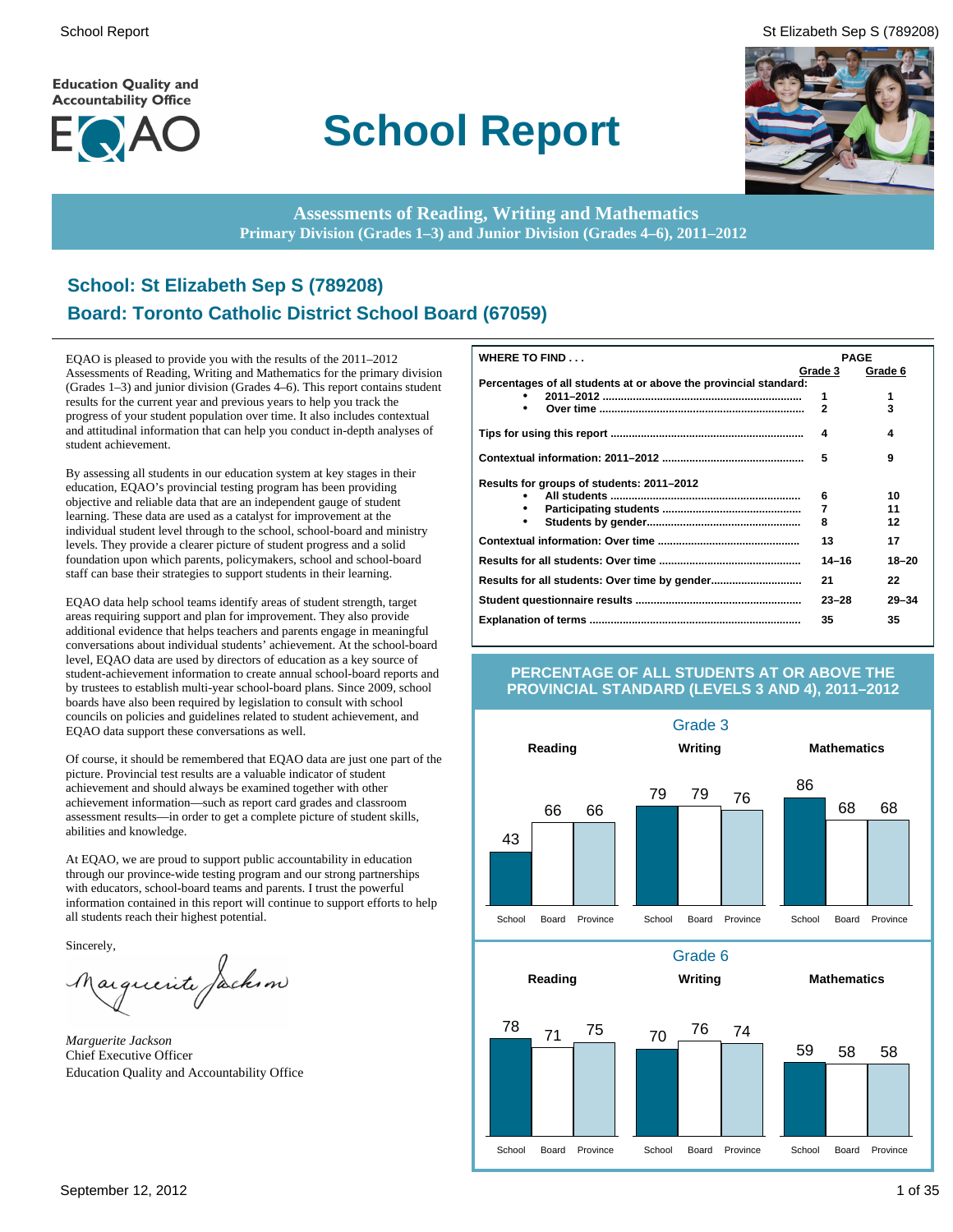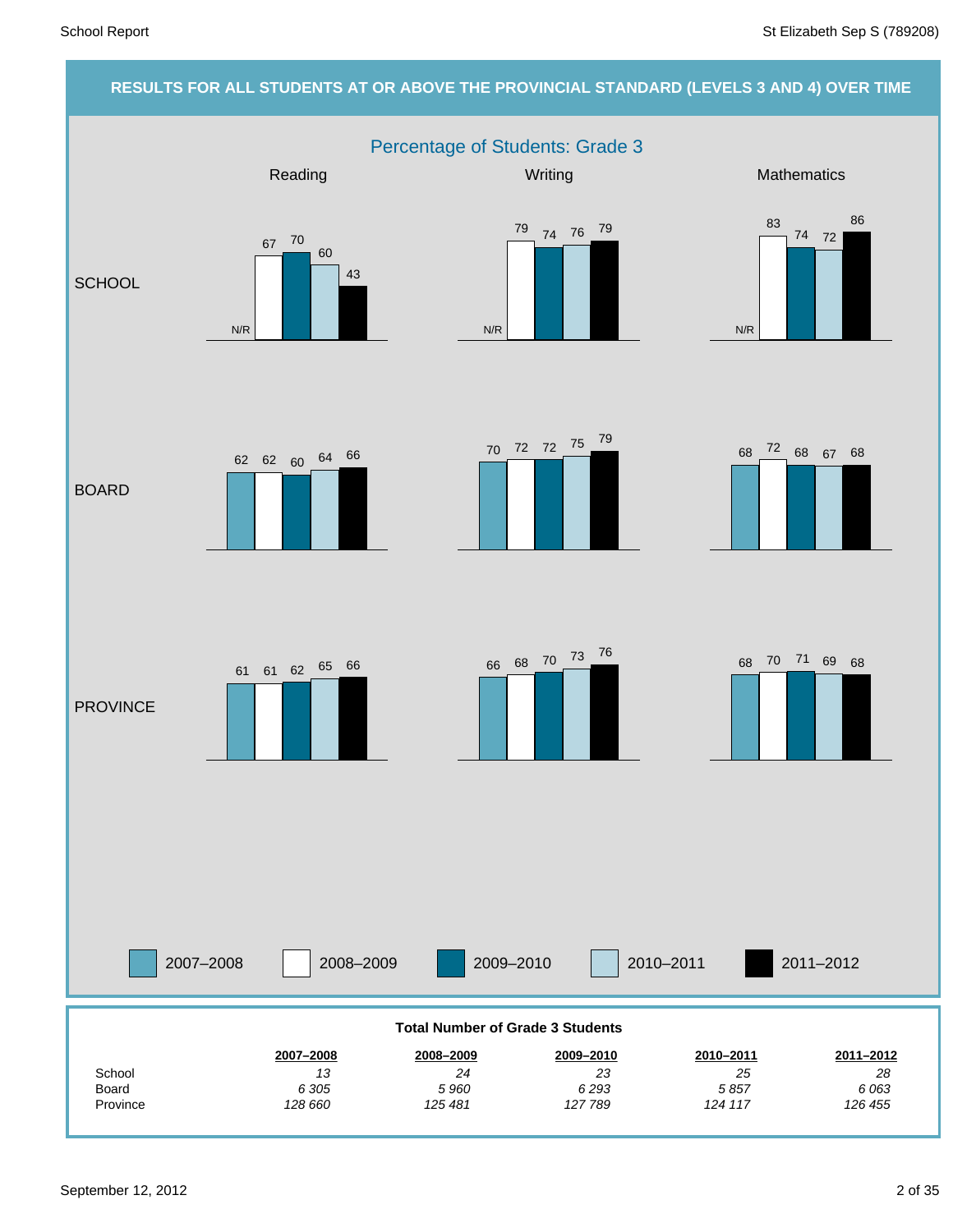# **RESULTS FOR ALL STUDENTS AT OR ABOVE THE PROVINCIAL STANDARD (LEVELS 3 AND 4) OVER TIME**

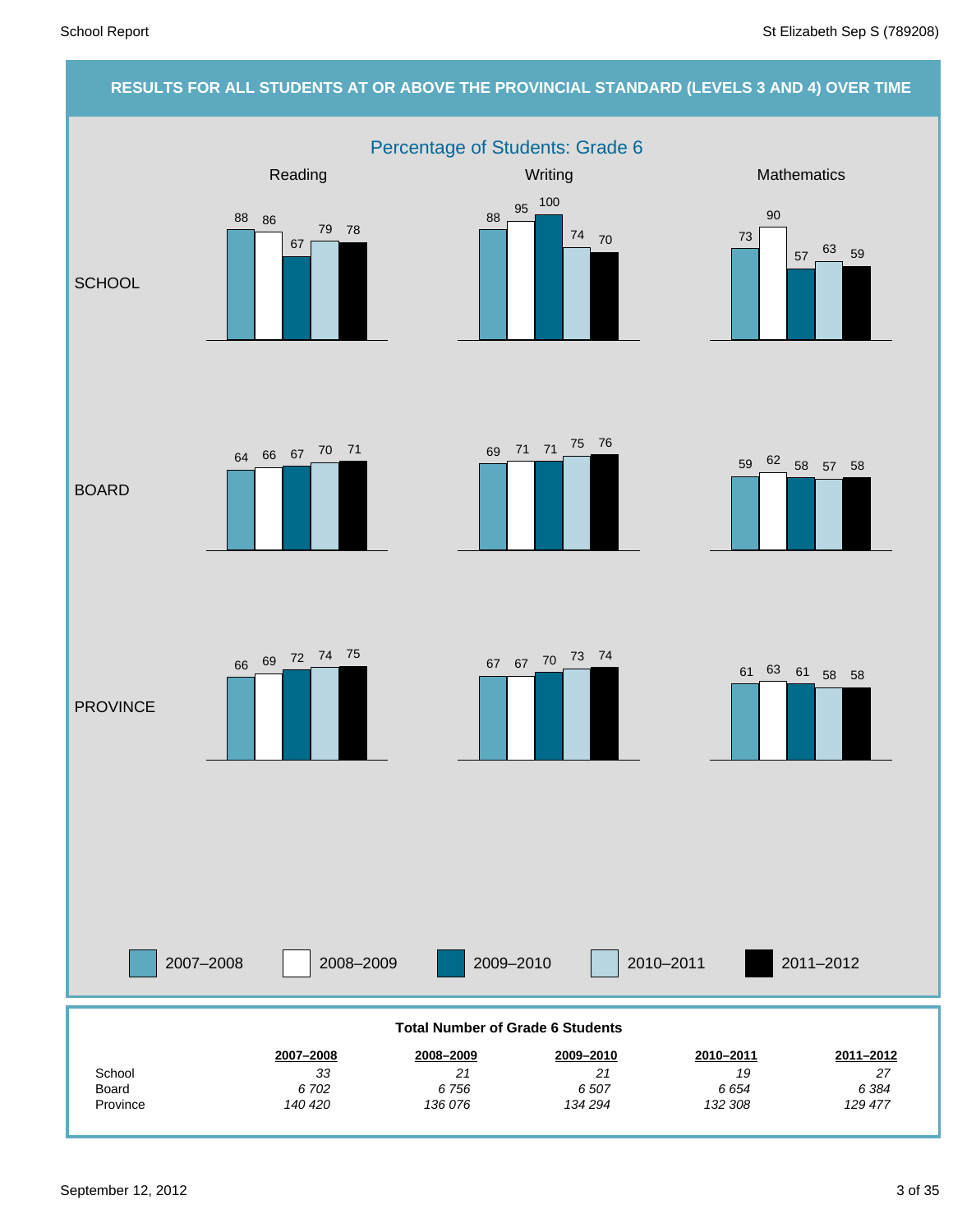Each school or board is unique. To appreciate the distinctive character of a school or board, look at the contextual information to understand the features and characteristics of the community it serves.

### $C<sub>3</sub>$

Every assessment captures the performance of students at one point in time each year. Consider the results along with other information about students' achievement in reading, writing and mathematics.

### $\alpha$

Exercise caution when interpreting results for small schools or boards. Results may vary considerably from year to year, and differences may look exaggerated. For example, in a school of 20 students, a difference of 10% represents only two students.

### $C<sub>3</sub>$

Trends may be difficult to identify or to interpret. This is especially true in small schools or boards, or in schools where there is a high turnover in the student population.

### $\alpha$

EQAO values students' privacy. Results are not reported publicly for schools where fewer than 15 students participated, because it might be possible to identify individual students.

# **TIPS ABOUT THIS SCHOOL OR BOARD REPORT**

This report shows how well students have met curriculum expectations to the end of the Primary Division and the end of the Junior Division. Students complete a set of test booklets that allow them to show what they have learned in reading, writing and mathematics. The assessments are based on *The Ontario Curriculum.*

# **This report includes**

- $\bullet$  results for this year
- a comparison of results of the current and previous administrations to aid in monitoring improvement
- information about the characteristics of the students who participated
- summary graphs showing the percentage of students achieving the provincial standard in reading, writing and mathematics
- detailed tables and graphs showing results for all levels of achievement, results for gender and participation information
- student questionnaire results
- an explanation of all terms used in this report.

# **HOW TO USE THIS REPORT**

- ¨ Examine the contextual information to understand the similarities and differences between the school, the board and the province; the board and the province. Consider the challenges that any differences might present.
- Examine the results for reading, writing and mathematics.
	- Are these results consistent with what you would expect?
	- · How do the school results compare to the board and the province; the board results compare to the province?
	- · How do these results compare over time?
	- · What influence might students' attitudes have on student performance (refer to the questionnaire results)?
- Speak to school or board staff about the goals for school improvement related to reading, writing and mathematics.

The Education Quality and Accountability Office is an independent agency that gathers information about student achievement through province-wide assessments. Each year, all Grade 3 and Grade 6 students across Ontario take part in these assessments of reading, writing and mathematics. Individual results are reported to students and to parents and guardians. School, board and provincial results are released publicly.

Learn more about us at www.eqao.com.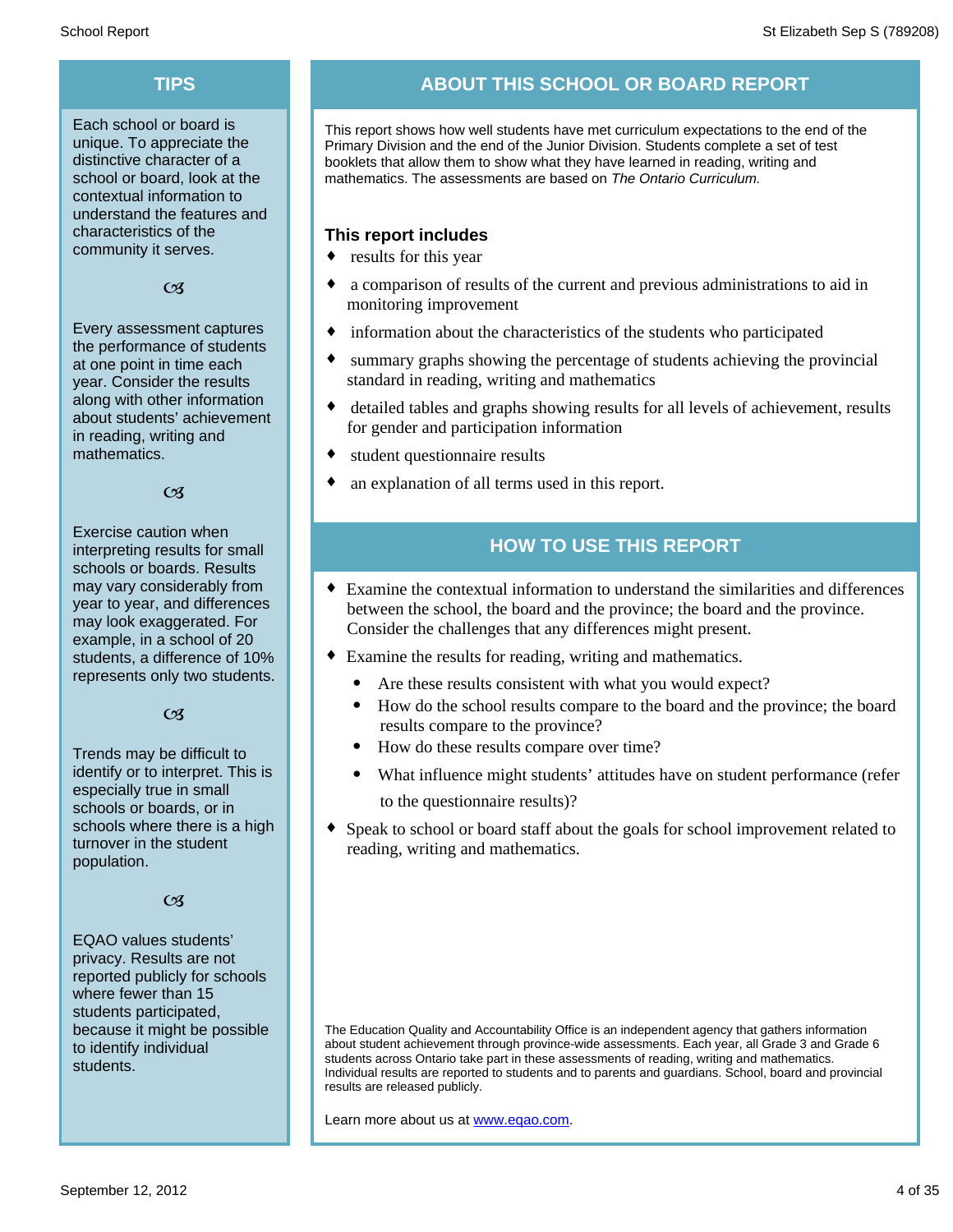# **Contextual Information: Grade 3\***

This information provides a context for interpreting the school's results.

| <b>Demographic Information</b>                             | <b>School</b><br><b>Board</b> |                |         | <b>Province</b> |                                              |            |
|------------------------------------------------------------|-------------------------------|----------------|---------|-----------------|----------------------------------------------|------------|
| <b>Enrolment</b>                                           |                               |                |         |                 |                                              |            |
| Number of Grade 3 students                                 |                               | 28             |         | 6 0 63          |                                              | 126 455    |
| Number of classes with Grade 3 students                    |                               |                |         | 466             |                                              | 9514       |
| Number of schools with Grade 3 classes                     |                               | Not applicable |         | 168             |                                              | 3 3 5 8    |
|                                                            |                               |                |         |                 | Number Percent Number Percent Number Percent |            |
| <b>Gender</b>                                              |                               |                |         |                 |                                              |            |
| Female                                                     | 9                             | 32%            | 3018    | 50%             | 61 604                                       | 49%        |
| Male                                                       | 19                            | 68%            | 3 0 4 5 | 50%             | 64 851                                       | 51%        |
| Gender not specified                                       | 0                             | 0%             | 0       | $0\%$           | 0                                            | 0%         |
| <b>Student Status</b>                                      |                               |                |         |                 |                                              |            |
| English language learners**                                | 6                             | 21%            | 605     | 10%             | 13 104                                       | 10%        |
| Students with special education needs (excluding gifted)** | 6                             | 21%            | 973     | 16%             | 20 690                                       | 16%        |
| <b>Place of Birth</b>                                      |                               |                |         |                 |                                              |            |
| Born in Canada                                             | 19                            | 68%            | 5015    | 83%             | 113 424                                      | 90%        |
| Born outside Canada                                        | 9                             | 32%            | 1042    | 17%             | 12874                                        | 10%        |
| In Canada less than one year                               | 0                             | 0%             | 37      | 1%              | 720                                          | 1%         |
| In Canada one year or more but less than three years       | 4                             | 14%            | 330     | 5%              | 2887                                         | 2%         |
| In Canada three years or more                              | 5                             | 18%            | 672     | 11%             | 8 3 8 0                                      | 7%         |
| Language                                                   |                               |                |         |                 |                                              |            |
| First language learned at home was other than English      | 11                            | 39%            | 1887    | 31%             | 27 604                                       | 22%        |
| <b>Year Student Entered Current School</b>                 |                               |                |         |                 |                                              |            |
| Year of the assessment                                     | $\overline{4}$                | 14%            | 683     | 11%             | 16074                                        | 13%        |
| Year prior to the assessment                               | 8                             | 29%            | 562     | 9%              | 14 092                                       | 11%        |
| 2 years prior to the assessment                            | 1                             | 4%             | 810     | 13%             | 18 548                                       | 15%        |
| 3 or more years prior to the assessment                    | 15                            | 54%            | 4 003   | 66%             | 77 646                                       | 61%        |
| Data not available                                         | $\mathcal O$                  | $0\%$          | 5       | ${<}1\%$        | 95                                           | $<\!\!1\%$ |
| <b>Year Student Entered Current Board</b>                  |                               |                |         |                 |                                              |            |
| Year of the assessment                                     | $\boldsymbol{l}$              | 4%             | 385     | 6%              | 7953                                         | 6%         |
| Year prior to the assessment                               | 5                             | 18%            | 344     | 6%              | 7315                                         | 6%         |
| 2 years prior to the assessment                            | 2                             | 7%             | 602     | 10%             | 10 998                                       | 9%         |
| 3 or more years prior to the assessment                    | 20                            | 71%            | 4718    | 78%             | 97447                                        | 77%        |
| Data not available                                         | $\theta$                      | $0\%$          | 14      | $<$ 1%          | 2 7 4 2                                      | 2%         |

\* Contextual data pertaining to gender, student status, place of birth, language learned at home and year entered school and board are provided by schools and/or boards through the Student Data Collection process. Some data may be missing because they were not provided by the school or the board.

\*\* See the Explanation of Terms.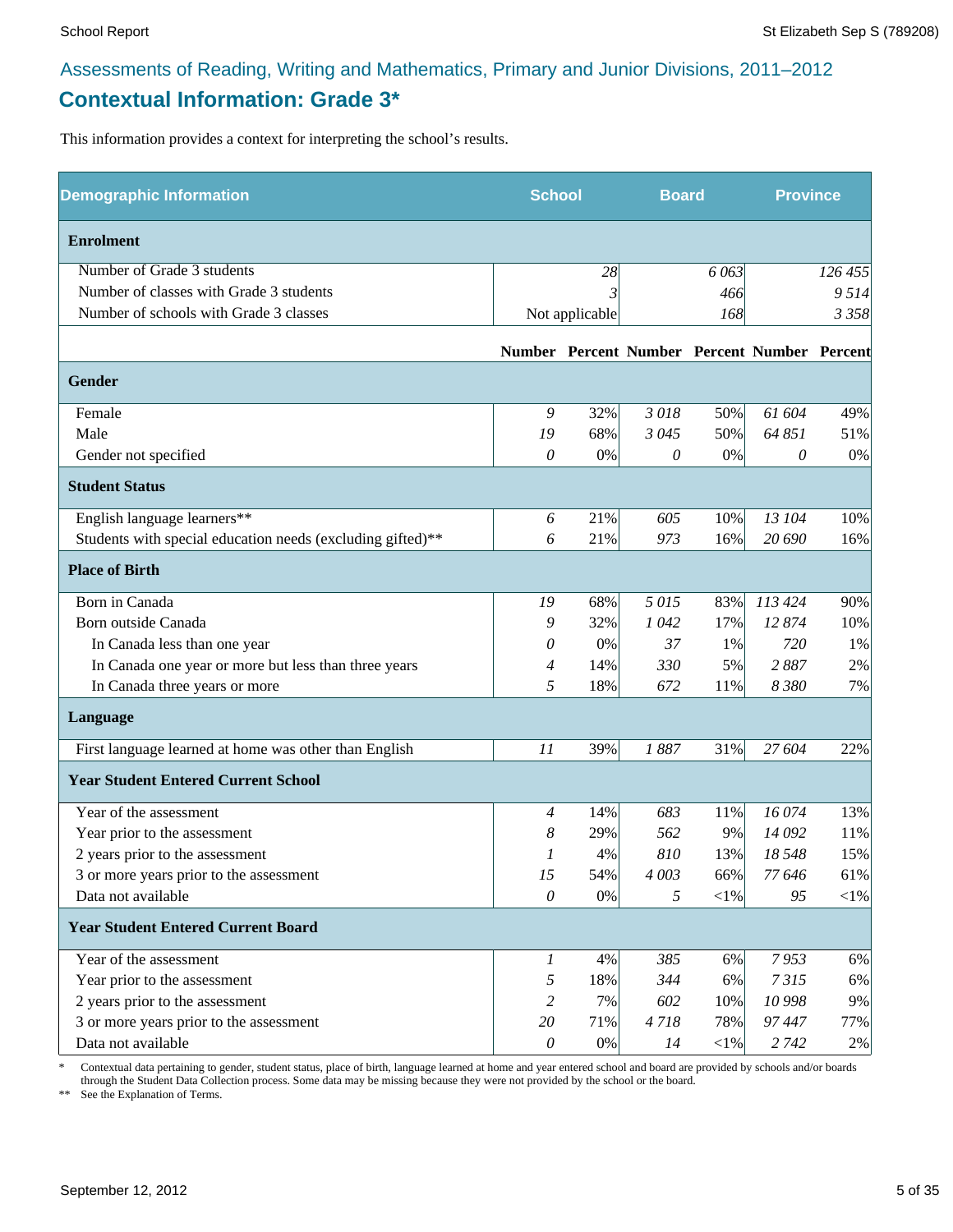*Number of Students* 

**Grade 3: Writing\***

**Exempt**  $1$  1

*Number of Students 28*

**Grade 3: Mathematics\***

*Participating* Student.

 **No Data**

**At or Above Provincial Standard (Levels 3 and 4) †**

 **NE1\*\* Level 1 Level 2 Level 3 Level 4**

# Results in Reading, Writing and Mathematics, 2011–2012 **Grade 3: All Students††**

*#* % % %

**79%**

**68%**

3% 1% 97%  $<$ 1% 4% 25% 54% 14%

**Board** *6 059*

**79%**

**86%**

4% 0% 96% 0% 0% 11% 64% 21%

4% 0% 96% 0% 0% 18% 71% 7%

3% 1% 97%  $<$ 1%  $<$ 1% 18% 71% 8%

**Board** *5 863*

**Province** *121 727*

**76%**

**Province** *126 439*

2% 1% 97%  $<$ 1%  $<$ 1% 21% 69% 6%

| Grade 3: Reading*                                                              |                |      |                      |                            |  |  |  |
|--------------------------------------------------------------------------------|----------------|------|----------------------|----------------------------|--|--|--|
| Number of Students                                                             | School<br>28   |      | <b>Board</b><br>5863 | <b>Province</b><br>121 727 |  |  |  |
|                                                                                | #              | $\%$ | $\%$                 | $\%$                       |  |  |  |
| Level 4                                                                        | 0              | 0%   | 11%                  | 10%                        |  |  |  |
| Level 3                                                                        | 12             | 43%  | 54%                  | 56%                        |  |  |  |
| Level 2                                                                        | 12             | 43%  | 24%                  | 23%                        |  |  |  |
| Level 1                                                                        | $\mathfrak{Z}$ | 11%  | 6%                   | 6%                         |  |  |  |
| $NE1**$                                                                        | 0              | 0%   | 1%                   | 1%                         |  |  |  |
| Participating<br><b>Students</b>                                               | 27             | 96%  | 97%                  | 97%                        |  |  |  |
| No Data                                                                        | 0              | 0%   | 1%                   | $<$ 1%                     |  |  |  |
| <b>Exempt</b>                                                                  |                | 4%   | 3%                   | 3%                         |  |  |  |
| <b>At or Above</b><br><b>Provincial Standard</b><br>(Levels 3 and 4) $\bar{ }$ |                | 43%  | 66%                  | 66%                        |  |  |  |

**School**

**School**







\* Because percentages in tables and graphs are rounded, and because graphs do not show all reporting categories, percentages may not add to 100.

**68%**

 $20%$ 1% 97% 1% 3% 25% 56% 12%

See the Explanation of Terms.

**Exempt** *1* 

*Participating Students*

 **No Data**

**At or Above Provincial Standard (Levels 3 and 4) †**

 **NE1\*\* Level 1 Level 2 Level 3 Level 4**

† These percentages are based on the actual number of students and cannot be calculated simply by adding the rounded percentages of students at Levels 3 and 4.

Some French Immersion students do not write all components of the assessment in Grade 3; the numbers shown reflect those students who were expected to write each component as determined by the French Immersion participation option selected by boards.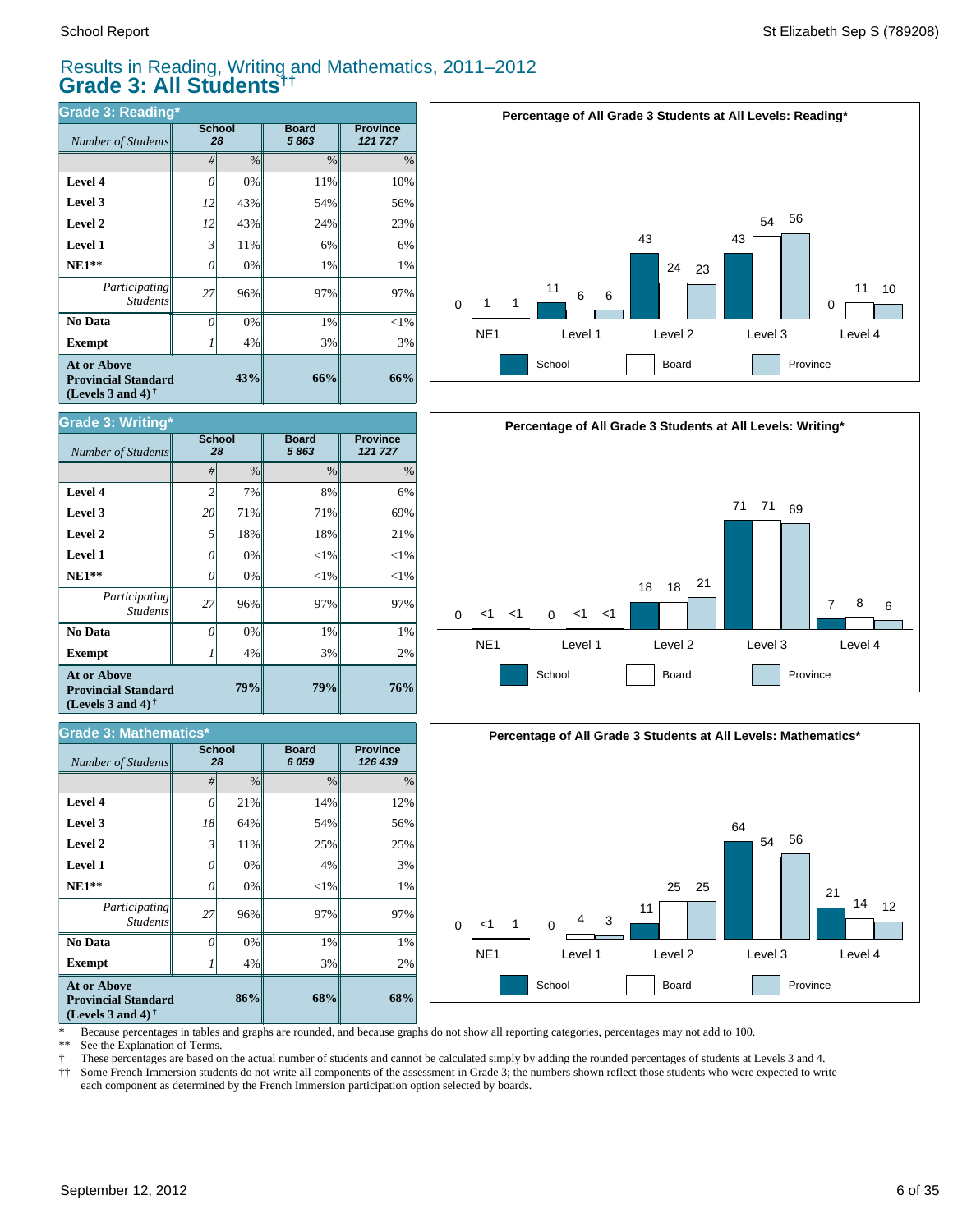# Results in Reading, Writing and Mathematics, 2011–2012

# **Grade 3: Participating Students (excludes "no data" and "exempt" categories)**

| Number of Students                                                             | <b>School</b><br>27 |      | <b>Board</b><br>5 6 6 5 | <b>Province</b><br>117844 |
|--------------------------------------------------------------------------------|---------------------|------|-------------------------|---------------------------|
|                                                                                | #                   | $\%$ | %                       | $\%$                      |
| Level 4                                                                        | ſ                   | 0%   | 12%                     | 10%                       |
| Level 3                                                                        | 12 <sup>1</sup>     | 44%  | 56%                     | 58%                       |
| Level 2                                                                        | 12                  | 44%  | 25%                     | 24%                       |
| Level 1                                                                        | 3                   | 11%  | 6%                      | 6%                        |
| $NE1**$                                                                        |                     | 0%   | 1%                      | 1%                        |
| <b>At or Above</b><br><b>Provincial Standard</b><br>(Levels 3 and 4) $\dagger$ |                     | 44%  | 68%                     | 68%                       |



| <b>Grade 3: Writing*</b>                                                              |                     |               |                      |                            |  |  |  |
|---------------------------------------------------------------------------------------|---------------------|---------------|----------------------|----------------------------|--|--|--|
| Number of Students                                                                    | <b>School</b><br>27 |               | <b>Board</b><br>5677 | <b>Province</b><br>118 189 |  |  |  |
|                                                                                       | #                   | $\frac{0}{0}$ | $\frac{0}{0}$        | $\%$                       |  |  |  |
| Level 4                                                                               | 2                   | 7%            | 8%                   | 7%                         |  |  |  |
| Level 3                                                                               | 20                  | 74%           | 73%                  | 71%                        |  |  |  |
| Level 2                                                                               | 5                   | 19%           | 18%                  | 22%                        |  |  |  |
| Level 1                                                                               | 0                   | 0%            | $<$ 1%               | ${<}1\%$                   |  |  |  |
| $NE1**$                                                                               | 0                   | 0%            | $<$ 1%               | $<$ 1%                     |  |  |  |
| <b>At or Above</b><br>81%<br><b>Provincial Standard</b><br>(Levels 3 and 4) $\dagger$ |                     |               | 81%                  | 78%                        |  |  |  |



| <b>Grade 3: Mathematics*</b>                                                   |                     |               |                      |                            |  |  |  |
|--------------------------------------------------------------------------------|---------------------|---------------|----------------------|----------------------------|--|--|--|
| Number of Students                                                             | <b>School</b><br>27 |               | <b>Board</b><br>5875 | <b>Province</b><br>122 783 |  |  |  |
|                                                                                | #                   | $\frac{0}{0}$ | $\frac{0}{0}$        | $\frac{0}{0}$              |  |  |  |
| Level 4                                                                        | 6                   | 22%           | 14%                  | 12%                        |  |  |  |
| Level 3                                                                        | 18                  | 67%           | 56%                  | 58%                        |  |  |  |
| Level 2                                                                        | 3                   | 11%           | 26%                  | 26%                        |  |  |  |
| Level 1                                                                        | 0                   | 0%            | 4%                   | 3%                         |  |  |  |
| $NE1**$                                                                        | O                   | 0%            | $<$ 1%               | 1%                         |  |  |  |
| <b>At or Above</b><br><b>Provincial Standard</b><br>(Levels 3 and 4) $\dagger$ |                     | 89%           | 70%                  | 70%                        |  |  |  |



\* Because percentages in tables and graphs are rounded, percentages may not add to 100.<br>\*\* See the Explanation of Terms

See the Explanation of Terms.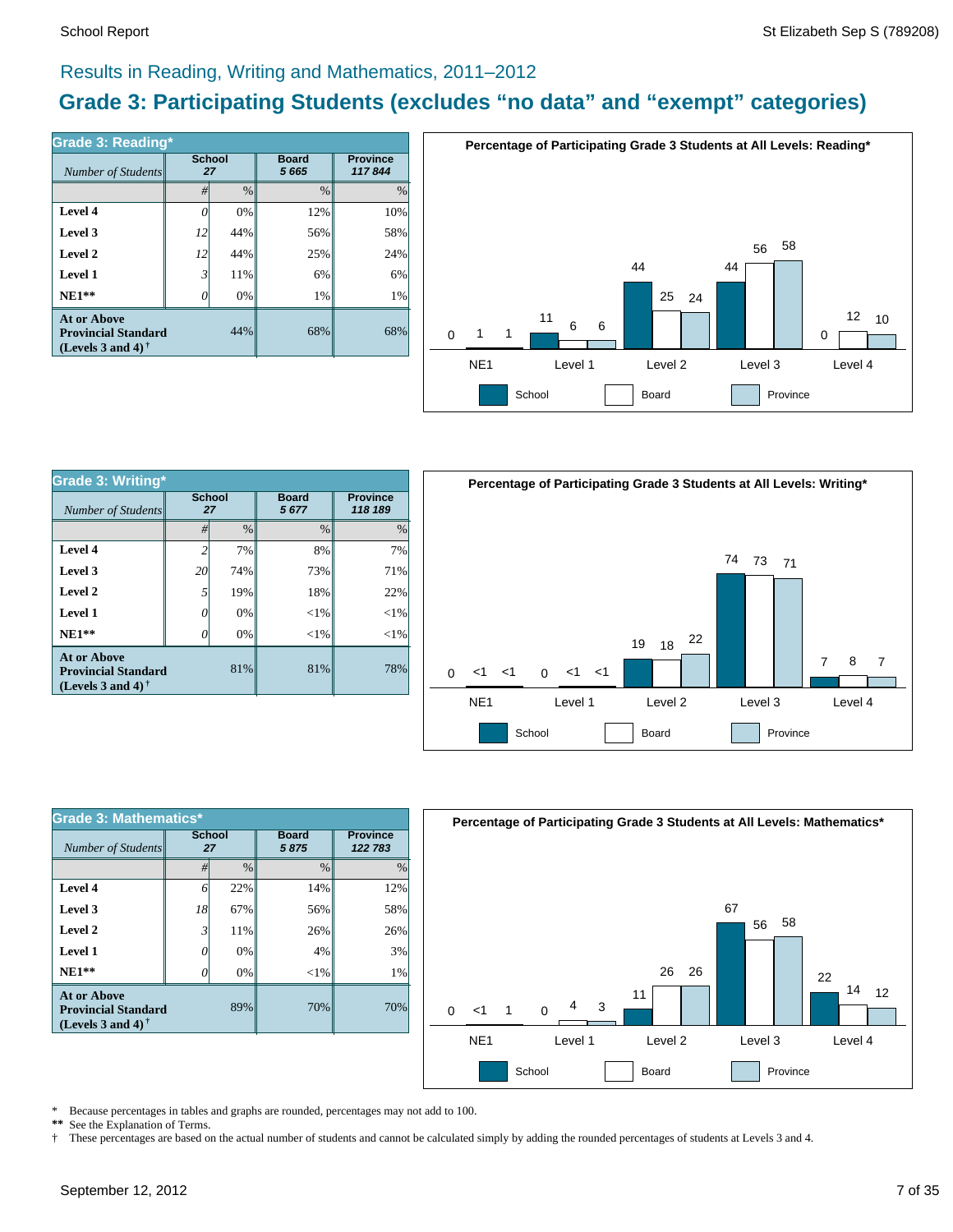# Results in Reading, Writing and Mathematics, 2011–2012

# **Grade 3: Gender††**

| Grade 3: School*                                                                                     |               |                    |                |             |                      |             |  |
|------------------------------------------------------------------------------------------------------|---------------|--------------------|----------------|-------------|----------------------|-------------|--|
|                                                                                                      | Reading       |                    | <b>Writing</b> |             | <b>Mathematics</b>   |             |  |
| Number of Students                                                                                   | Female<br>N/R | <b>Male</b><br>N/R | Female<br>N/R  | Male<br>N/R | <b>Female</b><br>N/R | Male<br>N/R |  |
| Level 4                                                                                              | N/R           | N/R                | N/R            | N/R         | N/R                  | N/R         |  |
| Level 3                                                                                              | N/R           | N/R                | N/R            | N/R         | N/R                  | N/R         |  |
| Level 2                                                                                              | N/R           | N/R                | N/R            | N/R         | N/R                  | N/R         |  |
| Level 1                                                                                              | N/R           | N/R                | N/R            | N/R         | N/R                  | N/R         |  |
| $NE1**$                                                                                              | N/R           | N/R                | N/R            | N/R         | N/R                  | N/R         |  |
| Participating<br><i>Students</i>                                                                     | N/R           | N/R                | N/R            | N/R         | N/R                  | N/R         |  |
| No Data                                                                                              | N/R           | N/R                | N/R            | N/R         | N/R                  | N/R         |  |
| Exempt                                                                                               | N/R           | N/R                | N/R            | N/R         | N/R                  | N/R         |  |
| <b>At or Above</b><br><b>Provincial Standard</b><br>(Levels 3 and 4) <sup><math>\dagger</math></sup> | N/R           | N/R                | N/R            | N/R         | N/R                  | N/R         |  |

| Grade 3: Board*                                                                                      |                       |                                                        |                       |              |                       |              |
|------------------------------------------------------------------------------------------------------|-----------------------|--------------------------------------------------------|-----------------------|--------------|-----------------------|--------------|
|                                                                                                      |                       | <b>Writing</b><br><b>Mathematics</b><br><b>Reading</b> |                       |              |                       |              |
| Number of Students                                                                                   | <b>Female</b><br>2923 | Male<br>2940                                           | <b>Female</b><br>2923 | Male<br>2940 | <b>Female</b><br>3015 | Male<br>3044 |
| Level 4                                                                                              | 14%                   | 9%                                                     | 10%                   | 6%           | 13%                   | 14%          |
| Level 3                                                                                              | 56%                   | 53%                                                    | 74%                   | 68%          | 55%                   | 53%          |
| Level 2                                                                                              | 22%                   | 26%                                                    | 13%                   | 23%          | 26%                   | 25%          |
| Level 1                                                                                              | 5%                    | 7%                                                     | 0%                    | ${<}1\%$     | 3%                    | 4%           |
| $NE1**$                                                                                              | 1%                    | 1%                                                     | ${<}1\%$              | ${<}1\%$     | ${<}1\%$              | ${<}1\%$     |
| Participating<br><b>Students</b>                                                                     | 98%                   | 96%                                                    | 98%                   | 96%          | 98%                   | 96%          |
| No Data                                                                                              | $<$ 1%                | 1%                                                     | ${<}1\%$              | 1%           | ${<}1\%$              | 1%           |
| <b>Exempt</b>                                                                                        | 2%                    | 4%                                                     | 2%                    | 3%           | 2%                    | 3%           |
| <b>At or Above</b><br><b>Provincial Standard</b><br>(Levels 3 and 4) <sup><math>\dagger</math></sup> | 70%                   | 62%                                                    | 84%                   | 73%          | 68%                   | 67%          |

| <b>Grade 3: Province*</b>                                                                            |                        |               |                         |                       |                         |                |  |
|------------------------------------------------------------------------------------------------------|------------------------|---------------|-------------------------|-----------------------|-------------------------|----------------|--|
|                                                                                                      | <b>Reading</b>         |               | <b>Writing</b>          |                       | <b>Mathematics</b>      |                |  |
| Number of Students                                                                                   | <b>Female</b><br>58978 | Male<br>62749 | <b>Female</b><br>58 978 | <b>Male</b><br>62 749 | <b>Female</b><br>61 592 | Male<br>64 847 |  |
| Level 4                                                                                              | 13%                    | 7%            | 9%                      | 4%                    | 12%                     | 12%            |  |
| Level 3                                                                                              | 58%                    | 54%           | 73%                     | 66%                   | 57%                     | 55%            |  |
| Level 2                                                                                              | 21%                    | 26%           | 15%                     | 27%                   | 25%                     | 25%            |  |
| Level 1                                                                                              | 5%                     | 7%            | ${<}1\%$                | ${<}1\%$              | 3%                      | 3%             |  |
| $NE1**$                                                                                              | 1%                     | 2%            | ${<}1\%$                | ${<}1\%$              | ${<}1\%$                | 1%             |  |
| <i>Participating</i><br><i>Students</i>                                                              | 98%                    | 96%           | 98%                     | 96%                   | 98%                     | 96%            |  |
| No Data                                                                                              | ${<}1\%$               | 1%            | ${<}1\%$                | 1%                    | 1%                      | 1%             |  |
| <b>Exempt</b>                                                                                        | 2%                     | 4%            | 2%                      | 3%                    | 2%                      | 3%             |  |
| <b>At or Above</b><br><b>Provincial Standard</b><br>(Levels 3 and 4) <sup><math>\dagger</math></sup> | 71%                    | 62%           | 83%                     | 69%                   | 69%                     | 68%            |  |

\* Because percentages in tables are rounded, percentages may not add to 100.<br>\*\* See the Explanation of Terms.

See the Explanation of Terms.

† These percentages are based on the actual number of students and cannot be calculated simply by adding the rounded percentages of students at Levels 3 and 4.<br>†† Results include only students for whom gender data were ava

†† Results include only students for whom gender data were available.





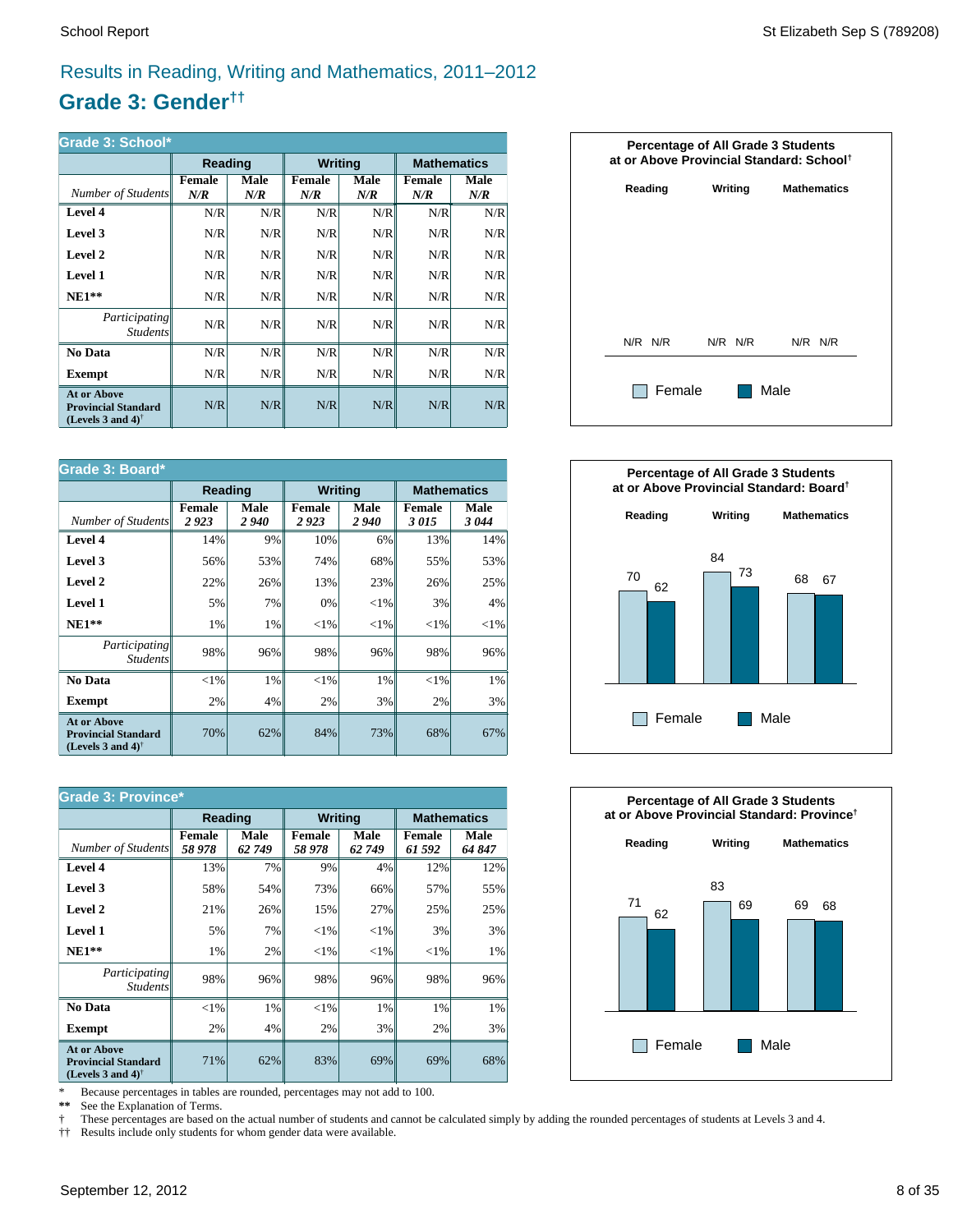# Assessments of Reading, Writing and Mathematics, Primary and Junior Divisions, 2011–2012 **Contextual Information: Grade 6\***

This information provides a context for interpreting the school's results.

| <b>Demographic Information</b>                             | <b>School</b>  |                | <b>Board</b> |            | <b>Province</b>                              |         |
|------------------------------------------------------------|----------------|----------------|--------------|------------|----------------------------------------------|---------|
| <b>Enrolment</b>                                           |                |                |              |            |                                              |         |
| Number of Grade 6 students                                 |                | 27             |              | 6384       |                                              | 129 477 |
| Number of classes with Grade 6 students                    |                |                |              | 421        |                                              | 8274    |
| Number of schools with Grade 6 classes                     |                | Not applicable |              | 168        |                                              | 3 186   |
|                                                            |                |                |              |            | Number Percent Number Percent Number Percent |         |
| <b>Gender</b>                                              |                |                |              |            |                                              |         |
| Female                                                     | 11             | 41%            | 3 15 1       | 49%        | 62 858                                       | 49%     |
| Male                                                       | 16             | 59%            | 3 2 3 1      | 51%        | 66 609                                       | 51%     |
| Gender not specified                                       | $\theta$       | $0\%$          | 2            | $<\!\!1\%$ | 10                                           | $<$ 1%  |
| <b>Student Status</b>                                      |                |                |              |            |                                              |         |
| English language learners**                                | $\mathfrak{Z}$ | 11%            | 827          | 13%        | 9 12 1                                       | 7%      |
| Students with special education needs (excluding gifted)** | 12             | 44%            | 1 185        | 19%        | 25 379                                       | 20%     |
| <b>Place of Birth</b>                                      |                |                |              |            |                                              |         |
| Born in Canada                                             | 22             | 81%            | 4 7 7 4      | 75%        | 111 682                                      | 86%     |
| Born outside Canada                                        | 5              | 19%            | 1607         | 25%        | 17631                                        | 14%     |
| In Canada less than one year                               | 0              | 0%             | 54           | 1%         | 668                                          | 1%      |
| In Canada one year or more but less than three years       | 2              | 7%             | 423          | 7%         | 3052                                         | 2%      |
| In Canada three years or more                              | 3              | 11%            | 1 1 2 8      | 18%        | 13 027                                       | 10%     |
| Language                                                   |                |                |              |            |                                              |         |
| First language learned at home was other than English      | 6              | 22%            | 2 4 6 0      | 39%        | 29 4 94                                      | 23%     |
| <b>Year Student Entered Current School</b>                 |                |                |              |            |                                              |         |
| Year of the assessment                                     | 5              | 19%            | 736          | 12%        | 28 9 24                                      | 22%     |
| Year prior to the assessment                               | 5              | 19%            | 616          | 10%        | 12 886                                       | 10%     |
| 2 years prior to the assessment                            | 1              | 4%             | 487          | 8%         | 11893                                        | 9%      |
| 3 or more years prior to the assessment                    | 16             | 59%            | 4539         | 71%        | 75 661                                       | 58%     |
| Data not available                                         | $\theta$       | 0%             | 6            | $<\!\!1\%$ | 113                                          | $<$ 1%  |
| <b>Year Student Entered Current Board</b>                  |                |                |              |            |                                              |         |
| Year of the assessment                                     | 1              | 4%             | 393          | 6%         | 7440                                         | 6%      |
| Year prior to the assessment                               | 2              | 7%             | 349          | 5%         | 6843                                         | 5%      |
| 2 years prior to the assessment                            | 0              | 0%             | 292          | 5%         | 6 5 4 6                                      | 5%      |
| 3 or more years prior to the assessment                    | 24             | 89%            | 5 3 3 5      | 84%        | 103 970                                      | 80%     |
| Data not available                                         | $\theta$       | $0\%$          | 15           | $<\!\!1\%$ | 4678                                         | 4%      |

\* Contextual data pertaining to gender, student status, place of birth, language learned at home and year entered school and board are provided by schools and/or boards through the Student Data Collection process. Some data may be missing because they were not provided by the school or the board.

\*\* See the Explanation of Terms.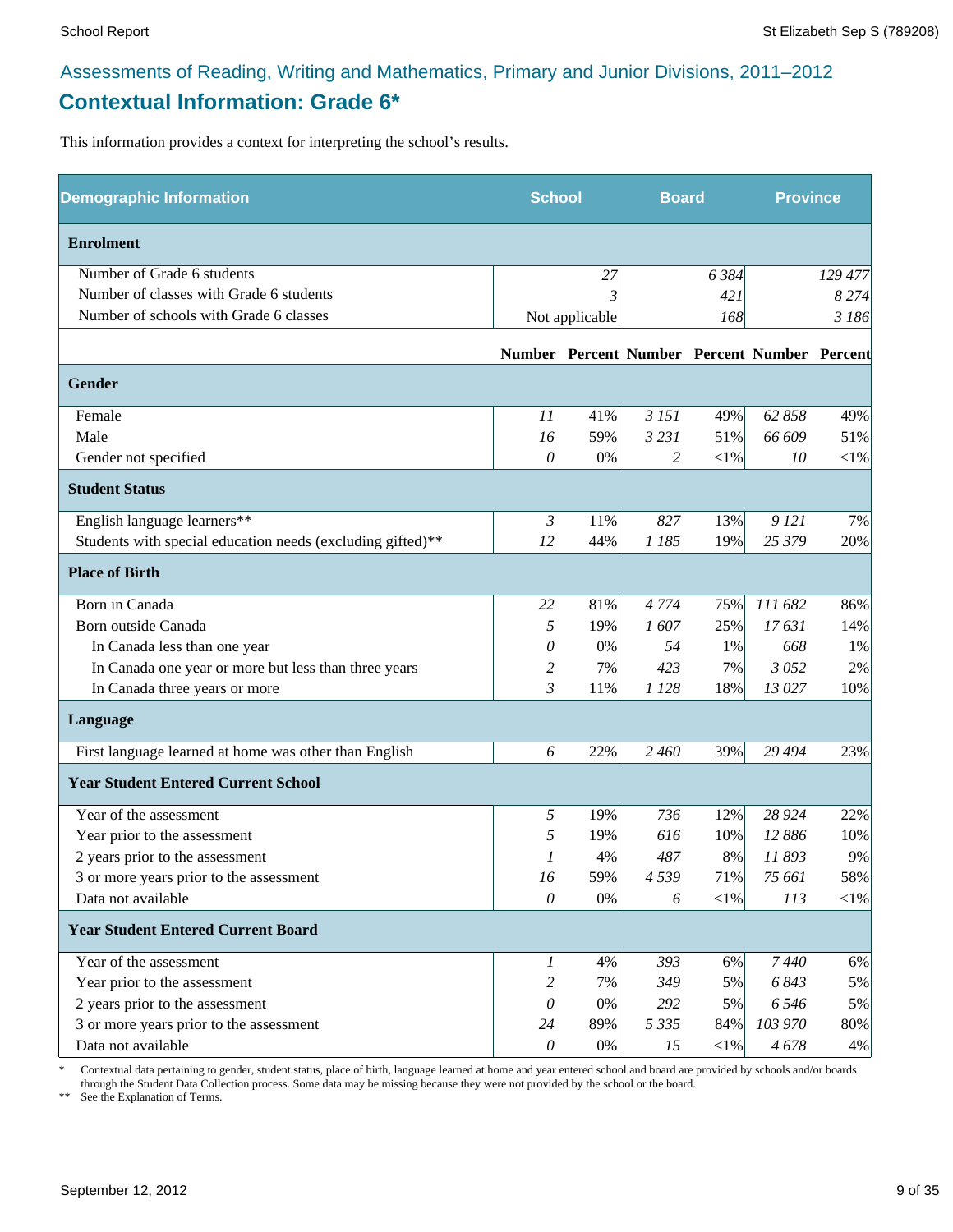*Number of Students* 

**Grade 6: Writing\***

**Exempt**  $\qquad$  0

*Number of Students 27*

**Grade 6: Mathematics\***

*Participating Students*

 **No Data**

**At or Above Provincial Standard (Levels 3 and 4) †**

 **NE1\*\* Level 1 Level 2 Level 3 Level 4**

# Results in Reading, Writing and Mathematics, 2011–2012 **Grade 6: All Students**

**Board** *6 384*

**76%**

**58%**

3% 1% 97%  $<$ 1% 10% 29% 44% 14%

**Board** *6 371*

**70%**

**59%**

0% 0% 100% 0% 11% 30% 37% 22%

0% 0% 100% 0% 0% 30% 44% 26%

**School**

2%  $<$ 1% 97%  $<$ 1%  $< 1\%$ 21% 63% 13%

| Grade 6: Reading*                                                                                           |                     |               |                         |                            |  |  |  |
|-------------------------------------------------------------------------------------------------------------|---------------------|---------------|-------------------------|----------------------------|--|--|--|
| Number of Students                                                                                          | <b>School</b><br>27 |               | <b>Board</b><br>6 3 8 4 | <b>Province</b><br>129 420 |  |  |  |
|                                                                                                             | #                   | $\frac{0}{0}$ | $\frac{0}{0}$           | $\%$                       |  |  |  |
| Level 4                                                                                                     | 6                   | 22%           | 12%                     | 13%                        |  |  |  |
| Level 3                                                                                                     | 15                  | 56%           | 58%                     | 62%                        |  |  |  |
| Level 2                                                                                                     | 6                   | 22%           | 22%                     | 19%                        |  |  |  |
| Level 1                                                                                                     | 0                   | 0%            | 4%                      | 3%                         |  |  |  |
| $NE1**$                                                                                                     | 0                   | 0%            | $<$ 1%                  | $<$ 1%                     |  |  |  |
| Participating<br><b>Students</b>                                                                            | 27                  | 100%          | 97%                     | 97%                        |  |  |  |
| No Data                                                                                                     | 0                   | 0%            | $<$ 1%                  | 1%                         |  |  |  |
| <b>Exempt</b>                                                                                               | Ω                   | 0%            | 3%                      | 2%                         |  |  |  |
| <b>At or Above</b><br>78%<br><b>Provincial Standard</b><br>(Levels 3 and 4) <sup><math>\dagger</math></sup> |                     |               | 71%                     | 75%                        |  |  |  |

**School**







**Provincial Standard (Levels 3 and 4) †**

 **No Data**

**At or Above**

 **NE1\*\* Level 1 Level 2 Level 3 Level 4**

\* Because percentages in tables and graphs are rounded, and because graphs do not show all reporting categories, percentages may not add to 100.

**58%**

 $20%$ 1% 97%  $<$ 1% 10% 29% 45% 13%

**Province** *129 420*

**Province** *129 368*

**\*\*** See the Explanation of Terms.

**Exempt** *0* 

*Participating Students*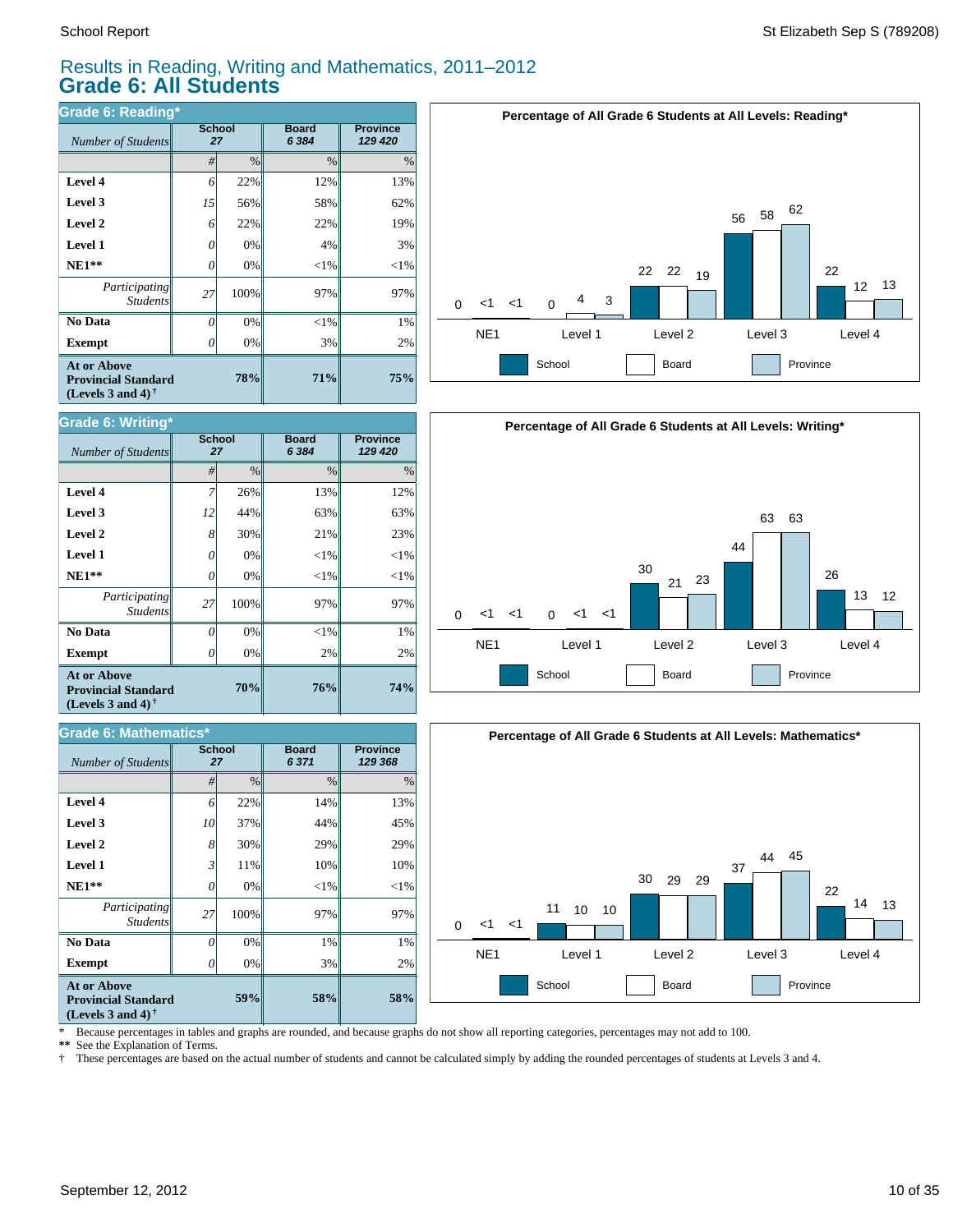# Results in Reading, Writing and Mathematics, 2011–2012

# **Grade 6: Participating Students (excludes "no data" and "exempt" categories)**

| Number of Students                                                             | <b>School</b><br>27 |      | <b>Board</b><br>6 195 | <b>Province</b><br>126 004 |  |
|--------------------------------------------------------------------------------|---------------------|------|-----------------------|----------------------------|--|
|                                                                                | #                   | $\%$ | $\frac{0}{0}$         | $\%$                       |  |
| Level 4                                                                        | 6                   | 22%  | 13%                   | 14%                        |  |
| Level 3                                                                        | 15                  | 56%  | 60%                   | 63%                        |  |
| Level 2                                                                        | 6                   | 22%  | 23%                   | 19%                        |  |
| Level 1                                                                        | 0                   | 0%   | 4%                    | 3%                         |  |
| $NE1**$                                                                        | O                   | 0%   | ${<}1\%$              | $<$ 1%                     |  |
| <b>At or Above</b><br><b>Provincial Standard</b><br>(Levels 3 and 4) $\dagger$ |                     | 78%  | 73%                   | 77%                        |  |



| Grade 6: Writing*                                                              |                     |               |                       |                            |  |  |  |
|--------------------------------------------------------------------------------|---------------------|---------------|-----------------------|----------------------------|--|--|--|
| Number of Students                                                             | <b>School</b><br>27 |               | <b>Board</b><br>6 196 | <b>Province</b><br>126 094 |  |  |  |
|                                                                                | #                   | $\frac{0}{0}$ | $\frac{0}{0}$         | $\frac{0}{0}$              |  |  |  |
| Level 4                                                                        |                     | 26%           | 13%                   | 12%                        |  |  |  |
| Level 3                                                                        | 12                  | 44%           | 65%                   | 64%                        |  |  |  |
| Level 2                                                                        | 8                   | 30%           | 21%                   | 23%                        |  |  |  |
| <b>Level 1</b>                                                                 | 0                   | 0%            | ${<}1\%$              | ${<}1\%$                   |  |  |  |
| $NE1**$                                                                        |                     | 0%            | ${<}1\%$              | $<$ 1%                     |  |  |  |
| <b>At or Above</b><br><b>Provincial Standard</b><br>(Levels 3 and 4) $\dagger$ |                     | 70%           | 78%                   | 76%                        |  |  |  |



| Grade 6: Mathematics*                                                                 |                     |               |                       |          |  |  |  |  |
|---------------------------------------------------------------------------------------|---------------------|---------------|-----------------------|----------|--|--|--|--|
| Number of Students                                                                    | <b>School</b><br>27 |               | <b>Board</b><br>6 178 |          |  |  |  |  |
|                                                                                       | #                   | $\frac{0}{0}$ | $\frac{0}{0}$         | $\%$     |  |  |  |  |
| Level 4                                                                               | 6                   | 22%           | 14%                   | 14%      |  |  |  |  |
| Level 3                                                                               | 10                  | 37%           | 45%                   | 46%      |  |  |  |  |
| Level 2                                                                               | 8                   | 30%           | 30%                   | 30%      |  |  |  |  |
| Level 1                                                                               | 3                   | 11%           | 11%                   | 10%      |  |  |  |  |
| $NE1**$                                                                               | 0                   | 0%            | $<$ 1%                | ${<}1\%$ |  |  |  |  |
| <b>At or Above</b><br>59%<br><b>Provincial Standard</b><br>(Levels 3 and 4) $\dagger$ |                     |               | 59%                   | 60%      |  |  |  |  |



\* Because percentages in tables and graphs are rounded, percentages may not add to 100.<br>\*\* See the Explanation of Terms See the Explanation of Terms.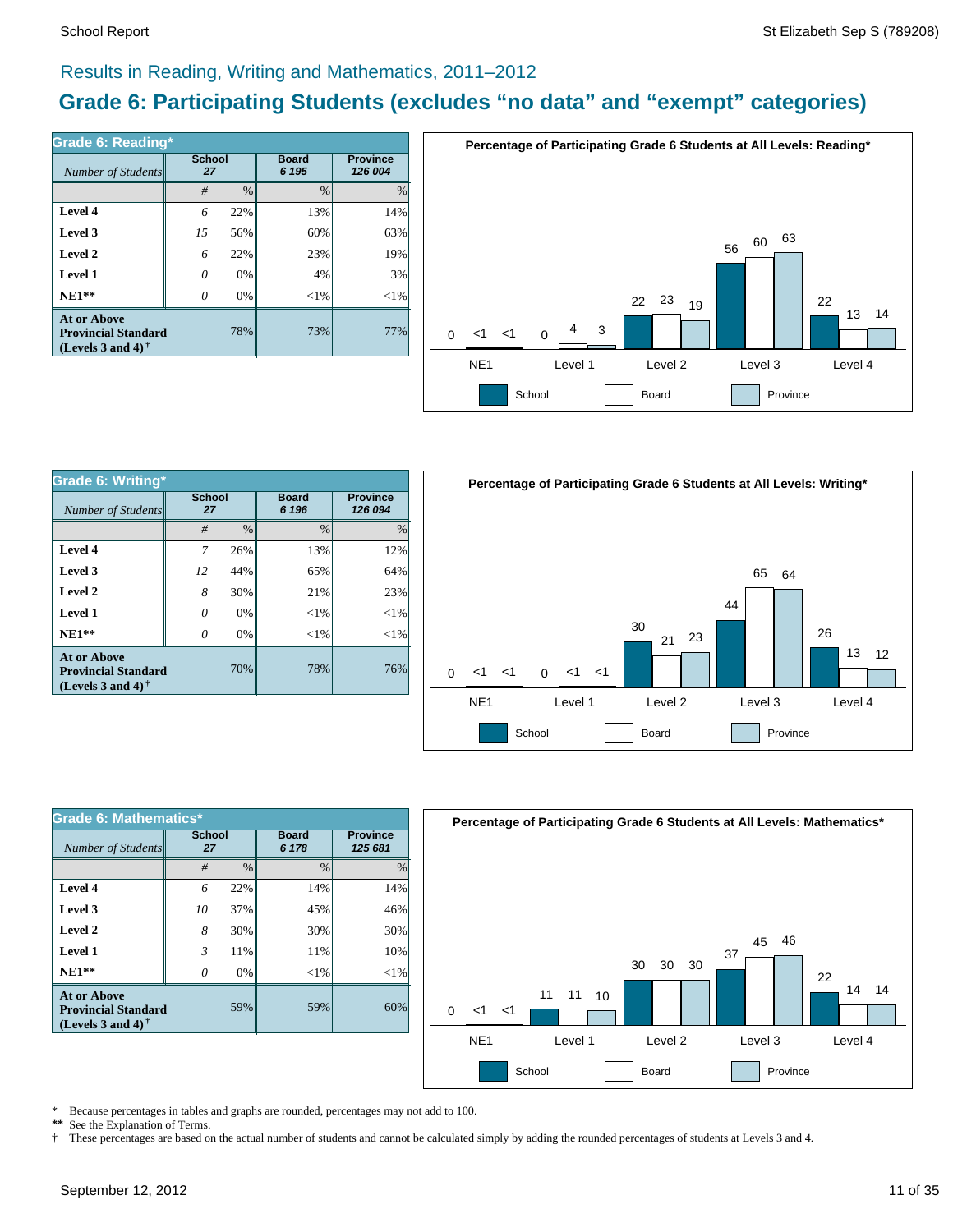# Results in Reading, Writing and Mathematics, 2011–2012

# **Grade 6: Gender††**

| Grade 6: School*                                                                                     |                      |             |                      |             |                      |             |  |  |
|------------------------------------------------------------------------------------------------------|----------------------|-------------|----------------------|-------------|----------------------|-------------|--|--|
|                                                                                                      | Reading              |             | <b>Writing</b>       |             | <b>Mathematics</b>   |             |  |  |
| Number of Students                                                                                   | <b>Female</b><br>N/R | Male<br>N/R | <b>Female</b><br>N/R | Male<br>N/R | <b>Female</b><br>N/R | Male<br>N/R |  |  |
| Level 4                                                                                              | N/R                  | N/R         | N/R                  | N/R         | N/R                  | N/R         |  |  |
| Level 3                                                                                              | N/R                  | N/R         | N/R                  | N/R         | N/R                  | N/R         |  |  |
| Level 2                                                                                              | N/R                  | N/R         | N/R                  | N/R         | N/R                  | N/R         |  |  |
| Level 1                                                                                              | N/R                  | N/R         | N/R                  | N/R         | N/R                  | N/R         |  |  |
| $NE1**$                                                                                              | N/R                  | N/R         | N/R                  | N/R         | N/R                  | N/R         |  |  |
| <i>Participating</i><br><i>Students</i>                                                              | N/R                  | N/R         | N/R                  | N/R         | N/R                  | N/R         |  |  |
| No Data                                                                                              | N/R                  | N/R         | N/R                  | N/R         | N/R                  | N/R         |  |  |
| Exempt                                                                                               | N/R                  | N/R         | N/R                  | N/R         | N/R                  | N/R         |  |  |
| <b>At or Above</b><br><b>Provincial Standard</b><br>(Levels 3 and 4) <sup><math>\dagger</math></sup> | N/R                  | N/R         | N/R                  | N/R         | N/R                  | N/R         |  |  |

| Grade 6: Board*                                                                                      |                          |                 |                         |                 |                          |                    |  |
|------------------------------------------------------------------------------------------------------|--------------------------|-----------------|-------------------------|-----------------|--------------------------|--------------------|--|
|                                                                                                      |                          | <b>Reading</b>  |                         | <b>Writing</b>  |                          | <b>Mathematics</b> |  |
| Number of Students                                                                                   | <b>Female</b><br>3 1 5 1 | Male<br>3 2 3 1 | <b>Female</b><br>3 15 1 | Male<br>3 2 3 1 | <b>Female</b><br>3 1 4 6 | Male<br>3 2 2 3    |  |
| Level 4                                                                                              | 15%                      | 10%             | 17%                     | 8%              | 14%                      | 14%                |  |
| Level 3                                                                                              | 60%                      | 57%             | 66%                     | 61%             | 46%                      | 41%                |  |
| Level 2                                                                                              | 20%                      | 25%             | 14%                     | 27%             | 29%                      | 29%                |  |
| Level 1                                                                                              | 3%                       | 5%              | ${<}1\%$                | ${<}1\%$        | 9%                       | 11%                |  |
| $NE1**$                                                                                              | ${<}1\%$                 | ${<}1\%$        | ${<}1\%$                | ${<}1\%$        | ${<}1\%$                 | ${<}1\%$           |  |
| Participating<br><b>Students</b>                                                                     | 98%                      | 96%             | 98%                     | 96%             | 98%                      | 96%                |  |
| No Data                                                                                              | $<$ 1%                   | $< 1\%$         | $<$ 1%                  | $1\%$           | ${<}1\%$                 | 1%                 |  |
| <b>Exempt</b>                                                                                        | 2%                       | 3%              | 2%                      | 3%              | 2%                       | 3%                 |  |
| <b>At or Above</b><br><b>Provincial Standard</b><br>(Levels 3 and 4) <sup><math>\dagger</math></sup> | 75%                      | 67%             | 84%                     | 68%             | 60%                      | 56%                |  |

| <b>Grade 6: Province*</b>                                                      |                        |                |                        |                |                        |                    |  |
|--------------------------------------------------------------------------------|------------------------|----------------|------------------------|----------------|------------------------|--------------------|--|
|                                                                                | Reading                |                | <b>Writing</b>         |                |                        | <b>Mathematics</b> |  |
| Number of Students                                                             | <b>Female</b><br>62827 | Male<br>66 583 | <b>Female</b><br>62827 | Male<br>66 583 | <b>Female</b><br>62798 | Male<br>66 560     |  |
| Level 4                                                                        | 17%                    | 10%            | 16%                    | 7%             | 14%                    | 13%                |  |
| Level 3                                                                        | 63%                    | 61%            | 66%                    | 59%            | 46%                    | 43%                |  |
| Level 2                                                                        | 16%                    | 21%            | 15%                    | 30%            | 30%                    | 29%                |  |
| Level 1                                                                        | 2%                     | 4%             | ${<}1\%$               | ${<}1\%$       | 9%                     | 11%                |  |
| $NE1**$                                                                        | ${<}1\%$               | ${<}1\%$       | ${<}1\%$               | ${<}1\%$       | ${<}1\%$               | ${<}1\%$           |  |
| <i>Participating</i><br><i>Students</i>                                        | 98%                    | 97%            | 98%                    | 97%            | 98%                    | 96%                |  |
| No Data                                                                        | ${<}1\%$               | $1\%$          | $<$ 1%                 | 1%             | 1%                     | 1%                 |  |
| <b>Exempt</b>                                                                  | 2%                     | 3%             | 1%                     | 3%             | 2%                     | 3%                 |  |
| <b>At or Above</b><br><b>Provincial Standard</b><br>(Levels 3 and 4) $\dagger$ | 80%                    | 71%            | 83%                    | 67%            | 59%                    | 57%                |  |

\* Because percentages in tables are rounded, percentages may not add to 100.<br>\*\* See the Explanation of Terms.

See the Explanation of Terms.

† These percentages are based on the actual number of students and cannot be calculated simply by adding the rounded percentages of students at Levels 3 and 4.<br>†† Results include only students for whom gender data were ava

†† Results include only students for whom gender data were available.





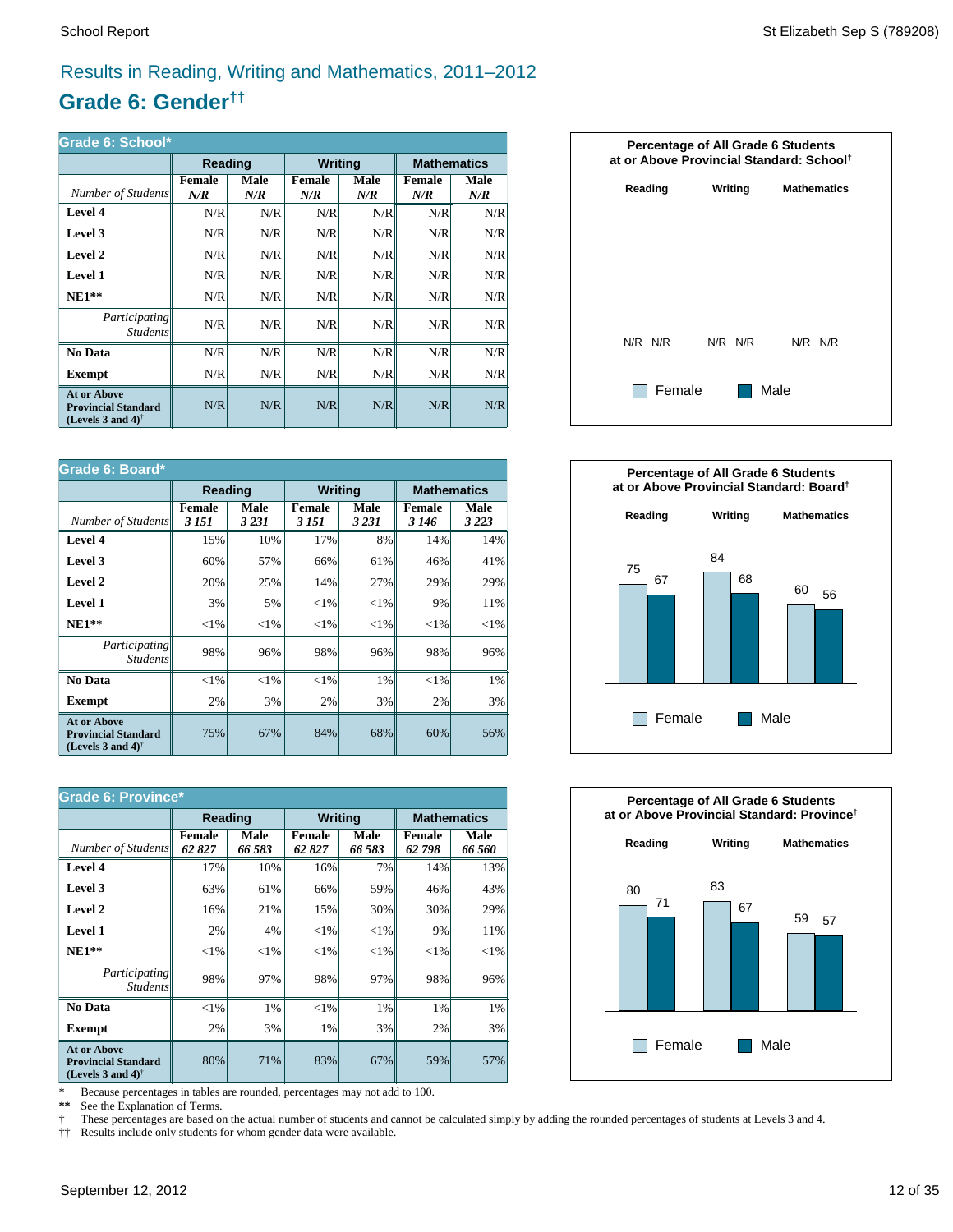# **Contextual Information over Time: Grade 3\*** Assessments of Reading, Writing and Mathematics, Primary and Junior Divisions, 2011–2012

This information provides a context for interpreting the school's results of the current and previous administrations.

| <b>Grade 3</b>                                                | 2007-2008       | 2008-2009 | 2009-2010 | 2010-2011 | 2011-2012 |
|---------------------------------------------------------------|-----------------|-----------|-----------|-----------|-----------|
| <b>Enrolment</b>                                              |                 |           |           |           |           |
| Number of students                                            | $\overline{13}$ | 24        | 23        | 25        | 28        |
| <b>Participation in the Assessment</b>                        |                 |           |           |           |           |
| Reading <sup>†</sup>                                          | 100%            | 100%      | 96%       | 96%       | 96%       |
| Writing <sup>†</sup>                                          | 100%            | 100%      | 96%       | 96%       | 96%       |
| Mathematics <sup>†</sup>                                      | 100%            | 100%      | 96%       | 96%       | 96%       |
| <b>Gender</b>                                                 |                 |           |           |           |           |
| Female                                                        | 54%             | 58%       | 48%       | 64%       | 32%       |
| Male                                                          | 46%             | 42%       | 52%       | 36%       | 68%       |
| <b>Student Status</b>                                         |                 |           |           |           |           |
| English language learners**                                   | 0%              | 4%        | 17%       | 0%        | 21%       |
| Students with special education needs (excluding<br>gifted)** | 23%             | 21%       | 17%       | 20%       | 21%       |
| <b>Place of Birth</b>                                         |                 |           |           |           |           |
| Born in Canada                                                | 100%            | 83%       | 70%       | 84%       | 68%       |
| Born outside Canada                                           | 0%              | 17%       | 30%       | 16%       | 32%       |
| In Canada less than one year                                  | 0%              | 0%        | 4%        | 4%        | 0%        |
| In Canada one year or more but less than three years          | 0%              | 4%        | 9%        | 4%        | 14%       |
| In Canada three years or more                                 | 0%              | 12%       | 17%       | 8%        | 18%       |
| Language                                                      |                 |           |           |           |           |
| First language learned at home was other than English         | $0\%$           | 8%        | 35%       | 16%       | 39%       |
| <b>Year Student Entered Current School</b>                    |                 |           |           |           |           |
| Year of the assessment                                        | $0\%$           | 12%       | 13%       | 12%       | 14%       |
| Year prior to the assessment                                  | 0%              | 8%        | 13%       | 8%        | 29%       |
| 2 years prior to the assessment                               | $0\%$           | 12%       | 13%       | 16%       | 4%        |
| 3 or more years prior to the assessment                       | 100%            | 67%       | 61%       | 64%       | 54%       |
| Data not available                                            | 0%              | 0%        | 0%        | 0%        | $0\%$     |

\* Contextual data pertaining to gender, student status, place of birth, language learned at home and year entered school are provided by schools and/or boards through the Student Data Collection process. Some data may be missing because they were not provided by the school or the board.

† Some French Immersion students do not write all components of the assessment in Grade 3; the numbers shown reflect those students who were expected to write each component as determined by the French Immersion participation option selected by boards.

\*\* See the Explanation of Terms.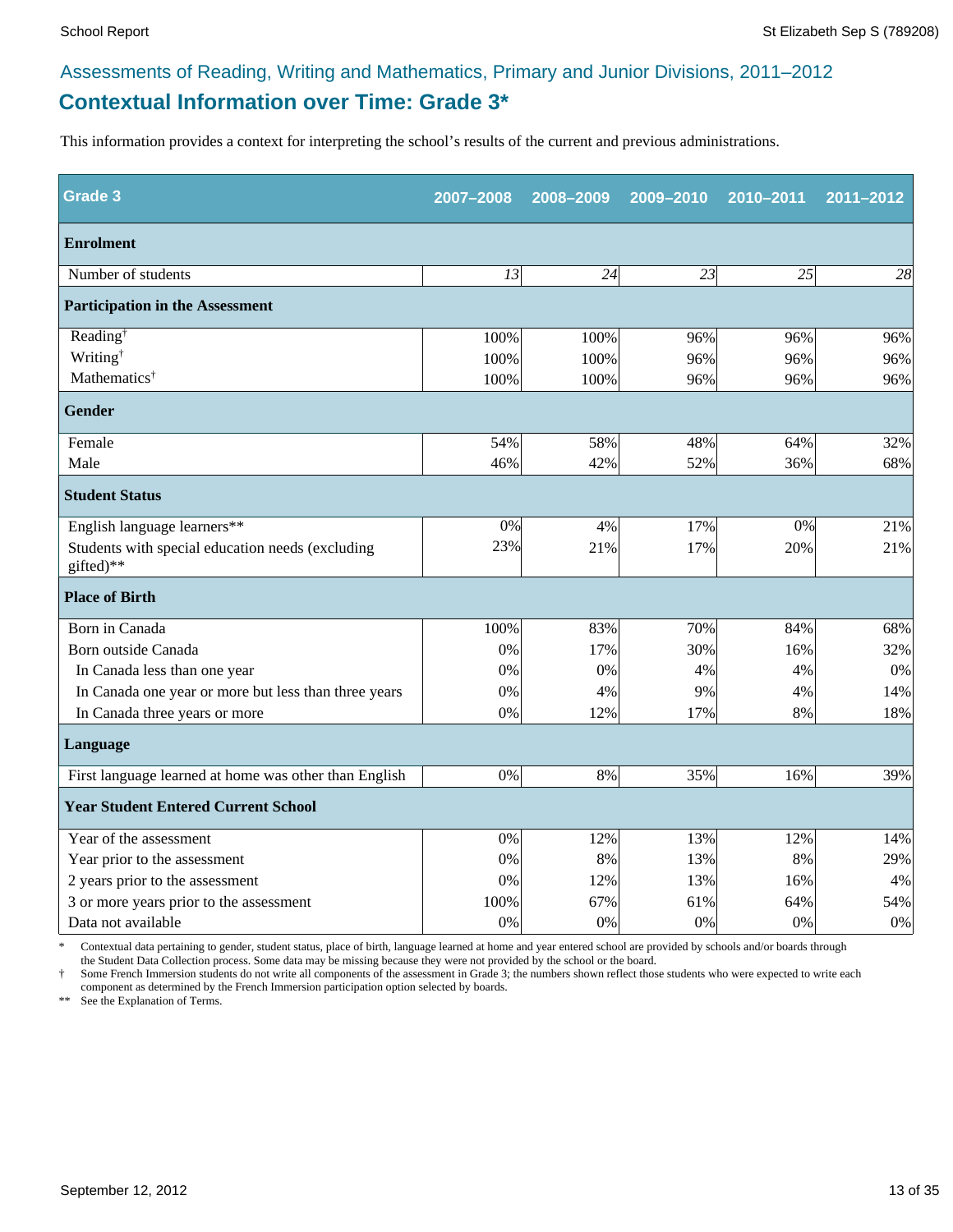# **Grade 3: Reading** Results over Time, 2008–2009 to 2011–2012®

| <b>Grade 3 Reading: School*</b>                                         |             |             |             |           |  |  |  |
|-------------------------------------------------------------------------|-------------|-------------|-------------|-----------|--|--|--|
| Year                                                                    | $'08 - '09$ | $'09 - '10$ | $'10 - '11$ | $11 - 12$ |  |  |  |
| Number of<br><b>Students</b>                                            | 24          | 23          | 25          | 28        |  |  |  |
| Level 4                                                                 | 4%          | 9%          | 4%          | 0%        |  |  |  |
| Level 3                                                                 | 62%         | 61%         | 56%         | 43%       |  |  |  |
| Level 2                                                                 | 33%         | 26%         | 32%         | 43%       |  |  |  |
| Level 1                                                                 | 0%          | 0%          | 0%          | 11%       |  |  |  |
| <b>NE1**</b>                                                            | 0%          | 0%          | 4%          | 0%        |  |  |  |
| Participating<br><b>Students</b>                                        | 100%        | 96%         | 96%         | 96%       |  |  |  |
| No Data                                                                 | 0%          | 4%          | 0%          | 0%        |  |  |  |
| <b>Exempt</b>                                                           | 0%          | 0%          | 4%          | 4%        |  |  |  |
| <b>At or Above</b><br><b>Provincial</b><br><b>Standard</b> <sup>†</sup> | 67%         | 70%         | 60%         | 43%       |  |  |  |

### **Grade 3 Reading: Board\***

| Year                                                                    | $'08 - '09$ | $'09 - '10$ | $'10 - '11$ | $11 - 12$ |
|-------------------------------------------------------------------------|-------------|-------------|-------------|-----------|
| Number of<br><b>Students</b>                                            | 5 780       | 6 100       | 5693        | 5863      |
| Level 4                                                                 | 8%          | 9%          | 8%          | 11%       |
| Level 3                                                                 | 54%         | 51%         | 56%         | 54%       |
| Level 2                                                                 | 25%         | 27%         | 25%         | 24%       |
| Level 1                                                                 | 7%          | 8%          | 6%          | 6%        |
| $NE1**$                                                                 | 2%          | 2%          | 1%          | 1%        |
| Participating<br><b>Students</b>                                        | 95%         | 96%         | 96%         | 97%       |
| No Data                                                                 | 1%          | 1%          | 1%          | 1%        |
| <b>Exempt</b>                                                           | 4%          | 3%          | 3%          | 3%        |
| <b>At or Above</b><br><b>Provincial</b><br><b>Standard</b> <sup>†</sup> | 62%         | 60%         | 64%         | 66%       |

### **Grade 3 Reading: Province\***

| Year                                                                    | '08–'09 | $'09 - '10$ | $'10 - '11$ | $11 - 12$ |
|-------------------------------------------------------------------------|---------|-------------|-------------|-----------|
| Number of<br><b>Students</b>                                            | 121 787 | 123 813     | 119 914     | 121727    |
| Level 4                                                                 | 7%      | 8%          | 8%          | 10%       |
| Level 3                                                                 | 53%     | 54%         | 57%         | 56%       |
| Level 2                                                                 | 26%     | 25%         | 24%         | 23%       |
| Level 1                                                                 | 7%      | 7%          | 6%          | 6%        |
| $NE1**$                                                                 | 2%      | 2%          | 1%          | 1%        |
| Participating<br><b>Students</b>                                        | 95%     | 96%         | 97%         | 97%       |
| No Data                                                                 | 1%      | 1%          | 1%          | $<$ 1%    |
| <b>Exempt</b>                                                           | 4%      | 3%          | 3%          | 3%        |
| <b>At or Above</b><br><b>Provincial</b><br><b>Standard</b> <sup>†</sup> | 61%     | 62%         | 65%         | 66%       |







Refer to the EQAO Web site (www.eqao.com) for data from previous years.

\* Because percentages in tables and graphs are rounded, and because graphs do not show all reporting categories, percentages may not add to 100.

**\*\*** See the Explanation of Terms.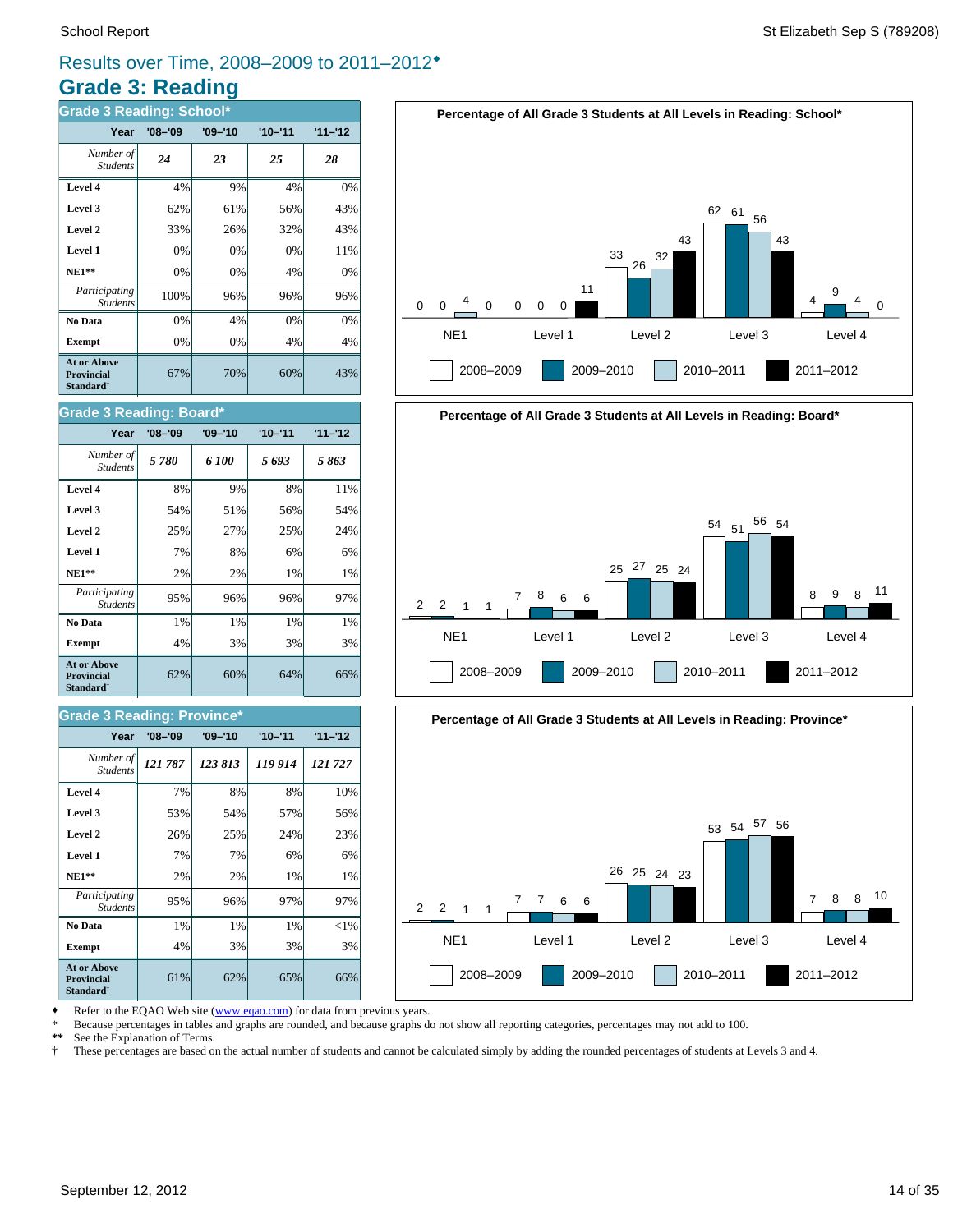7

# **Grade 3: Writing** Results over Time, 2008–2009 to 2011–2012®

| <b>Grade 3 Writing: School*</b>                                         |             |             |             |           |  |  |  |  |
|-------------------------------------------------------------------------|-------------|-------------|-------------|-----------|--|--|--|--|
| Year                                                                    | $'08 - '09$ | $'09 - '10$ | $'10 - '11$ | $11 - 12$ |  |  |  |  |
| Number of<br><b>Students</b>                                            | 24          | 23          | 25          | 28        |  |  |  |  |
| Level 4                                                                 | 8%          | 0%          | 20%         | 7%        |  |  |  |  |
| Level 3                                                                 | 71%         | 74%         | 56%         | 71%       |  |  |  |  |
| Level 2                                                                 | 21%         | 22%         | 20%         | 18%       |  |  |  |  |
| Level 1                                                                 | 0%          | 0%          | 0%          | 0%        |  |  |  |  |
| <b>NE1**</b>                                                            | 0%          | 0%          | 0%          | 0%        |  |  |  |  |
| Participating<br><b>Students</b>                                        | 100%        | 96%         | 96%         | 96%       |  |  |  |  |
| No Data                                                                 | 0%          | 4%          | 0%          | 0%        |  |  |  |  |
| <b>Exempt</b>                                                           | 0%          | 0%          | 4%          | 4%        |  |  |  |  |
| <b>At or Above</b><br><b>Provincial</b><br><b>Standard</b> <sup>†</sup> | 79%         | 74%         | 76%         | 79%       |  |  |  |  |







Refer to the EQAO Web site (www.eqao.com) for data from previous years.

\* Because percentages in tables and graphs are rounded, and because graphs do not show all reporting categories, percentages may not add to 100.

**\*\*** See the Explanation of Terms.

† These percentages are based on the actual number of students and cannot be calculated simply by adding the rounded percentages of students at Levels 3 and 4.

### **Level 4** 6% 5% 5% 8% *5 780 6 100 5 693 5 863 Number of* Student.

**Grade 3 Writing: Board\***

| Level 3                                                          | 66%      | 67%      | 70%      | 71%      |
|------------------------------------------------------------------|----------|----------|----------|----------|
| Level 2                                                          | 24%      | 24%      | 21%      | 18%      |
| Level 1                                                          | ${<}1\%$ | ${<}1\%$ | ${<}1\%$ | ${<}1\%$ |
| $NE1**$                                                          | ${<}1\%$ | ${<}1\%$ | ${<}1\%$ | ${<}1\%$ |
| Participating<br><b>Students</b>                                 | 96%      | 97%      | 96%      | 97%      |
| No Data                                                          | 1%       | 1%       | 1%       | 1%       |
| <b>Exempt</b>                                                    | 3%       | 3%       | 3%       | 3%       |
| At or Above<br><b>Provincial</b><br><b>Standard</b> <sup>†</sup> | 72%      | 72%      | 75%      | 79%      |

**Year '08–'09 '09–'10 '10–'11 '11–'12**

### **Grade 3 Writing: Province\***

| Year                                                                    | $'08 - '09$ | $'09 - '10$ | $'10 - '11$ | $11 - 12$ |
|-------------------------------------------------------------------------|-------------|-------------|-------------|-----------|
| Number of<br><b>Students</b>                                            | 121788      | 123 800     | 119873      | 121 727   |
| Level 4                                                                 | 4%          | 4%          | 5%          | 6%        |
| Level 3                                                                 | 63%         | 66%         | 68%         | 69%       |
| Level 2                                                                 | 28%         | 26%         | 24%         | 21%       |
| Level 1                                                                 | ${<}1\%$    | ${<}1\%$    | ${<}1\%$    | ${<}1\%$  |
| <b>NE1**</b>                                                            | ${<}1\%$    | ${<}1\%$    | ${<}1\%$    | ${<}1\%$  |
| Participating<br><b>Students</b>                                        | 96%         | 97%         | 97%         | 97%       |
| No Data                                                                 | 1%          | 1%          | 1%          | 1%        |
| <b>Exempt</b>                                                           | 3%          | 3%          | 2%          | 2%        |
| <b>At or Above</b><br><b>Provincial</b><br><b>Standard</b> <sup>†</sup> | 68%         | 70%         | 73%         | 76%       |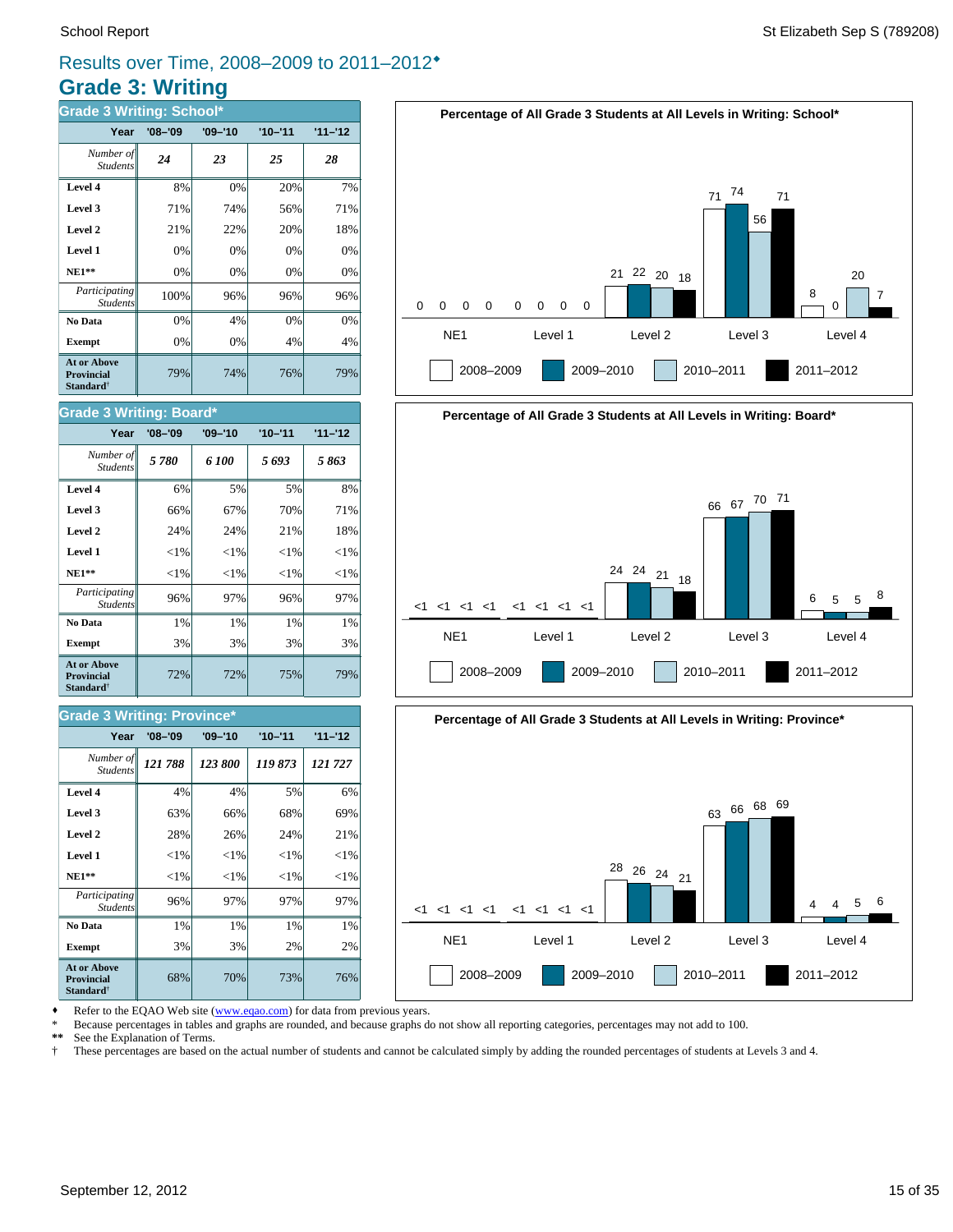# **Grade 3: Mathematics** Results over Time, 2008–2009 to 2011–2012®

| <b>Grade 3 Mathematics: School*</b>                                     |             |             |             |           |  |
|-------------------------------------------------------------------------|-------------|-------------|-------------|-----------|--|
| Year                                                                    | $'08 - '09$ | $'09 - '10$ | $'10 - '11$ | $11 - 12$ |  |
| Number of<br><b>Students</b>                                            | 24          | 23          | 25          | 28        |  |
| Level 4                                                                 | 12%         | 9%          | 12%         | 21%       |  |
| Level 3                                                                 | 71%         | 65%         | 60%         | 64%       |  |
| Level 2                                                                 | 17%         | 22%         | 20%         | 11%       |  |
| Level 1                                                                 | 0%          | 0%          | 4%          | 0%        |  |
| $NE1**$                                                                 | 0%          | 0%          | 0%          | 0%        |  |
| Participating<br><b>Students</b>                                        | 100%        | 96%         | 96%         | 96%       |  |
| No Data                                                                 | 0%          | 4%          | 0%          | 0%        |  |
| <b>Exempt</b>                                                           | 0%          | 0%          | 4%          | 4%        |  |
| <b>At or Above</b><br><b>Provincial</b><br><b>Standard</b> <sup>†</sup> | 83%         | 74%         | 72%         | 86%       |  |

72% 68% 67% 68% **Exempt**  $\begin{vmatrix} 3\% & 3\% \end{vmatrix}$  3% 3% 3% **No Data**  $\begin{vmatrix} 1\% & 1\% \end{vmatrix}$  1% 1% 1% 1% *Participating* 96% 97% 96% 97% Student **NE1\*\***  $|\hspace{-.1cm}1\%| \hspace{-.1cm}|\hspace{-.1cm}|\hspace{-.1cm}|\hspace{-.1cm}|\hspace{-.1cm}|\hspace{-.1cm}|\hspace{-.1cm}|\hspace{-.1cm}|\hspace{-.1cm}|\hspace{-.1cm}|\hspace{-.1cm}|\hspace{-.1cm}|\hspace{-.1cm}|\hspace{-.1cm}|\hspace{-.1cm}|\hspace{-.1cm}|\hspace{-.1cm}|\hspace{-.1cm}|\hspace{-.1cm}|\hspace{-.1cm}|\hspace{-.1cm}|\hspace{-.1cm}|\hspace{-.1cm}|\hspace{-.1cm}|\hspace{-.1cm}$ **Level 1**  $\begin{vmatrix} 2\% & 3\% \end{vmatrix}$  3% 3% 4% **Level 2**  $\begin{array}{ccc} \hline \end{array}$  22% 25% 26% 25% **Level 3 56% 56% 56% 54% 54% Level 4 15% 13% 13% 14%** *5 960 6 292 5 857 6 059 Number of* Student. **Year '08–'09 '09–'10 '10–'11 '11–'12 Grade 3 Mathematics: Board\* At or Above Provincial Standard**†

### **Grade 3 Mathematics: Province\***

| Year                                                                    | $'08 - '09$ | $'09 - '10$ | $'10 - '11$ | $11 - 12$ |
|-------------------------------------------------------------------------|-------------|-------------|-------------|-----------|
| Number of<br><b>Students</b>                                            | 125 464     | 127 726     | 124 104     | 126 439   |
| Level 4                                                                 | 12%         | 12%         | 12%         | 12%       |
| Level 3                                                                 | 58%         | 58%         | 57%         | 56%       |
| Level 2                                                                 | 23%         | 23%         | 25%         | 25%       |
| Level 1                                                                 | 2%          | 3%          | 3%          | 3%        |
| $NE1**$                                                                 | ${<}1\%$    | ${<}1\%$    | ${<}1\%$    | 1%        |
| Participating<br><b>Students</b>                                        | 96%         | 97%         | 97%         | 97%       |
| No Data                                                                 | 1%          | 1%          | 1%          | 1%        |
| <b>Exempt</b>                                                           | 3%          | 3%          | 2%          | 2%        |
| <b>At or Above</b><br><b>Provincial</b><br><b>Standard</b> <sup>†</sup> | 70%         | 71%         | 69%         | 68%       |







Refer to the EQAO Web site (www.eqao.com) for data from previous years.

\* Because percentages in tables and graphs are rounded, and because graphs do not show all reporting categories, percentages may not add to 100.<br>\*\* See the Explanation of Terms

\*\* See the Explanation of Terms.<br><sup>†</sup> These percentages are based of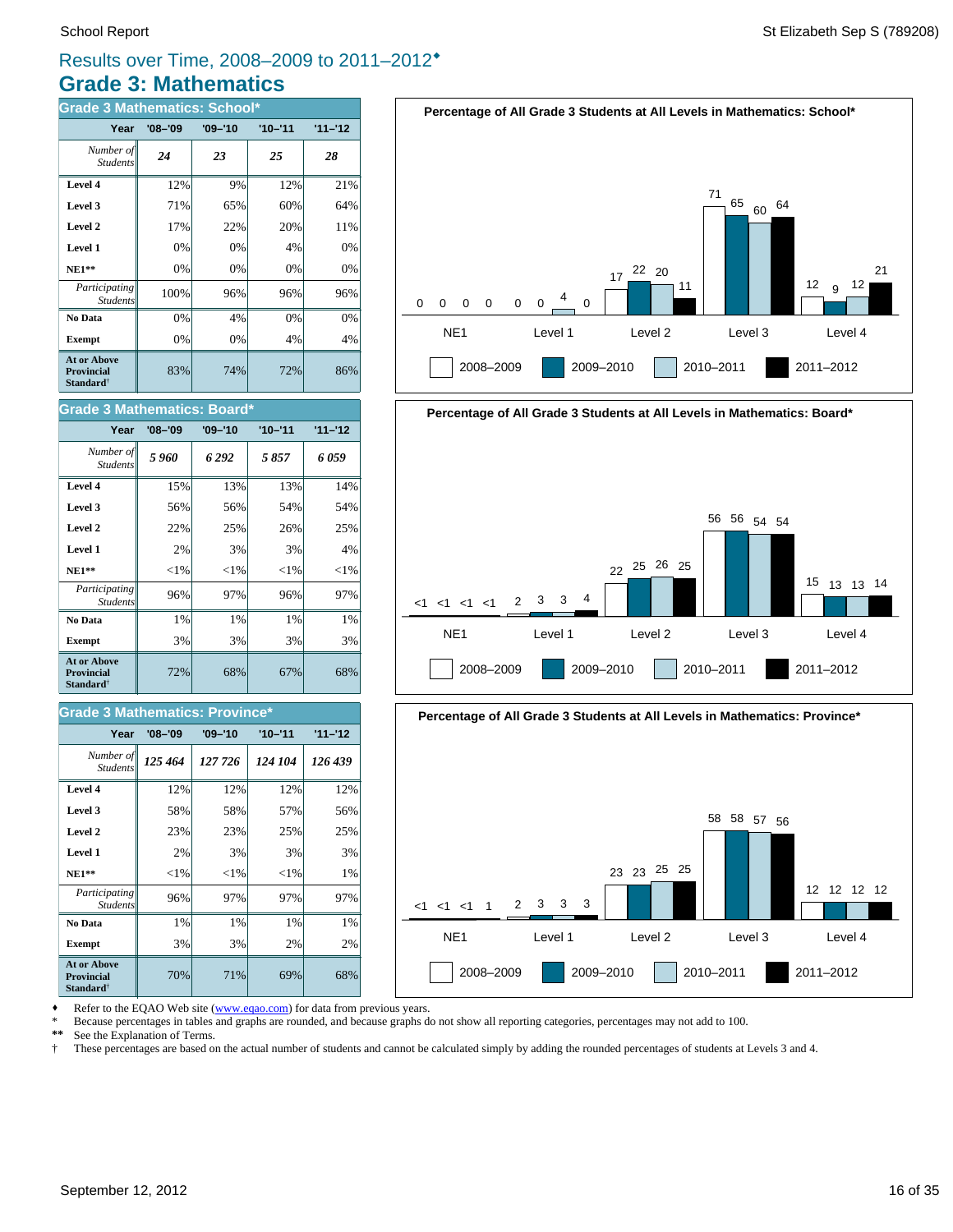# **Contextual Information over Time: Grade 6\*** Assessments of Reading, Writing and Mathematics, Primary and Junior Divisions, 2011–2012

This information provides a context for interpreting the school's results of the current and previous administrations.

| Grade 6                                                       | 2007-2008 | 2008-2009 | 2009-2010 | 2010-2011 | 2011-2012 |
|---------------------------------------------------------------|-----------|-----------|-----------|-----------|-----------|
| <b>Enrolment</b>                                              |           |           |           |           |           |
| Number of students                                            | 33        | 21        | 21        | 19        | 27        |
| <b>Participation in the Assessment</b>                        |           |           |           |           |           |
| Reading                                                       | 100%      | 100%      | 100%      | 100%      | 100%      |
| Writing                                                       | 100%      | 100%      | 100%      | 100%      | 100%      |
| Mathematics                                                   | 100%      | 100%      | 100%      | 100%      | 100%      |
| <b>Gender</b>                                                 |           |           |           |           |           |
| Female                                                        | 55%       | 52%       | 52%       | 42%       | 41%       |
| Male                                                          | 45%       | 48%       | 48%       | 58%       | 59%       |
| <b>Student Status</b>                                         |           |           |           |           |           |
| English language learners**                                   | 24%       | 14%       | 14%       | 21%       | 11%       |
| Students with special education needs (excluding<br>gifted)** | 9%        | 19%       | 24%       | 16%       | 44%       |
| <b>Place of Birth</b>                                         |           |           |           |           |           |
| Born in Canada                                                | 61%       | 67%       | 67%       | 74%       | 81%       |
| Born outside Canada                                           | 39%       | 33%       | 33%       | 26%       | 19%       |
| In Canada less than one year                                  | 0%        | 0%        | 0%        | 0%        | 0%        |
| In Canada one year or more but less than three years          | 12%       | 5%        | 19%       | 16%       | 7%        |
| In Canada three years or more                                 | 27%       | 29%       | 14%       | 11%       | 11%       |
| Language                                                      |           |           |           |           |           |
| First language learned at home was other than English         | 39%       | 19%       | 19%       | 26%       | 22%       |
| <b>Year Student Entered Current School</b>                    |           |           |           |           |           |
| Year of the assessment                                        | 15%       | 14%       | 14%       | 21%       | 19%       |
| Year prior to the assessment                                  | 12%       | 5%        | 14%       | 21%       | 19%       |
| 2 years prior to the assessment                               | 12%       | 10%       | 5%        | 5%        | 4%        |
| 3 or more years prior to the assessment                       | 58%       | 71%       | 67%       | 53%       | 59%       |
| Data not available                                            | 3%        | 0%        | 0%        | 0%        | 0%        |

\* Contextual data pertaining to gender, student status, place of birth, language learned at home and year entered school are provided by schools and/or boards through the Student Data Collection process. Some data may be missing because they were not provided by the school or the board.

\*\* See the Explanation of Terms.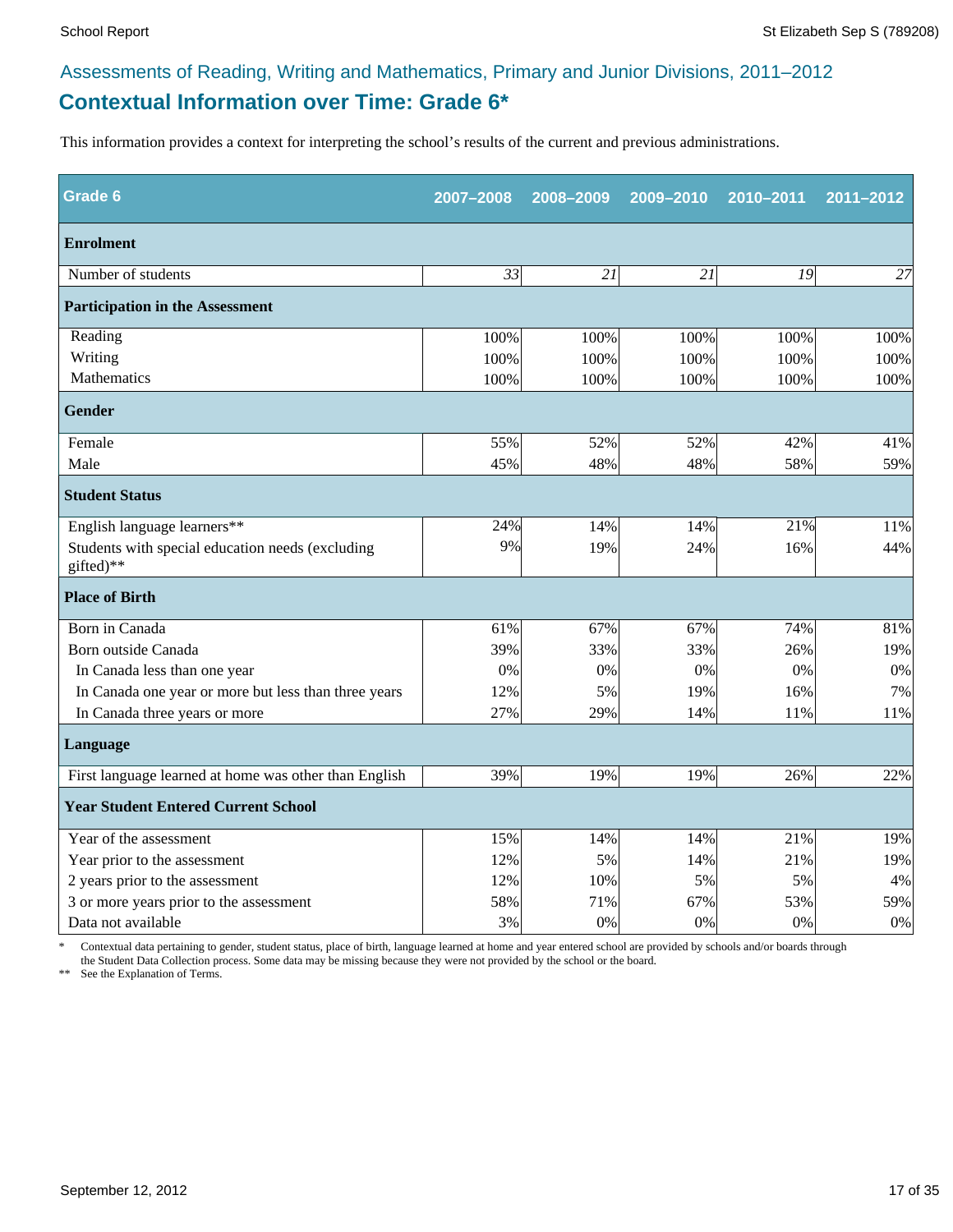# **Grade 6: Reading** Results over Time, 2008–2009 to 2011–2012®

| Grade 6 Reading: School*                                                |             |             |             |           |  |
|-------------------------------------------------------------------------|-------------|-------------|-------------|-----------|--|
| Year                                                                    | $'08 - '09$ | $'09 - '10$ | $'10 - '11$ | $11 - 12$ |  |
| Number of<br><b>Students</b>                                            | 21          | 21          | 19          | 27        |  |
| Level 4                                                                 | 19%         | 5%          | 21%         | 22%       |  |
| Level 3                                                                 | 67%         | 62%         | 58%         | 56%       |  |
| Level 2                                                                 | 10%         | 29%         | 21%         | 22%       |  |
| Level 1                                                                 | 0%          | 5%          | 0%          | 0%        |  |
| $NE1**$                                                                 | 5%          | 0%          | 0%          | 0%        |  |
| Participating<br><b>Students</b>                                        | 100%        | 100%        | 100%        | 100%      |  |
| No Data                                                                 | 0%          | 0%          | 0%          | 0%        |  |
| <b>Exempt</b>                                                           | 0%          | 0%          | 0%          | 0%        |  |
| <b>At or Above</b><br><b>Provincial</b><br><b>Standard</b> <sup>†</sup> | 86%         | 67%         | 79%         | 78%       |  |

### **Grade 6 Reading: Board\***

| Year                                                             | $'08 - '09$ | $'09 - '10$ | $'10 - '11$ | $11 - 12$ |
|------------------------------------------------------------------|-------------|-------------|-------------|-----------|
| Number of<br><b>Students</b>                                     | 6753        | 6507        | 6 652       | 6 384     |
| Level 4                                                          | 11%         | 10%         | 10%         | 12%       |
| Level 3                                                          | 55%         | 57%         | 60%         | 58%       |
| Level 2                                                          | 23%         | 23%         | 22%         | 22%       |
| Level 1                                                          | 7%          | 7%          | 5%          | 4%        |
| <b>NE1**</b>                                                     | 1%          | 1%          | ${<}1\%$    | ${<}1\%$  |
| Participating<br><b>Students</b>                                 | 97%         | 97%         | 98%         | 97%       |
| No Data                                                          | 1%          | $1\%$       | $1\%$       | ${<}1\%$  |
| <b>Exempt</b>                                                    | 3%          | 2%          | 2%          | 3%        |
| <b>At or Above</b><br><b>Provincial</b><br>Standard <sup>†</sup> | 66%         | 67%         | 70%         | 71%       |

### **Grade 6 Reading: Province\***

| Year                                                                    | $'08 - '09$ | $'09 - '10$ | $'10 - '11$ | $11 - 12$ |
|-------------------------------------------------------------------------|-------------|-------------|-------------|-----------|
| Number of<br><b>Students</b>                                            | 136 069     | 134 201     | 132 283     | 129 420   |
| Level 4                                                                 | 11%         | 11%         | 11%         | 13%       |
| Level 3                                                                 | 59%         | 61%         | 63%         | 62%       |
| Level 2                                                                 | 22%         | 20%         | 19%         | 19%       |
| Level 1                                                                 | 5%          | 5%          | 4%          | 3%        |
| $NE1**$                                                                 | ${<}1\%$    | ${<}1\%$    | ${<}1\%$    | ${<}1\%$  |
| Participating<br><b>Students</b>                                        | 96%         | 97%         | 97%         | 97%       |
| No Data                                                                 | 1%          | 1%          | 1%          | 1%        |
| <b>Exempt</b>                                                           | 3%          | 2%          | 2%          | 2%        |
| <b>At or Above</b><br><b>Provincial</b><br><b>Standard</b> <sup>†</sup> | 69%         | 72%         | 74%         | 75%       |







Refer to the EQAO Web site (www.eqao.com) for data from previous years.

\* Because percentages in tables and graphs are rounded, and because graphs do not show all reporting categories, percentages may not add to 100.

**\*\*** See the Explanation of Terms.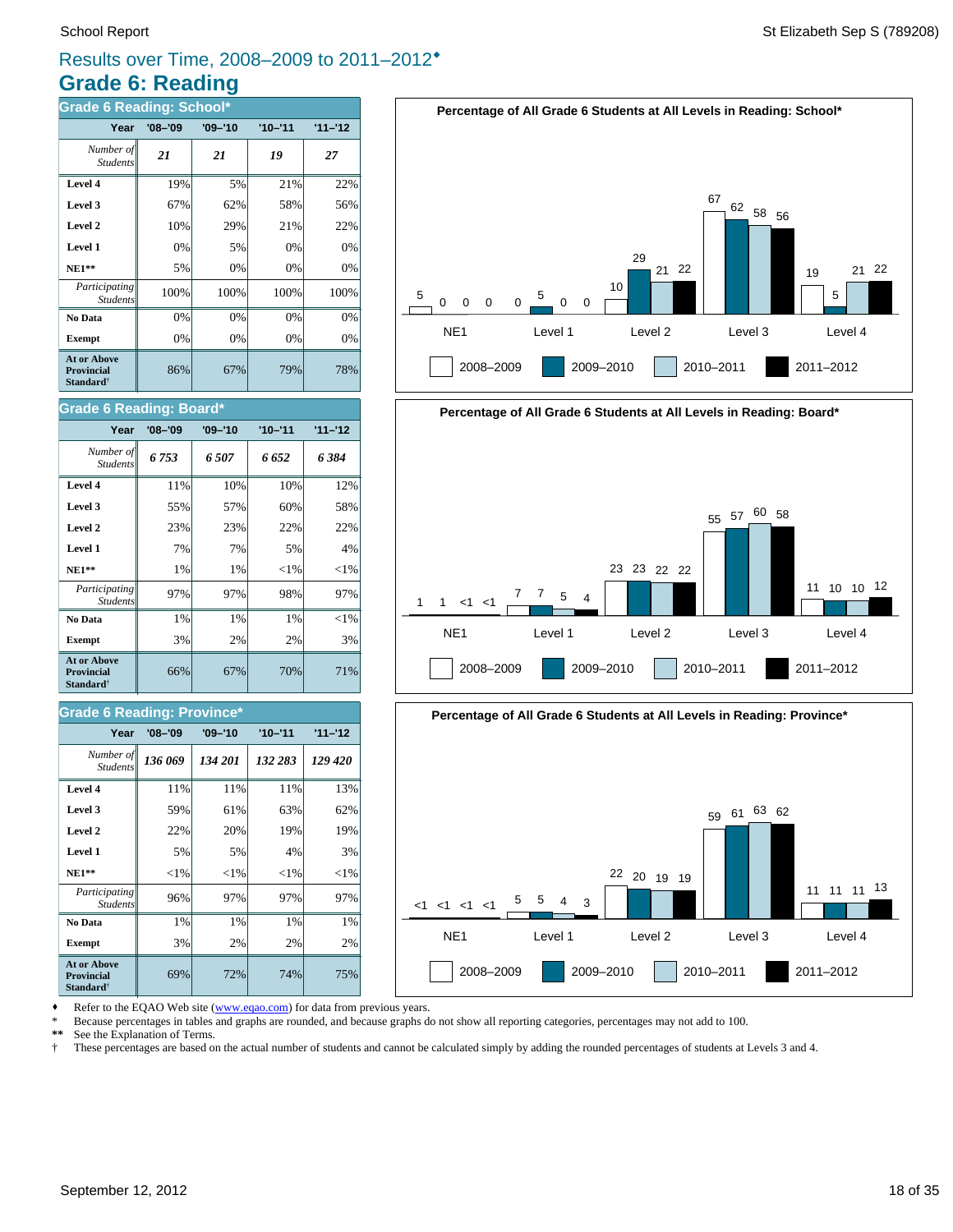# **Grade 6: Writing** Results over Time, 2008–2009 to 2011–2012®

| <b>Grade 6 Writing: School*</b>                                  |             |             |             |           |  |
|------------------------------------------------------------------|-------------|-------------|-------------|-----------|--|
| Year                                                             | $'08 - '09$ | $'09 - '10$ | $'10 - '11$ | $11 - 12$ |  |
| Number of<br><b>Students</b>                                     | 21          | 21          | 19          | 27        |  |
| Level 4                                                          | 24%         | 14%         | 11%         | 26%       |  |
| Level 3                                                          | 71%         | 86%         | 63%         | 44%       |  |
| Level 2                                                          | 0%          | 0%          | 26%         | 30%       |  |
| Level 1                                                          | 5%          | 0%          | 0%          | 0%        |  |
| $NE1**$                                                          | 0%          | 0%          | 0%          | 0%        |  |
| Participating<br><b>Students</b>                                 | 100%        | 100%        | 100%        | 100%      |  |
| No Data                                                          | 0%          | 0%          | 0%          | 0%        |  |
| <b>Exempt</b>                                                    | 0%          | 0%          | 0%          | 0%        |  |
| <b>At or Above</b><br>Provincial<br><b>Standard</b> <sup>†</sup> | 95%         | 100%        | 74%         | 70%       |  |

### **Grade 6 Writing: Board\***

| Year                                                                    | $'08 - '09$ | $'09 - '10$ | $'10 - '11$ | $11 - 12$ |
|-------------------------------------------------------------------------|-------------|-------------|-------------|-----------|
| Number of<br><b>Students</b>                                            | 6753        | 6.507       | 6 652       | 6 384     |
| Level 4                                                                 | 10%         | 10%         | 11%         | 13%       |
| Level 3                                                                 | 60%         | 62%         | 64%         | 63%       |
| Level 2                                                                 | 25%         | 25%         | 22%         | 21%       |
| Level 1                                                                 | ${<}1\%$    | 1%          | ${<}1\%$    | ${<}1\%$  |
| <b>NE1**</b>                                                            | ${<}1\%$    | ${<}1\%$    | ${<}1\%$    | ${<}1\%$  |
| Participating<br><b>Students</b>                                        | 97%         | 97%         | 98%         | 97%       |
| No Data                                                                 | 1%          | $1\%$       | $1\%$       | ${<}1\%$  |
| <b>Exempt</b>                                                           | 3%          | 2%          | 2%          | 2%        |
| <b>At or Above</b><br><b>Provincial</b><br><b>Standard</b> <sup>†</sup> | 71%         | 71%         | 75%         | 76%       |

### **Grade 6 Writing: Province\***

| Year                                                                    | $'08 - '09$ | $'09 - '10$ | $'10 - '11$ | $11 - 12$ |
|-------------------------------------------------------------------------|-------------|-------------|-------------|-----------|
| Number of<br><b>Students</b>                                            | 136 075     | 134 288     | 132 266     | 129 420   |
| Level 4                                                                 | 9%          | 9%          | 10%         | 12%       |
| Level 3                                                                 | 58%         | 61%         | 63%         | 63%       |
| Level 2                                                                 | 29%         | 26%         | 24%         | 23%       |
| Level 1                                                                 | ${<}1\%$    | ${<}1\%$    | ${<}1\%$    | ${<}1\%$  |
| $NE1**$                                                                 | ${<}1\%$    | ${<}1\%$    | ${<}1\%$    | ${<}1\%$  |
| Participating<br><b>Students</b>                                        | 96%         | 97%         | 97%         | 97%       |
| No Data                                                                 | 1%          | 1%          | 1%          | 1%        |
| <b>Exempt</b>                                                           | 3%          | 2%          | 2%          | 2%        |
| <b>At or Above</b><br><b>Provincial</b><br><b>Standard</b> <sup>†</sup> | 67%         | 70%         | 73%         | 74%       |







Refer to the EQAO Web site (www.eqao.com) for data from previous years.

\* Because percentages in tables and graphs are rounded, and because graphs do not show all reporting categories, percentages may not add to 100.<br>\*\* See the Explanation of Terms

\*\* See the Explanation of Terms.<br><sup>†</sup> These percentages are based on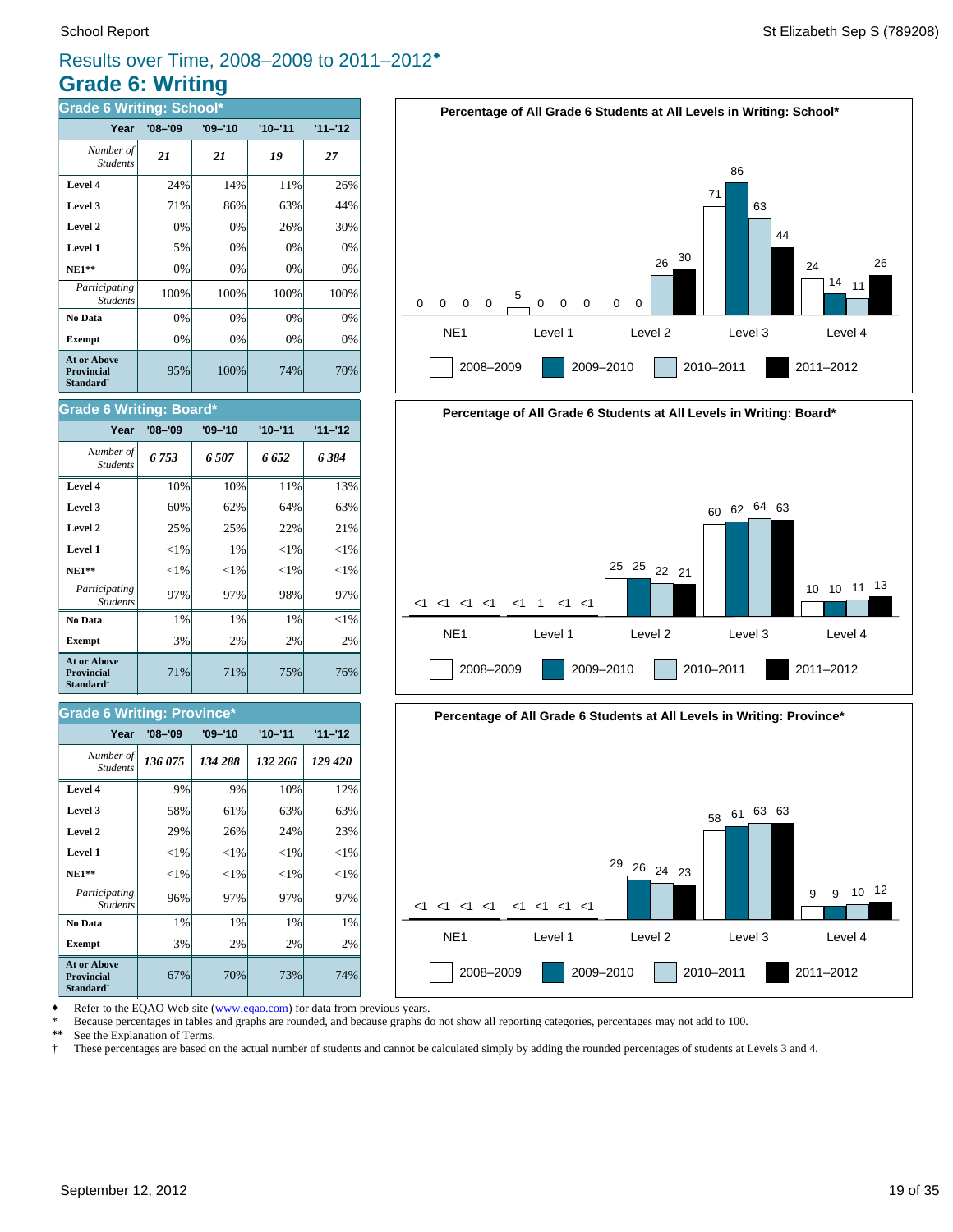# **Grade 6: Mathematics** Results over Time, 2008–2009 to 2011–2012®

| <b>Grade 6 Mathematics: School*</b>                                     |             |             |             |           |  |
|-------------------------------------------------------------------------|-------------|-------------|-------------|-----------|--|
| Year                                                                    | $'08 - '09$ | $'09 - '10$ | $'10 - '11$ | $11 - 12$ |  |
| Number of<br><b>Students</b>                                            | 21          | 21          | 19          | 27        |  |
| Level 4                                                                 | 43%         | 14%         | 32%         | 22%       |  |
| Level 3                                                                 | 48%         | 43%         | 32%         | 37%       |  |
| Level 2                                                                 | 5%          | 38%         | 32%         | 30%       |  |
| Level 1                                                                 | 5%          | 5%          | 5%          | 11%       |  |
| <b>NE1**</b>                                                            | 0%          | 0%          | 0%          | 0%        |  |
| Participating<br><b>Students</b>                                        | 100%        | 100%        | 100%        | 100%      |  |
| No Data                                                                 | 0%          | 0%          | 0%          | 0%        |  |
| <b>Exempt</b>                                                           | 0%          | 0%          | 0%          | 0%        |  |
| <b>At or Above</b><br><b>Provincial</b><br><b>Standard</b> <sup>†</sup> | 90%         | 57%         | 63%         | 59%       |  |







| Year                                                                    | $'08 - '09$ | $'09 - '10$ | $'10 - '11$ | $11 - 12$ |
|-------------------------------------------------------------------------|-------------|-------------|-------------|-----------|
| Number of<br><b>Students</b>                                            | 6756        | 6502        | 6 648       | 6 371     |
| Level 4                                                                 | 14%         | 13%         | 14%         | 14%       |
| Level 3                                                                 | 48%         | 45%         | 44%         | 44%       |
| Level 2                                                                 | 27%         | 31%         | 29%         | 29%       |
| Level 1                                                                 | 7%          | 8%          | 11%         | 10%       |
| $NE1**$                                                                 | ${<}1\%$    | ${<}1\%$    | ${<}1\%$    | ${<}1\%$  |
| Participating<br><b>Students</b>                                        | 97%         | 97%         | 98%         | 97%       |
| No Data                                                                 | 1%          | $1\%$       | $1\%$       | 1%        |
| <b>Exempt</b>                                                           | 3%          | 2%          | 2%          | 3%        |
| <b>At or Above</b><br><b>Provincial</b><br><b>Standard</b> <sup>†</sup> | 62%         | 58%         | 57%         | 58%       |

### **Grade 6 Mathematics: Province\***

| Year                                                                    | $'08 - '09$ | $'09 - '10$ | $'10 - '11$ | $11 - 12$ |
|-------------------------------------------------------------------------|-------------|-------------|-------------|-----------|
| Number of<br><b>Students</b>                                            | 136 075     | 134 241     | 132 223     | 129 368   |
| Level 4                                                                 | 13%         | 14%         | 12%         | 13%       |
| Level 3                                                                 | 49%         | 47%         | 46%         | 45%       |
| Level 2                                                                 | 27%         | 30%         | 29%         | 29%       |
| Level 1                                                                 | 6%          | 6%          | 9%          | 10%       |
| $NE1**$                                                                 | ${<}1\%$    | ${<}1\%$    | ${<}1\%$    | ${<}1\%$  |
| Participating<br><b>Students</b>                                        | 96%         | 97%         | 97%         | 97%       |
| No Data                                                                 | 1%          | 1%          | 1%          | 1%        |
| <b>Exempt</b>                                                           | 3%          | 3%          | 2%          | 2%        |
| <b>At or Above</b><br><b>Provincial</b><br><b>Standard</b> <sup>†</sup> | 63%         | 61%         | 58%         | 58%       |





Refer to the EQAO Web site (www.eqao.com) for data from previous years.

\* Because percentages in tables and graphs are rounded, and because graphs do not show all reporting categories, percentages may not add to 100.

See the Explanation of Terms.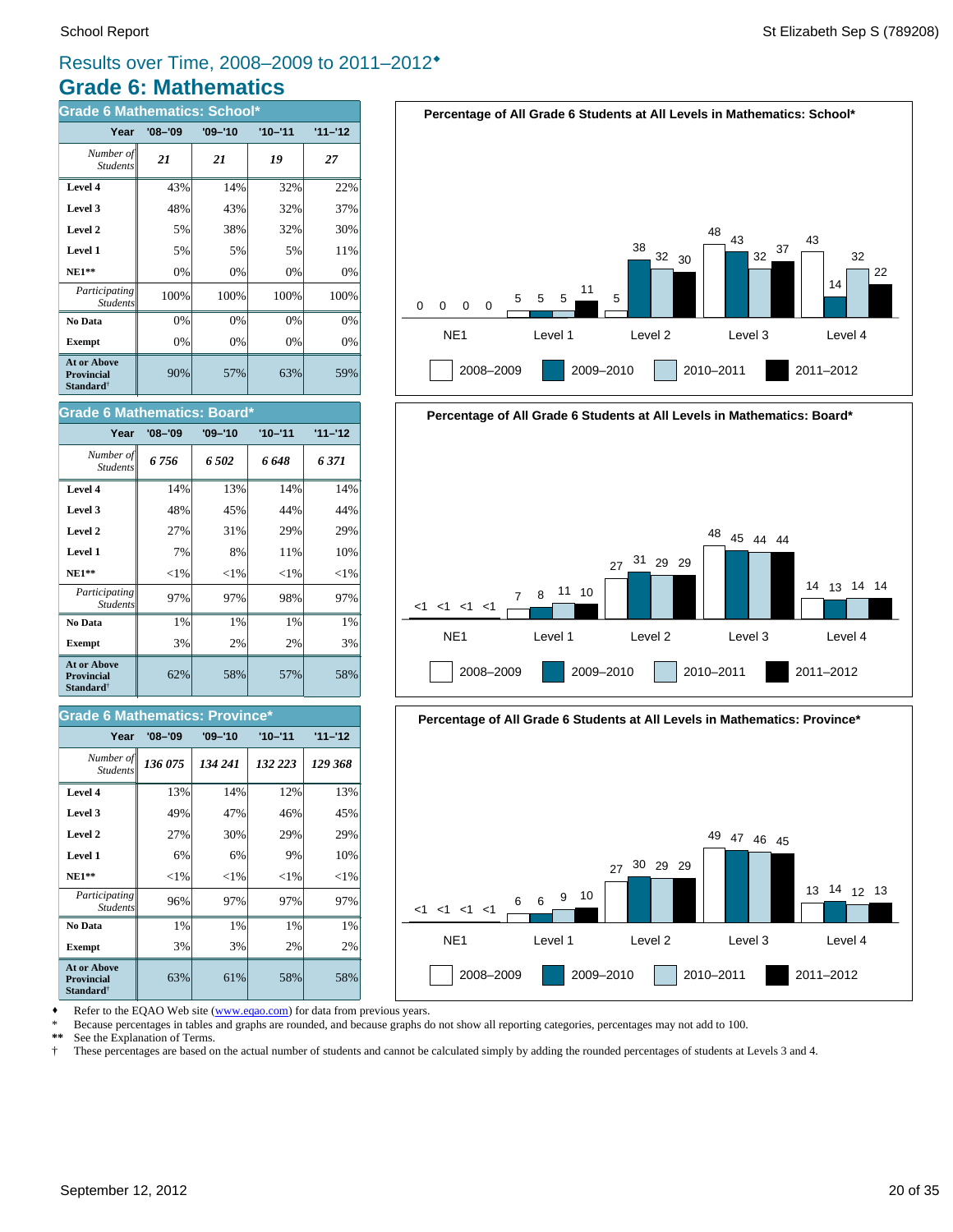| Percentage of Students At or Above the Provincial Standard (Levels 3 and 4): Grade 3<br>2007-2008<br>2011-2012<br>2008-2009<br>2009-2010<br>2010-2011<br><b>READING</b><br>$N/R$ $N/R$<br>$N/R$ $N/R$<br>$N/R$ $N/R$<br>$N/R$ $N/R$<br>$N/R$ $N/R$<br><b>WRITING</b><br>$N/R$ $N/R$<br>$N/R$ $N/R$<br>$N/R$ $N/R$<br>$N/R$ $N/R$<br>$N/R$ $N/R$<br><b>MATHEMATICS</b><br>$N/R$ $N/R$<br>N/R N/R<br>$N/R$ $N/R$<br>$N/R$ $N/R$<br>N/R N/R<br><b>Female</b><br><b>Male</b><br>Total Number of Grade 3 Students <sup>t</sup><br>2007-2008<br>2008-2009<br>2009-2010<br>2010-2011<br>2011-2012<br><b>Female</b><br><b>Male</b><br>Female<br><b>Male</b><br><b>Male</b><br><b>Female</b><br><b>Male</b><br><b>Female</b><br><b>Female</b><br><b>Male</b><br>$\overline{7}$<br>$\boldsymbol{6}$<br>14<br>10<br>11<br>12<br>16<br>9<br>9<br>19 |        |  | RESULTS FOR ALL STUDENTS OVER TIME BY GENDER <sup>†</sup> |  |
|-----------------------------------------------------------------------------------------------------------------------------------------------------------------------------------------------------------------------------------------------------------------------------------------------------------------------------------------------------------------------------------------------------------------------------------------------------------------------------------------------------------------------------------------------------------------------------------------------------------------------------------------------------------------------------------------------------------------------------------------------------------------------------------------------------------------------------------------|--------|--|-----------------------------------------------------------|--|
|                                                                                                                                                                                                                                                                                                                                                                                                                                                                                                                                                                                                                                                                                                                                                                                                                                         |        |  |                                                           |  |
|                                                                                                                                                                                                                                                                                                                                                                                                                                                                                                                                                                                                                                                                                                                                                                                                                                         |        |  |                                                           |  |
|                                                                                                                                                                                                                                                                                                                                                                                                                                                                                                                                                                                                                                                                                                                                                                                                                                         |        |  |                                                           |  |
|                                                                                                                                                                                                                                                                                                                                                                                                                                                                                                                                                                                                                                                                                                                                                                                                                                         |        |  |                                                           |  |
|                                                                                                                                                                                                                                                                                                                                                                                                                                                                                                                                                                                                                                                                                                                                                                                                                                         |        |  |                                                           |  |
|                                                                                                                                                                                                                                                                                                                                                                                                                                                                                                                                                                                                                                                                                                                                                                                                                                         |        |  |                                                           |  |
|                                                                                                                                                                                                                                                                                                                                                                                                                                                                                                                                                                                                                                                                                                                                                                                                                                         |        |  |                                                           |  |
|                                                                                                                                                                                                                                                                                                                                                                                                                                                                                                                                                                                                                                                                                                                                                                                                                                         |        |  |                                                           |  |
|                                                                                                                                                                                                                                                                                                                                                                                                                                                                                                                                                                                                                                                                                                                                                                                                                                         |        |  |                                                           |  |
|                                                                                                                                                                                                                                                                                                                                                                                                                                                                                                                                                                                                                                                                                                                                                                                                                                         |        |  |                                                           |  |
|                                                                                                                                                                                                                                                                                                                                                                                                                                                                                                                                                                                                                                                                                                                                                                                                                                         |        |  |                                                           |  |
|                                                                                                                                                                                                                                                                                                                                                                                                                                                                                                                                                                                                                                                                                                                                                                                                                                         |        |  |                                                           |  |
|                                                                                                                                                                                                                                                                                                                                                                                                                                                                                                                                                                                                                                                                                                                                                                                                                                         |        |  |                                                           |  |
|                                                                                                                                                                                                                                                                                                                                                                                                                                                                                                                                                                                                                                                                                                                                                                                                                                         |        |  |                                                           |  |
|                                                                                                                                                                                                                                                                                                                                                                                                                                                                                                                                                                                                                                                                                                                                                                                                                                         |        |  |                                                           |  |
|                                                                                                                                                                                                                                                                                                                                                                                                                                                                                                                                                                                                                                                                                                                                                                                                                                         |        |  |                                                           |  |
|                                                                                                                                                                                                                                                                                                                                                                                                                                                                                                                                                                                                                                                                                                                                                                                                                                         |        |  |                                                           |  |
|                                                                                                                                                                                                                                                                                                                                                                                                                                                                                                                                                                                                                                                                                                                                                                                                                                         |        |  |                                                           |  |
|                                                                                                                                                                                                                                                                                                                                                                                                                                                                                                                                                                                                                                                                                                                                                                                                                                         |        |  |                                                           |  |
|                                                                                                                                                                                                                                                                                                                                                                                                                                                                                                                                                                                                                                                                                                                                                                                                                                         | School |  |                                                           |  |

† Includes only students for whom gender data were available.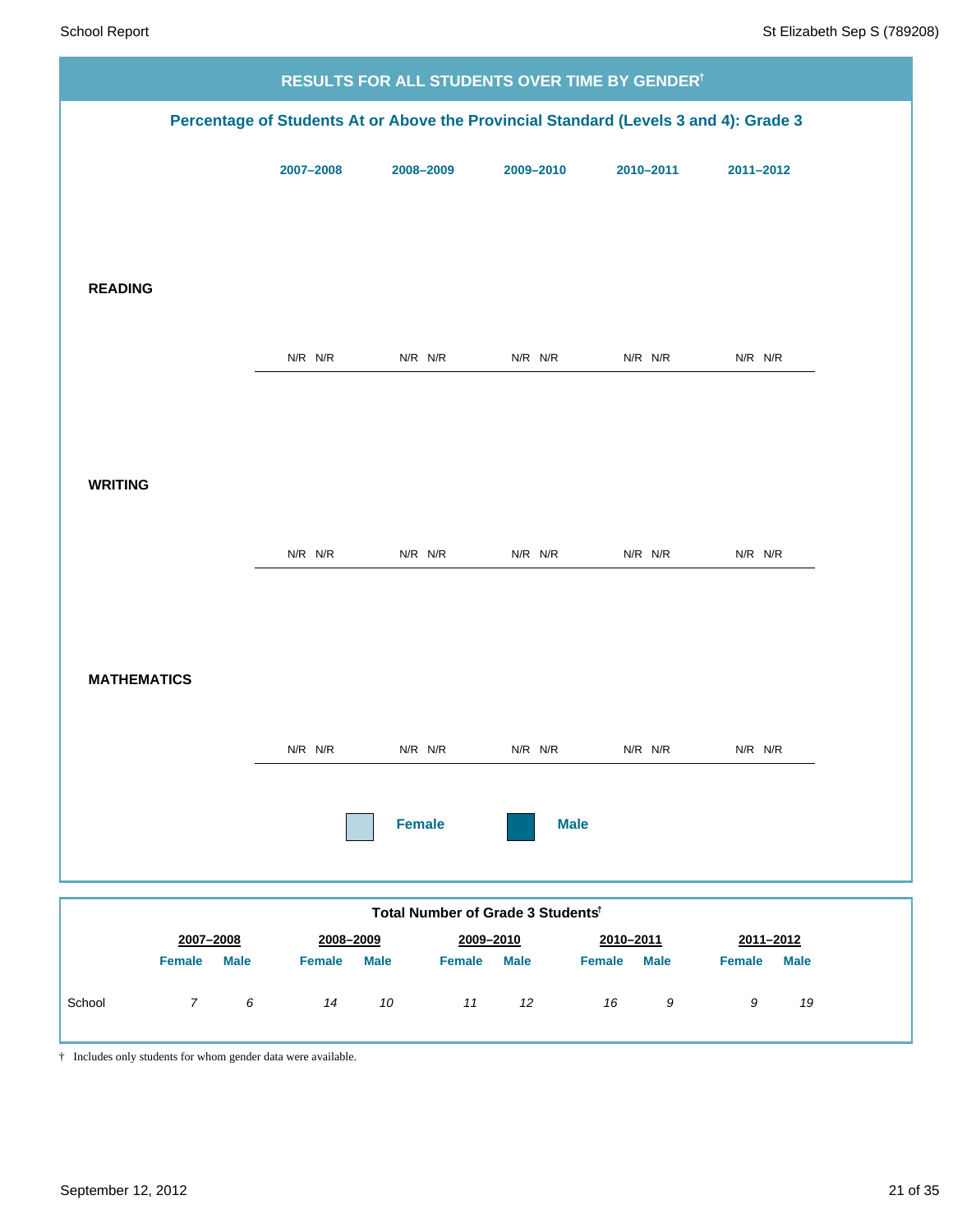

*11 10*

*8 11*

*11 16*

| † Includes only students for whom gender data were available. |
|---------------------------------------------------------------|

*18 15 11 10*

School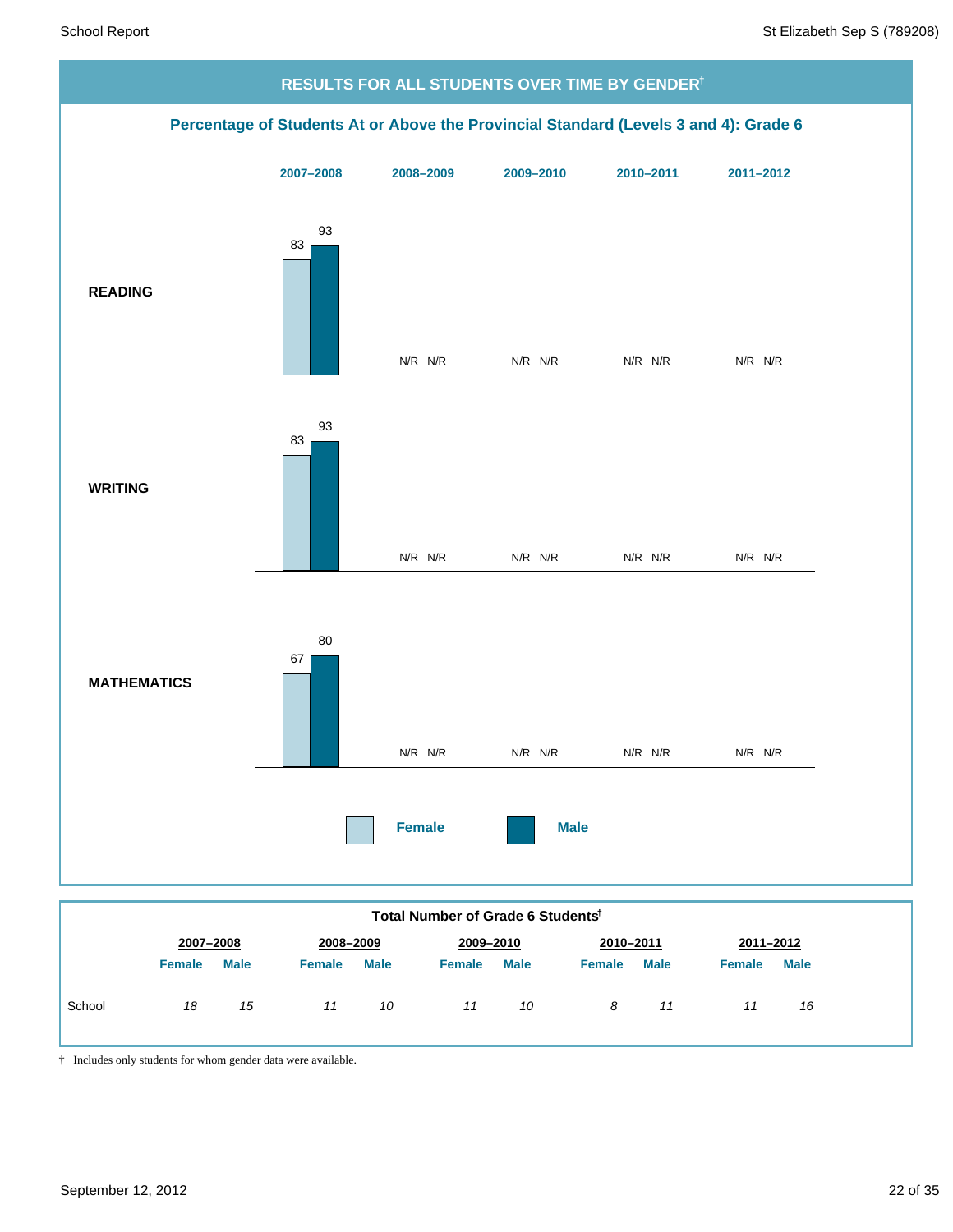|                                                                                                                 | <b>STUDENT QUESTIONNAIRE RESULTS FOR SCHOOL: GRADE 3 (# = 27)</b><br>Note: In 2011-2012 the focus of some questions was on mathematics; in 2012-2013 the focus will be on reading and writing. |                                                             |
|-----------------------------------------------------------------------------------------------------------------|------------------------------------------------------------------------------------------------------------------------------------------------------------------------------------------------|-------------------------------------------------------------|
|                                                                                                                 |                                                                                                                                                                                                |                                                             |
| <b>Never</b><br><b>STUDENT ENGAGEMENT</b><br>How do you feel about mathematics?                                 | <b>Sometimes</b><br>Most of the time<br>Percentage of Students*                                                                                                                                | Number of<br>students<br>who answered<br>"most of the time" |
| I like mathematics.                                                                                             | 56<br>41<br>4                                                                                                                                                                                  | II                                                          |
| I am good at mathematics.                                                                                       | 44<br>48                                                                                                                                                                                       | 13                                                          |
| I am able to answer difficult mathematics questions.                                                            | 59<br>11<br>30                                                                                                                                                                                 | 8                                                           |
| I try to do my best when I do mathematics activities in class.                                                  | 22<br>74<br>4                                                                                                                                                                                  | 20                                                          |
| <b>COGNITIVE STRATEGIES</b><br>How often do you do the following when you are working on a mathematics problem? |                                                                                                                                                                                                |                                                             |
| I read over the whole problem first to make sure I know what I am<br>supposed to do.                            | 22<br>74                                                                                                                                                                                       | 20                                                          |
| I ask for help if I do not understand the problem.                                                              | 59<br>33                                                                                                                                                                                       | 9                                                           |
| I think about the steps I will use to solve the problem.                                                        | 41<br>56<br>4                                                                                                                                                                                  | 15                                                          |
| I check my work for mistakes.                                                                                   | 56<br>26<br>19                                                                                                                                                                                 | 7                                                           |
| I check my answer to see if it makes sense.                                                                     | 37<br>52<br>11                                                                                                                                                                                 | 14                                                          |
| <b>INSTRUCTIONAL TOOLS</b><br>How often do you use the following during mathematics activities at school?       |                                                                                                                                                                                                |                                                             |
| Manipulatives                                                                                                   | 37<br>56<br>7                                                                                                                                                                                  | ${\it 10}$                                                  |
| A calculator                                                                                                    | 56<br>26<br>19                                                                                                                                                                                 | 5                                                           |
| A computer to learn mathematics                                                                                 | 74<br>11<br>15                                                                                                                                                                                 | 4                                                           |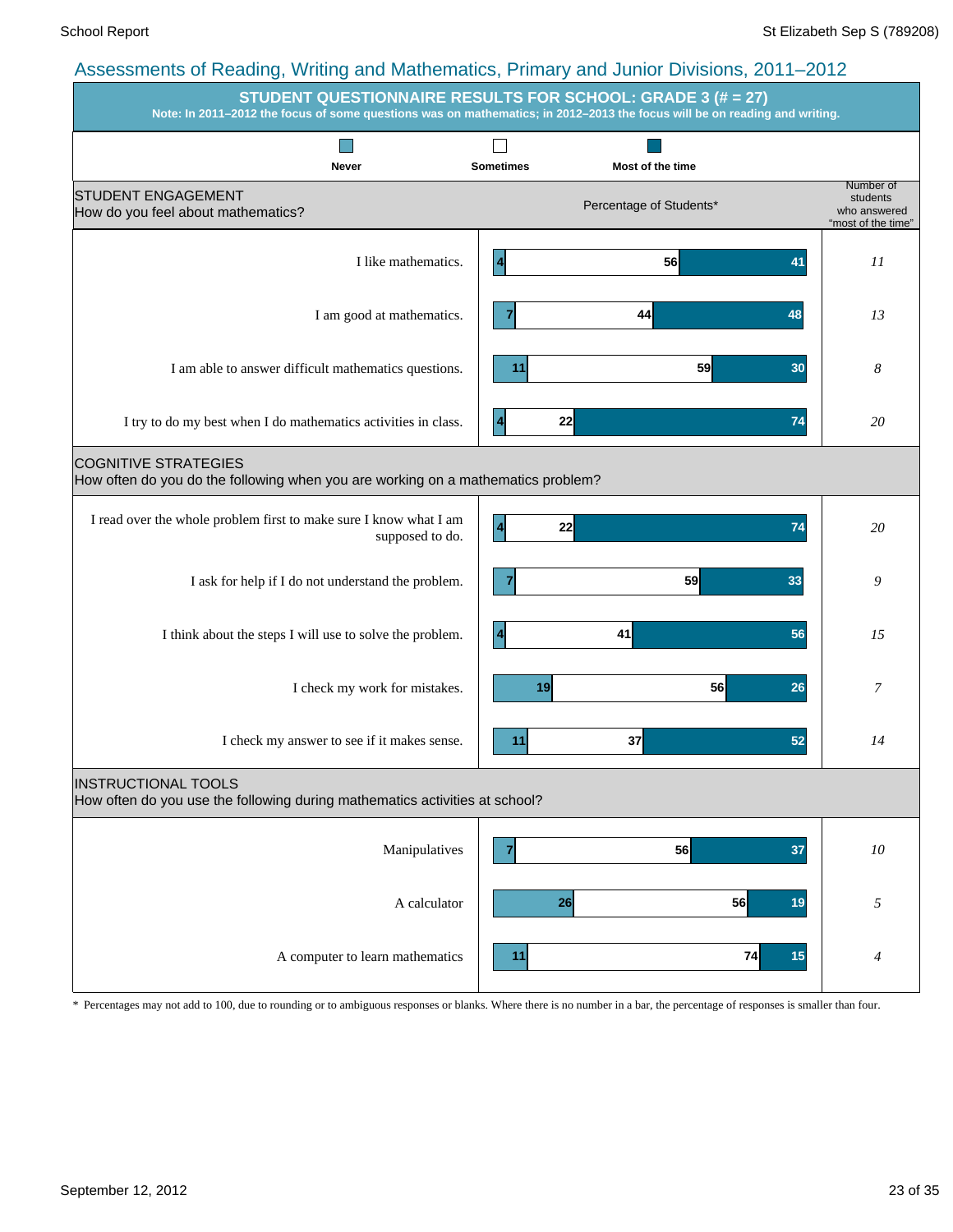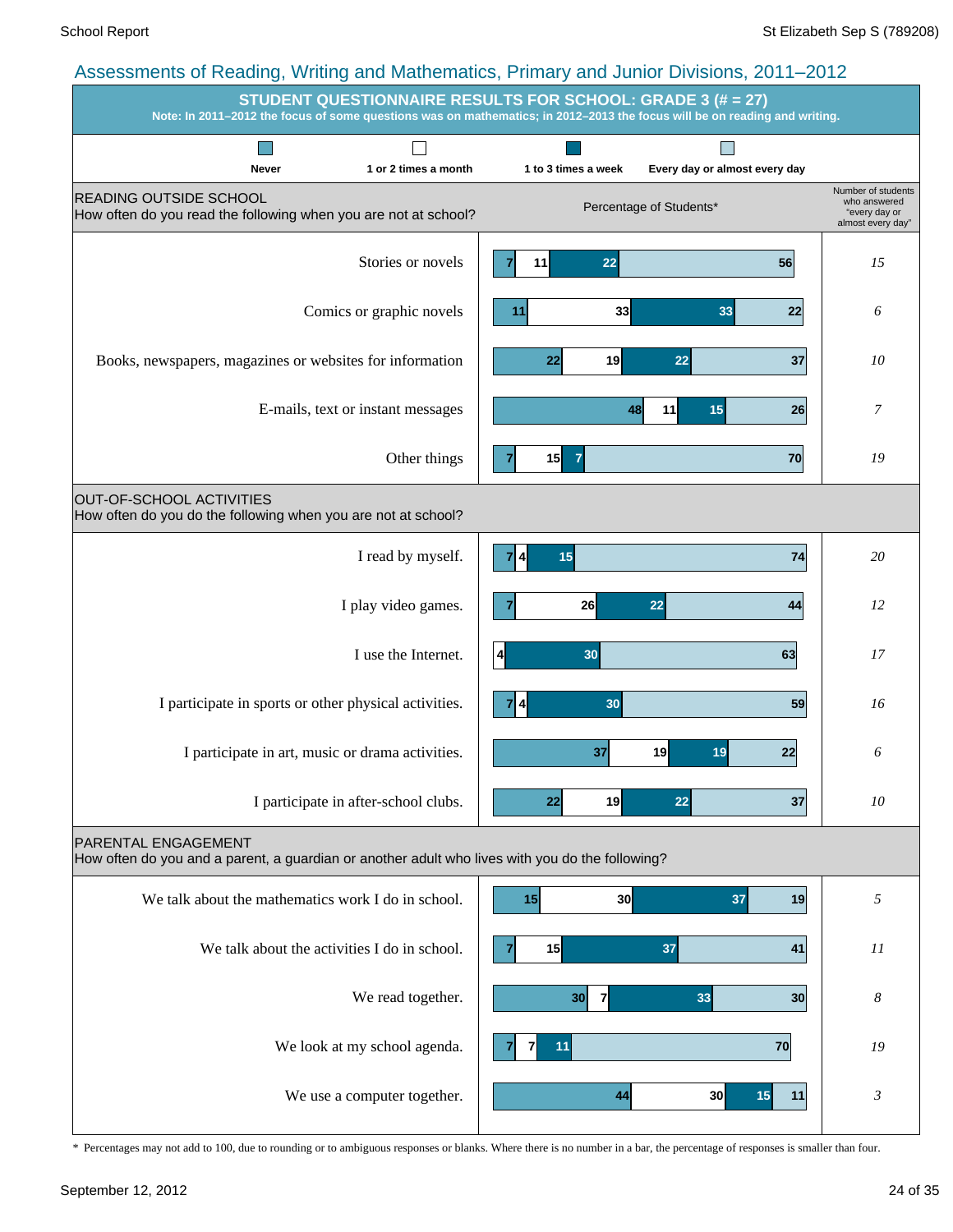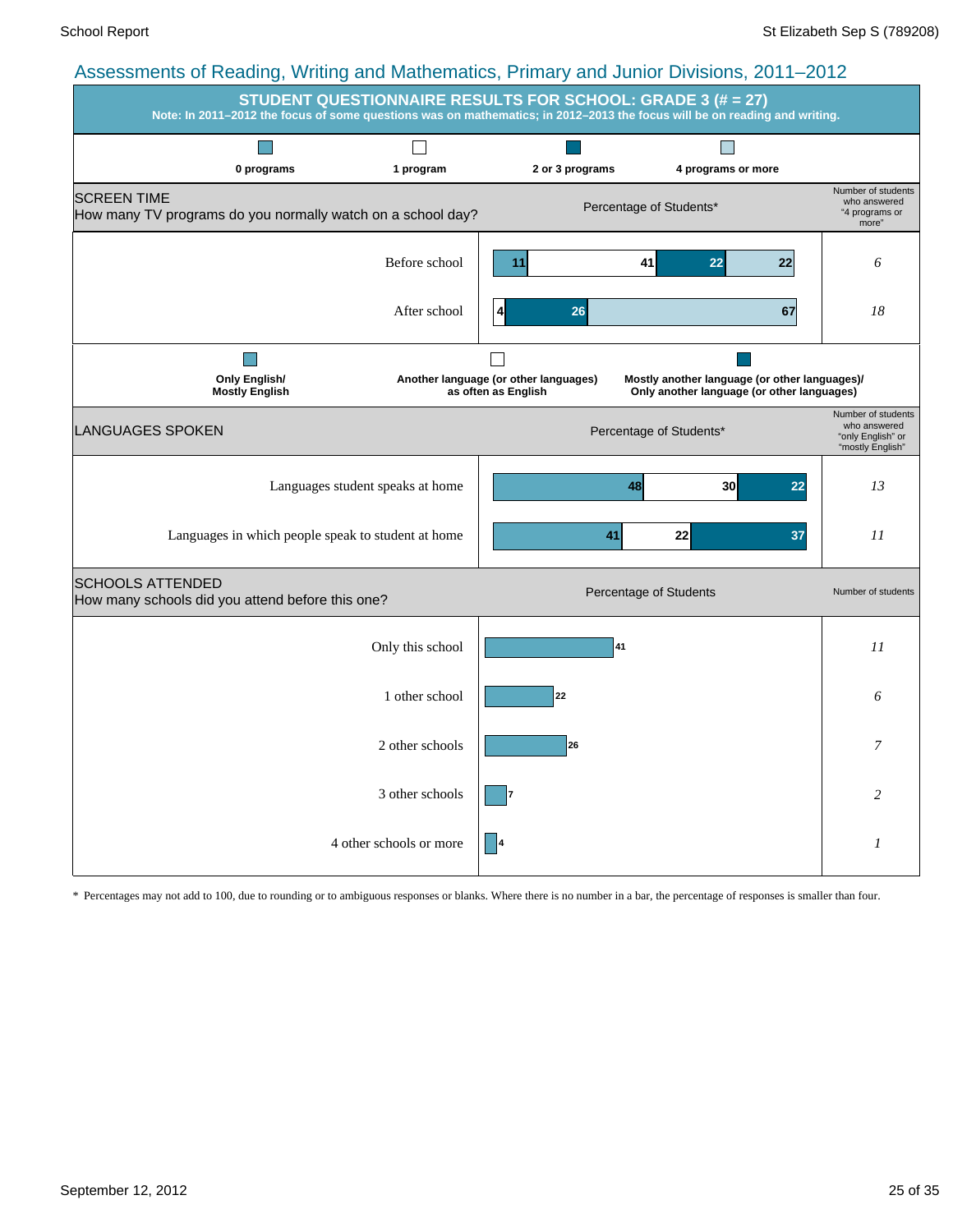| coopernotic of Hodding; Thinking and Mathomatico; Finnary and bannot Britishio; Lot it<br><b>GRADE 3: STUDENT QUESTIONNAIRE RESULTS</b>                                                           |                                                                                                                                                                                                                                                                                         | <b>School</b>      |                                                                                                                                                                                                                                                                          |                                                 | <b>Board</b>                        |                                                                                                 | <b>Province</b>                                                                  |                              |                                                                                     |
|---------------------------------------------------------------------------------------------------------------------------------------------------------------------------------------------------|-----------------------------------------------------------------------------------------------------------------------------------------------------------------------------------------------------------------------------------------------------------------------------------------|--------------------|--------------------------------------------------------------------------------------------------------------------------------------------------------------------------------------------------------------------------------------------------------------------------|-------------------------------------------------|-------------------------------------|-------------------------------------------------------------------------------------------------|----------------------------------------------------------------------------------|------------------------------|-------------------------------------------------------------------------------------|
| FOR SCHOOL, BOARD AND PROVINCE (all students,<br>female, male)<br>Note: In 2011-2012 the focus of some questions was<br>on mathematics; in 2012-2013 the focus will be on<br>reading and writing. | <b>Students</b><br>27)<br>$\mathbf{H}% =\mathbf{H}^{T}\mathbf{v}^{T}\mathbf{v}^{T}\mathbf{v}^{T}+\mathbf{H}^{T}\mathbf{v}^{T}\mathbf{v}^{T}+\mathbf{H}^{T}\mathbf{v}^{T}\mathbf{v}^{T}+\mathbf{H}^{T}\mathbf{v}^{T}\mathbf{v}^{T}+\mathbf{H}^{T}\mathbf{v}^{T}\mathbf{v}^{T}$<br>Ę<br>共 | Female*<br>(# = 9) | (8)<br>Male*<br>$\mathbf{H}% =\mathbf{H}^{T}\mathbf{v}^{T}\mathbf{v}^{T}\mathbf{v}^{T}+\mathbf{H}^{T}\mathbf{v}^{T}\mathbf{v}^{T}+\mathbf{H}^{T}\mathbf{v}^{T}\mathbf{v}^{T}+\mathbf{H}^{T}\mathbf{v}^{T}\mathbf{v}^{T}+\mathbf{H}^{T}\mathbf{v}^{T}\mathbf{v}^{T}$<br>进 | <b>Students</b><br>5755)<br>Ш<br>$\bar{a}$<br>进 | 2 882)<br>Female*<br>$\rm{II}$<br>巷 | 873)<br>$\overline{\mathbf{N}}$<br>$\mathbf{r}^*$<br>$\rm{II}$<br>$\bar{\bar{\mathbf{v}}}$<br>共 | <b>Students</b><br>$= 122 104$<br>Ę<br>共                                         | 59 991)<br>Female*<br>Ш<br>巷 | (113)<br>$\boldsymbol{\delta}$<br>$\rm{II}$<br>$\bar{\bar{\mathfrak{a}}}$<br>巷<br>Ξ |
| STUDENT ENGAGEMENT IN MATHEMATICS<br>Percentage of students who answered "most of the time" <sup>†</sup>                                                                                          |                                                                                                                                                                                                                                                                                         |                    |                                                                                                                                                                                                                                                                          |                                                 |                                     |                                                                                                 |                                                                                  |                              |                                                                                     |
| I like mathematics.                                                                                                                                                                               | 41%                                                                                                                                                                                                                                                                                     | 11%                | 56%                                                                                                                                                                                                                                                                      | 51%                                             | 48%                                 | 53%                                                                                             | 51%                                                                              | 50%                          | 52%                                                                                 |
| I am good at mathematics.                                                                                                                                                                         | 48%                                                                                                                                                                                                                                                                                     | 56%                | 44%                                                                                                                                                                                                                                                                      | 45%                                             | 43%                                 | 47%                                                                                             | 50%                                                                              | 47%                          | 52%                                                                                 |
| I am able to answer difficult mathematics questions.                                                                                                                                              | 30%                                                                                                                                                                                                                                                                                     | 22%                | 33%                                                                                                                                                                                                                                                                      | 24%                                             | 21%                                 | 26%                                                                                             | 27%                                                                              | 24%                          | 30%                                                                                 |
| I try to do my best when I do mathematics activities in<br>class.                                                                                                                                 | 74%                                                                                                                                                                                                                                                                                     | 89%                | 67%                                                                                                                                                                                                                                                                      | 86%                                             | 88%                                 | 83%                                                                                             | 87%                                                                              | 90%                          | 85%                                                                                 |
| <b>COGNITIVE STRATEGIES USED IN</b><br>Percentage of students who answered "most of the time" <sup>†</sup><br><b>MATHEMATICS</b>                                                                  |                                                                                                                                                                                                                                                                                         |                    |                                                                                                                                                                                                                                                                          |                                                 |                                     |                                                                                                 |                                                                                  |                              |                                                                                     |
| I read over the whole problem first to make sure I know<br>what I am supposed to do.                                                                                                              | 74%                                                                                                                                                                                                                                                                                     | 78%                | 72%                                                                                                                                                                                                                                                                      | 67%                                             | 72%                                 | 62%                                                                                             | 71%                                                                              | 76%                          | 66%                                                                                 |
| I ask for help if I do not understand the problem.                                                                                                                                                | 33%                                                                                                                                                                                                                                                                                     | 33%                | 33%                                                                                                                                                                                                                                                                      | 39%                                             | 42%                                 | 36%                                                                                             | 46%                                                                              | 50%                          | 41%                                                                                 |
| I think about the steps I will use to solve the problem.                                                                                                                                          | 56%                                                                                                                                                                                                                                                                                     | 56%                | 56%                                                                                                                                                                                                                                                                      | 47%                                             | 48%                                 | 46%                                                                                             | 49%                                                                              | 50%                          | 49%                                                                                 |
| I check my work for mistakes.                                                                                                                                                                     | 26%                                                                                                                                                                                                                                                                                     | 33%                | 22%                                                                                                                                                                                                                                                                      | 48%                                             | 52%                                 | 44%                                                                                             | 50%                                                                              | 54%                          | 45%                                                                                 |
| I check my answer to see if it makes sense.                                                                                                                                                       | 52%                                                                                                                                                                                                                                                                                     | 67%                | 44%                                                                                                                                                                                                                                                                      | 57%                                             | 61%                                 | 53%                                                                                             | 60%                                                                              | 64%                          | 56%                                                                                 |
| INSTRUCTIONAL TOOLS USED IN<br><b>MATHEMATICS</b>                                                                                                                                                 |                                                                                                                                                                                                                                                                                         |                    |                                                                                                                                                                                                                                                                          |                                                 |                                     |                                                                                                 | Percentage of students who answered "most of the time" <sup>†</sup>              |                              |                                                                                     |
| Manipulatives                                                                                                                                                                                     | 37%                                                                                                                                                                                                                                                                                     | 22%                | 44%                                                                                                                                                                                                                                                                      | 27%                                             | 30%                                 | 24%                                                                                             | 24%                                                                              | 27%                          | 22%                                                                                 |
| A calculator                                                                                                                                                                                      | 19%                                                                                                                                                                                                                                                                                     | 22%                | 17%                                                                                                                                                                                                                                                                      | 12%                                             | 12%                                 | 13%                                                                                             | 12%                                                                              | 12%                          | 13%                                                                                 |
| A computer to learn mathematics                                                                                                                                                                   | 15%                                                                                                                                                                                                                                                                                     | 11%                | 17%                                                                                                                                                                                                                                                                      | 14%                                             | 15%                                 | 13%                                                                                             | 18%                                                                              | 18%                          | 18%                                                                                 |
| READING OUTSIDE SCHOOL                                                                                                                                                                            |                                                                                                                                                                                                                                                                                         |                    |                                                                                                                                                                                                                                                                          |                                                 |                                     |                                                                                                 | Percentage of students who answered "every day or almost every day" <sup>‡</sup> |                              |                                                                                     |
| Stories or novels                                                                                                                                                                                 | 56%                                                                                                                                                                                                                                                                                     | 56%                | 56%                                                                                                                                                                                                                                                                      | 43%                                             | 48%                                 | 38%                                                                                             | 46%                                                                              | 52%                          | 40%                                                                                 |
| Comics or graphic novels                                                                                                                                                                          | 22%                                                                                                                                                                                                                                                                                     | $11\%$             | 28%                                                                                                                                                                                                                                                                      | 24%                                             | 18%                                 | 30%                                                                                             | 21%                                                                              | 15%                          | 28%                                                                                 |
| Books, newspapers, magazines or websites for<br>information                                                                                                                                       | 37%                                                                                                                                                                                                                                                                                     | 33%                | 39%                                                                                                                                                                                                                                                                      | 27%                                             | 30%                                 | 24%                                                                                             | 25%                                                                              | 28%                          | 23%                                                                                 |
| E-mails, text or instant messages                                                                                                                                                                 | 26%                                                                                                                                                                                                                                                                                     | 33%                | 22%                                                                                                                                                                                                                                                                      | 19%                                             | 21%                                 | 17%                                                                                             | 18%                                                                              | 19%                          | 17%                                                                                 |
| Other things                                                                                                                                                                                      | 70%                                                                                                                                                                                                                                                                                     | 67%                | 72%                                                                                                                                                                                                                                                                      | 45%                                             | 46%                                 | 45%                                                                                             | 44%                                                                              | 46%                          | 42%                                                                                 |

\* Only includes students for whom gender data were available.

† Other response options were "never" and "sometimes."

‡ Other response options were "never," "1 or 2 times a month" and "1 to 3 times a week."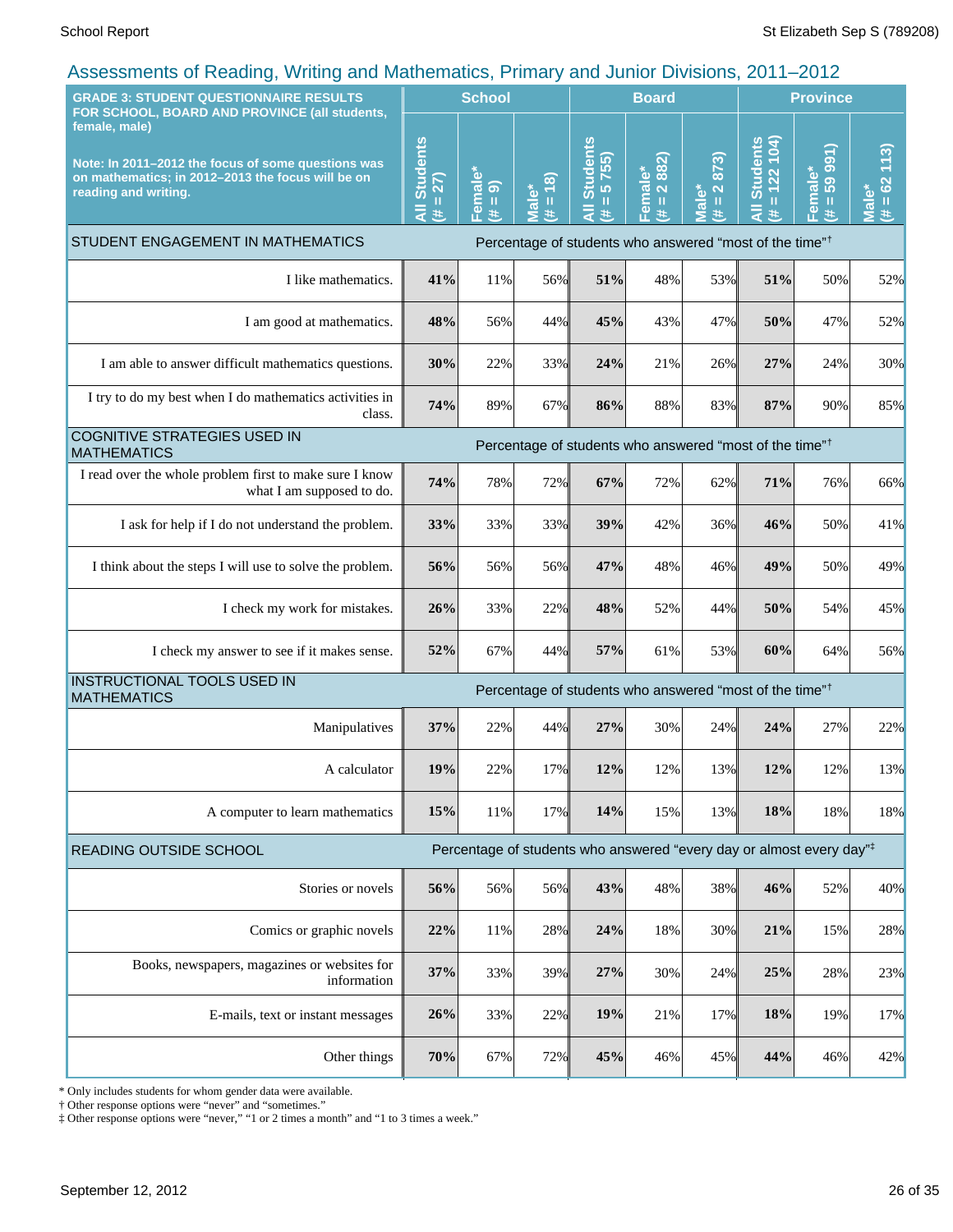| <b>GRADE 3: STUDENT QUESTIONNAIRE RESULTS</b><br>FOR SCHOOL, BOARD AND PROVINCE (all students,                                                   |                                                              | <b>School</b>      |                                                              | <b>Board</b>                                                                     |                                  |                                                                                   | <b>Province</b>                                                 |                                                                                                                                                                                                                                                                                                                                                                                                                                                                                                                                            |                                    |
|--------------------------------------------------------------------------------------------------------------------------------------------------|--------------------------------------------------------------|--------------------|--------------------------------------------------------------|----------------------------------------------------------------------------------|----------------------------------|-----------------------------------------------------------------------------------|-----------------------------------------------------------------|--------------------------------------------------------------------------------------------------------------------------------------------------------------------------------------------------------------------------------------------------------------------------------------------------------------------------------------------------------------------------------------------------------------------------------------------------------------------------------------------------------------------------------------------|------------------------------------|
| female, male)<br>Note: In 2011-2012 the focus of some questions was<br>on mathematics; in 2012-2013 the focus will be on<br>reading and writing. | <b>Students</b><br>27)<br>$\mathbf u$<br>$\frac{1}{4}$<br>y. | Female*<br>(# = 9) | (8)<br>ťΦ<br>$\mathbf{u}$<br>$\overline{\overline{B}}$<br>¥. | <b>Students</b><br>5755)<br>$\rm{II}$<br>¥.                                      | 2 882)<br>Female*<br>$\,$ H<br>美 | 873)<br>$\overline{\mathbf{N}}$<br>Male <sup>*</sup><br>$\mathbf{u}$<br>$\ddot{}$ | <b>Students</b><br>122104<br>$\mathbf{u}$<br>$\frac{1}{4}$<br>共 | 991)<br>Female*<br>59<br>$\mathbf{H}% _{0}\left( t\right) \equiv\mathbf{H}_{0}\left( t\right) \equiv\mathbf{H}_{0}\left( t\right) \equiv\mathbf{H}_{0}\left( t\right) \equiv\mathbf{H}_{0}\left( t\right) \equiv\mathbf{H}_{0}\left( t\right) \equiv\mathbf{H}_{0}\left( t\right) \equiv\mathbf{H}_{0}\left( t\right) \equiv\mathbf{H}_{0}\left( t\right) \equiv\mathbf{H}_{0}\left( t\right) \equiv\mathbf{H}_{0}\left( t\right) \equiv\mathbf{H}_{0}\left( t\right) \equiv\mathbf{H}_{0}\left( t\right) \equiv\mathbf{H}_{0}\left($<br>美 | 113<br>62<br>Male<br>$\frac{1}{1}$ |
| <b>OUT-OF-SCHOOL ACTIVITIES</b><br>Percentage of students who answered "every day or almost every day" <sup>†</sup>                              |                                                              |                    |                                                              |                                                                                  |                                  |                                                                                   |                                                                 |                                                                                                                                                                                                                                                                                                                                                                                                                                                                                                                                            |                                    |
| I read by myself.                                                                                                                                | 74%                                                          | 78%                | 72%                                                          | 55%                                                                              | 60%                              | 50%                                                                               | 56%                                                             | 62%                                                                                                                                                                                                                                                                                                                                                                                                                                                                                                                                        | 49%                                |
| I play video games.                                                                                                                              | 44%                                                          | 22%                | 56%                                                          | 35%                                                                              | 18%                              | 52%                                                                               | 36%                                                             | 17%                                                                                                                                                                                                                                                                                                                                                                                                                                                                                                                                        | 53%                                |
| I use the Internet.                                                                                                                              | 63%                                                          | 56%                | 67%                                                          | 41%                                                                              | 38%                              | 44%                                                                               | 40%                                                             | 37%                                                                                                                                                                                                                                                                                                                                                                                                                                                                                                                                        | 43%                                |
| I participate in sports or other physical activities.                                                                                            | 59%                                                          | 44%                | 67%                                                          | 48%                                                                              | 42%                              | 53%                                                                               | 50%                                                             | 45%                                                                                                                                                                                                                                                                                                                                                                                                                                                                                                                                        | 55%                                |
| I participate in art, music or drama activities.                                                                                                 | 22%                                                          | 22%                | 22%                                                          | 26%                                                                              | 33%                              | 19%                                                                               | 28%                                                             | 35%                                                                                                                                                                                                                                                                                                                                                                                                                                                                                                                                        | 21%                                |
| I participate in after-school clubs.                                                                                                             | 37%                                                          | 33%                | 39%                                                          | 14%                                                                              | 14%                              | 14%                                                                               | 13%                                                             | 13%                                                                                                                                                                                                                                                                                                                                                                                                                                                                                                                                        | 12%                                |
| PARENTAL ENGAGEMENT                                                                                                                              |                                                              |                    |                                                              | Percentage of students who answered "every day or almost every day" <sup>†</sup> |                                  |                                                                                   |                                                                 |                                                                                                                                                                                                                                                                                                                                                                                                                                                                                                                                            |                                    |
| We talk about the mathematics work I do in school.                                                                                               | 19%                                                          | 22%                | 17%                                                          | 31%                                                                              | 33%                              | 29%                                                                               | 27%                                                             | 30%                                                                                                                                                                                                                                                                                                                                                                                                                                                                                                                                        | 25%                                |
| We talk about the activities I do in school.                                                                                                     | 41%                                                          | 67%                | 28%                                                          | 45%                                                                              | 49%                              | 41%                                                                               | 46%                                                             | 51%                                                                                                                                                                                                                                                                                                                                                                                                                                                                                                                                        | 41%                                |
| We read together.                                                                                                                                | 30%                                                          | 22%                | 33%                                                          | 18%                                                                              | 21%                              | 16%                                                                               | 21%                                                             | 22%                                                                                                                                                                                                                                                                                                                                                                                                                                                                                                                                        | 19%                                |
| We look at my school agenda.                                                                                                                     | 70%                                                          | 67%                | 72%                                                          | 48%                                                                              | 50%                              | 47%                                                                               | 54%                                                             | 56%                                                                                                                                                                                                                                                                                                                                                                                                                                                                                                                                        | 53%                                |
| We use a computer together.                                                                                                                      | 11%                                                          | 11%                | 11%                                                          | 15%                                                                              | 15%                              | 14%                                                                               | 13%                                                             | 13%                                                                                                                                                                                                                                                                                                                                                                                                                                                                                                                                        | 13%                                |
| <b>SCREEN TIME (WATCHING TV)</b>                                                                                                                 |                                                              |                    |                                                              | Percentage of students who answered "4 programs or more" <sup>‡</sup>            |                                  |                                                                                   |                                                                 |                                                                                                                                                                                                                                                                                                                                                                                                                                                                                                                                            |                                    |
| Before school                                                                                                                                    | 22%                                                          | 22%                | 22%                                                          | 10%                                                                              | 7%                               | 13%                                                                               | 10%                                                             | 6%                                                                                                                                                                                                                                                                                                                                                                                                                                                                                                                                         | 13%                                |
| After school                                                                                                                                     | 67%                                                          | 44%                | 78%                                                          | 56%                                                                              | 52%                              | 59%                                                                               | 50%                                                             | 45%                                                                                                                                                                                                                                                                                                                                                                                                                                                                                                                                        | 54%                                |

\* Only includes students for whom gender data were available.

† Other response options were "never," "1 or 2 times a month" and "1 to 3 times a week."

‡ Other response options were "0 programs," "1 program" and "2 or 3 programs."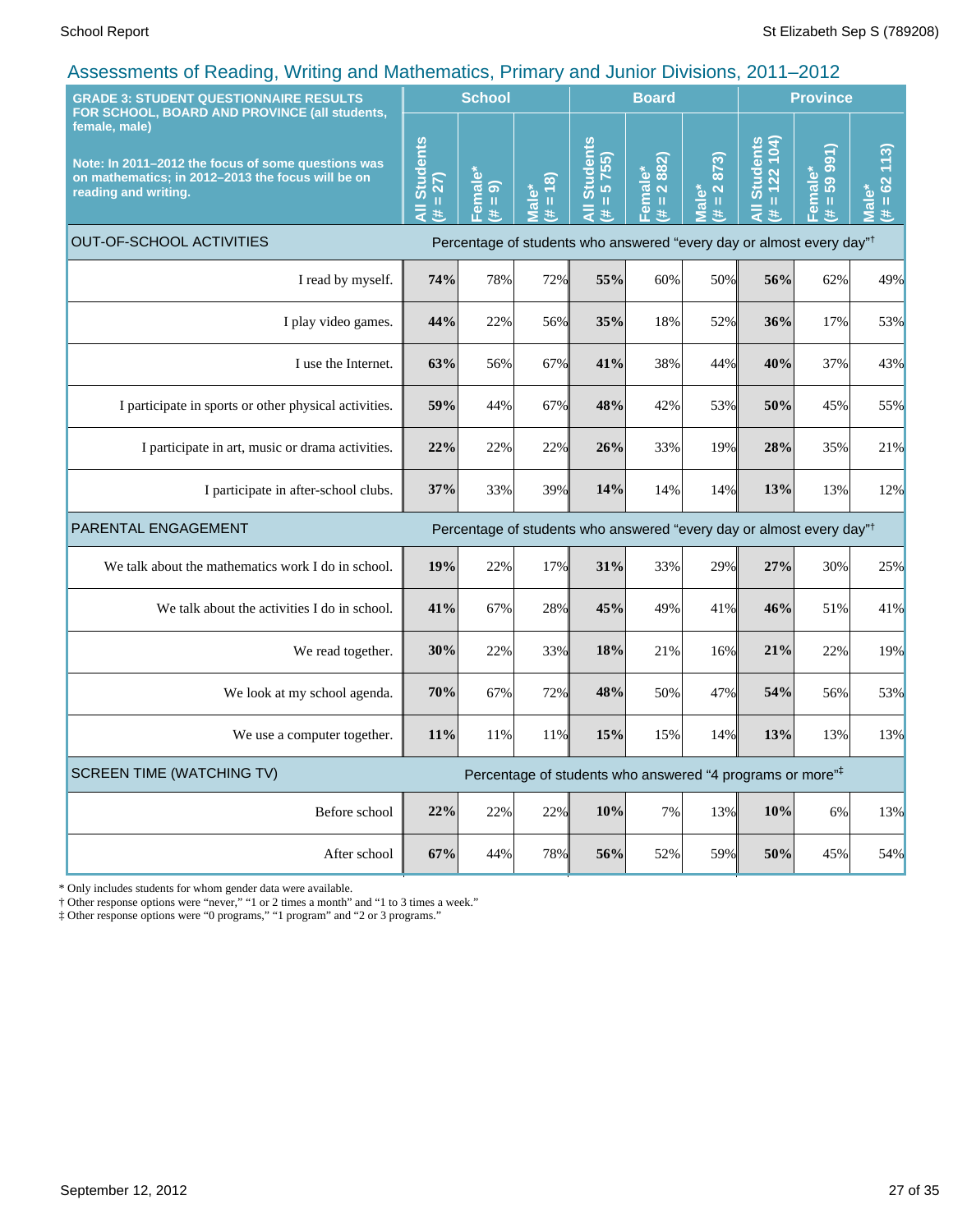| <b>GRADE 3: STUDENT QUESTIONNAIRE RESULTS</b><br>FOR SCHOOL, BOARD AND PROVINCE (all students,                                                   |                                              | <b>School</b>                      |                     |                                    | <b>Board</b>                                                               | <b>Province</b>                           |                                         |                                      |                                     |
|--------------------------------------------------------------------------------------------------------------------------------------------------|----------------------------------------------|------------------------------------|---------------------|------------------------------------|----------------------------------------------------------------------------|-------------------------------------------|-----------------------------------------|--------------------------------------|-------------------------------------|
| female, male)<br>Note: In 2011-2012 the focus of some questions was<br>on mathematics; in 2012-2013 the focus will be on<br>reading and writing. | <b>Students</b><br>$= 27$<br>$\bar{a}$<br>y. | <sup>≒</sup> emale*<br>ெ<br>Ш<br>共 | $(81 = #)$<br>Male* | <b>Students</b><br>5755)<br>Ш<br>共 | 882)<br><mark>-emale*</mark><br>$\ddot{\sim}$<br>$\mathbf{H}$<br>$\ddot{}$ | 873)<br>$\mathbf{\Omega}$<br>Viale*<br>世地 | <b>All Students</b><br>$= 122 104$<br>共 | 991)<br>Female*<br>59<br>$\,$ H<br>共 | 113)<br>$= 62$<br><b>Male*</b><br>艺 |
| LANGUAGES STUDENTS SPEAK AT HOME <sup>†</sup>                                                                                                    |                                              |                                    |                     |                                    | Percentage of students                                                     |                                           |                                         |                                      |                                     |
| Only English/Mostly English                                                                                                                      | 48%                                          | 44%                                | 50%                 | 58%                                | 56%                                                                        | 60%                                       | 73%                                     | 72%                                  | 73%                                 |
| Another language (or other languages) as often as English                                                                                        | 30%                                          | 44%                                | 22%                 | 25%                                | 27%                                                                        | 23%                                       | 16%                                     | 17%                                  | 15%                                 |
| Mostly another language (or other languages)/<br>Only another language (or other languages)                                                      | 22%                                          | 11%                                | 28%                 | 17%                                | 17%                                                                        | 16%                                       | 11%                                     | 11%                                  | 11%                                 |
| LANGUAGES SPOKEN TO STUDENTS AT HOME <sup>†</sup>                                                                                                | Percentage of students                       |                                    |                     |                                    |                                                                            |                                           |                                         |                                      |                                     |
| Only English/Mostly English                                                                                                                      | 41%                                          | 33%                                | 44%                 | 52%                                | 49%                                                                        | 54%                                       | 69%                                     | 68%                                  | 69%                                 |
| Another language (or other languages) as often<br>as English                                                                                     | 22%                                          | 33%                                | 17%                 | 22%                                | 23%                                                                        | 21%                                       | 13%                                     | 14%                                  | 13%                                 |
| Mostly another language (or other languages)/<br>Only another language (or other languages)                                                      | 37%                                          | 33%                                | 39%                 | 25%                                | 27%                                                                        | 24%                                       | 17%                                     | 17%                                  | 16%                                 |
| SCHOOLS ATTENDED <sup>†</sup>                                                                                                                    |                                              |                                    |                     |                                    | Percentage of students                                                     |                                           |                                         |                                      |                                     |
| Only this school/1 other school                                                                                                                  | 63%                                          | 67%                                | 61%                 | 81%                                | 82%                                                                        | 81%                                       | 80%                                     | 81%                                  | 80%                                 |
| 2 other schools/3 other schools                                                                                                                  | 33%                                          | 22%                                | 39%                 | 15%                                | 14%                                                                        | 15%                                       | 15%                                     | 15%                                  | 16%                                 |
| 4 other schools or more                                                                                                                          | 4%                                           | 11%                                | 0%                  | 3%                                 | 4%                                                                         | 3%                                        | 4%                                      | 4%                                   | 4%                                  |

\* Only includes students for whom gender data were available.

† Percentages may not add to 100, due to rounding or to ambiguous responses or blanks.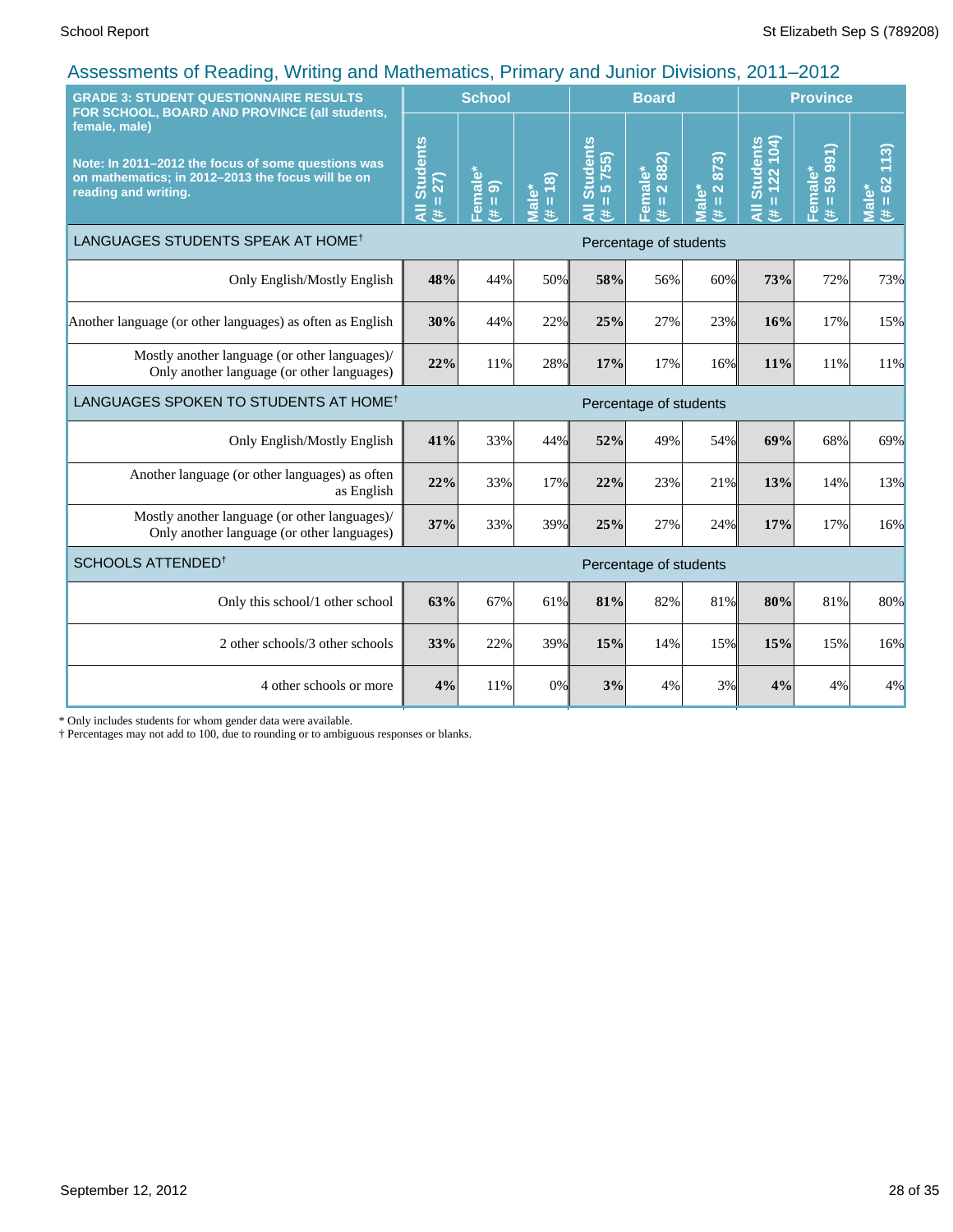|                                                                                                                 | $\ldots$ $\ldots$ $\ldots$ $\ldots$ $\ldots$ $\ldots$ $\ldots$ $\ldots$ $\ldots$ $\ldots$ $\ldots$ $\ldots$ $\ldots$ $\ldots$<br><b>STUDENT QUESTIONNAIRE RESULTS FOR SCHOOL: GRADE 6 (# = 27)</b><br>Note: In 2011-2012 the focus of some questions was on mathematics; in 2012-2013 the focus will be on reading and writing. |                                                          |
|-----------------------------------------------------------------------------------------------------------------|---------------------------------------------------------------------------------------------------------------------------------------------------------------------------------------------------------------------------------------------------------------------------------------------------------------------------------|----------------------------------------------------------|
|                                                                                                                 |                                                                                                                                                                                                                                                                                                                                 |                                                          |
| Never<br><b>STUDENT ENGAGEMENT</b><br>How do you feel about mathematics?                                        | <b>Sometimes</b><br>Most of the time<br>Percentage of Students*                                                                                                                                                                                                                                                                 | Number of students<br>who answered<br>"most of the time" |
| I like mathematics.                                                                                             | $\overline{4}$<br>41<br>56                                                                                                                                                                                                                                                                                                      | 15                                                       |
| I am good at mathematics.                                                                                       | 59<br>37<br>$\overline{4}$                                                                                                                                                                                                                                                                                                      | 10                                                       |
| I am able to answer difficult mathematics questions.                                                            | 63<br>15<br>22                                                                                                                                                                                                                                                                                                                  | 6                                                        |
| I try to do my best when I do mathematics activities in class.                                                  | 4<br>96                                                                                                                                                                                                                                                                                                                         | 26                                                       |
| <b>COGNITIVE STRATEGIES</b><br>How often do you do the following when you are working on a mathematics problem? |                                                                                                                                                                                                                                                                                                                                 |                                                          |
| I read over the whole problem first to make sure I know what<br>I am supposed to do.                            | 15<br>$\overline{4}$<br>81                                                                                                                                                                                                                                                                                                      | 22                                                       |
| I ask for help if I do not understand the problem.                                                              | 59<br>41                                                                                                                                                                                                                                                                                                                        | 11                                                       |
| I think about the steps I will use to solve the problem.                                                        | 48<br>37<br>11                                                                                                                                                                                                                                                                                                                  | 10                                                       |
| I check my work for mistakes.                                                                                   | 44<br>44                                                                                                                                                                                                                                                                                                                        | 12                                                       |
| I check my answer to see if it makes sense.                                                                     | 37<br>48                                                                                                                                                                                                                                                                                                                        | 13                                                       |
| <b>INSTRUCTIONAL TOOLS</b><br>How often do you use the following during mathematics activities at school?       |                                                                                                                                                                                                                                                                                                                                 |                                                          |
| Manipulatives                                                                                                   | $81$ $4$<br>15                                                                                                                                                                                                                                                                                                                  | $\boldsymbol{l}$                                         |
| A calculator                                                                                                    | 89<br>11                                                                                                                                                                                                                                                                                                                        | 24                                                       |
| A computer to learn mathematics                                                                                 | 67<br>26                                                                                                                                                                                                                                                                                                                        | $\overline{c}$                                           |
| The Internet to explore information related to mathematics                                                      | 81<br>71<br>11                                                                                                                                                                                                                                                                                                                  | $\mathfrak{Z}$                                           |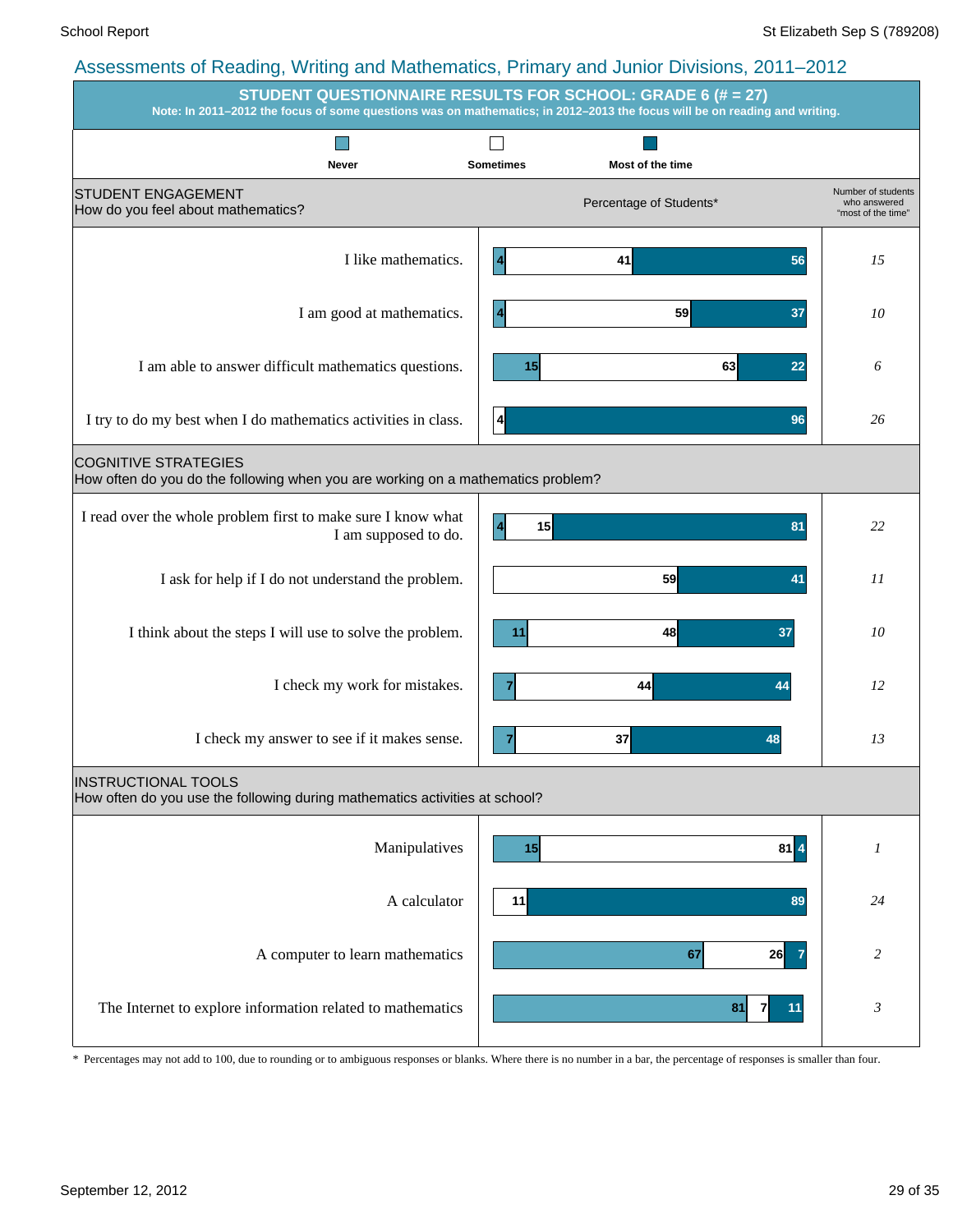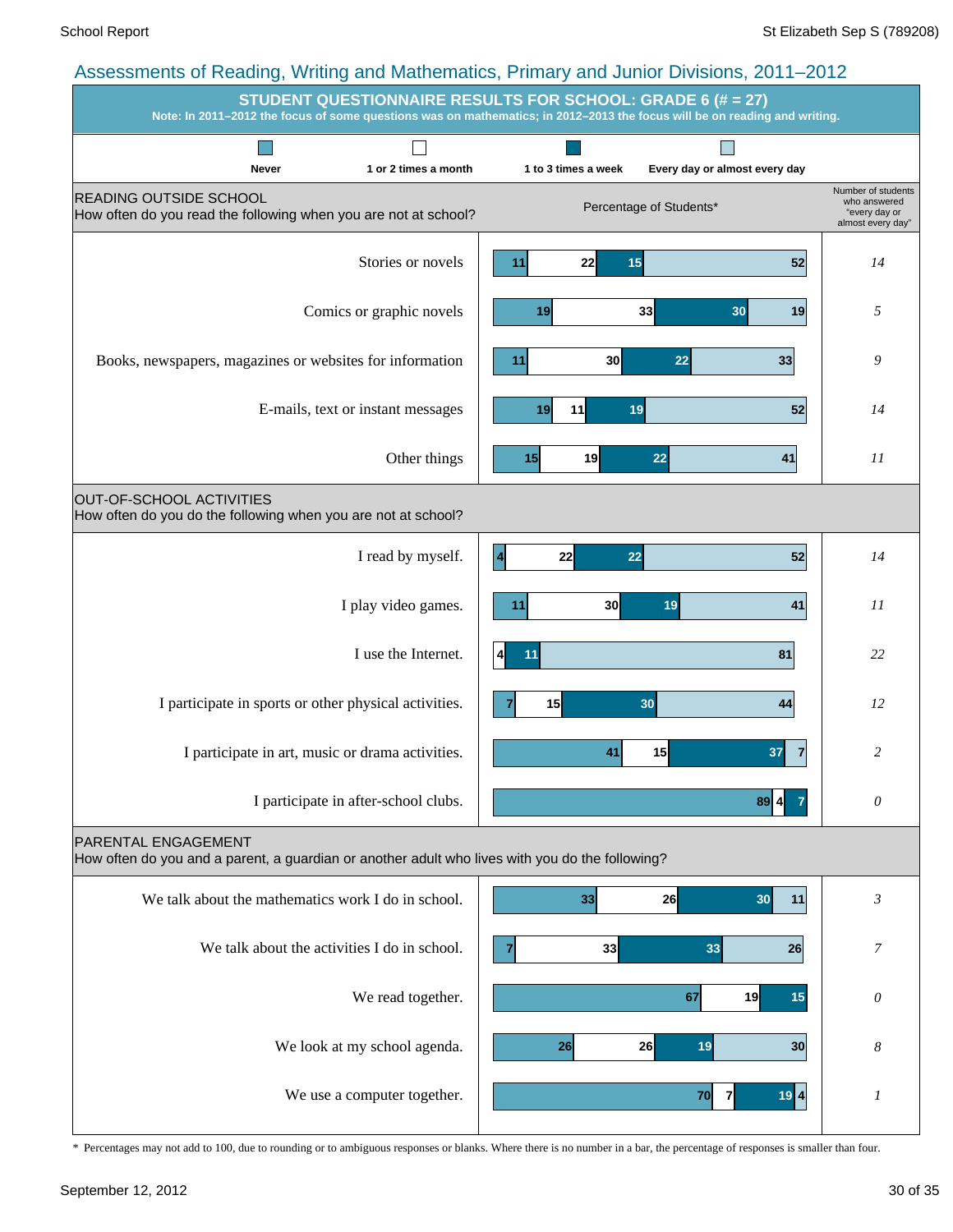| Note: In 2011-2012 the focus of some questions was on mathematics; in 2012-2013 the focus will be on reading and writing. |                                     | <b>STUDENT QUESTIONNAIRE RESULTS FOR SCHOOL: GRADE 6 (# = 27)</b> |                                                                                             |                                                                                 |
|---------------------------------------------------------------------------------------------------------------------------|-------------------------------------|-------------------------------------------------------------------|---------------------------------------------------------------------------------------------|---------------------------------------------------------------------------------|
| None                                                                                                                      | About half an hour/<br>About 1 hour | About 2 hours                                                     | About 3 hours/<br>More than 3 hours                                                         |                                                                                 |
| <b>SCREEN TIME</b><br>How many hours do you usually do the following on a school<br>day?                                  |                                     |                                                                   | Percentage of Students*                                                                     | Number of students<br>who answered<br>"about 3 hours" or<br>"more than 3 hours" |
| <b>Before School</b>                                                                                                      | Watching TV.                        | 33                                                                | $59$ 4 4                                                                                    | 1                                                                               |
|                                                                                                                           | Playing video games.                |                                                                   | 85<br>15                                                                                    | $\theta$                                                                        |
|                                                                                                                           | Using the Internet.                 |                                                                   | $26$ $4$<br>70                                                                              | $\theta$                                                                        |
| After School                                                                                                              | Watching TV.                        | 30<br>15                                                          | 22<br>33                                                                                    | 9                                                                               |
|                                                                                                                           | Playing video games.                | 37                                                                | 30<br>26                                                                                    | 7                                                                               |
|                                                                                                                           | Using the Internet.                 | 33                                                                | 19<br>41                                                                                    | II                                                                              |
| Only English/<br><b>Mostly English</b>                                                                                    |                                     | Another language (or other languages)<br>as often as English      | Mostly another language (or other languages)/<br>Only another language (or other languages) |                                                                                 |
| <b>LANGUAGES SPOKEN</b>                                                                                                   |                                     |                                                                   | Percentage of Students*                                                                     | Number of students<br>who answered<br>"only English" or<br>"mostly English"     |
| Languages student speaks at home                                                                                          |                                     |                                                                   | 70<br>22                                                                                    | 19                                                                              |
| Languages in which people speak to student at home                                                                        |                                     |                                                                   | 15<br>63<br>22                                                                              | 17                                                                              |
| <b>SCHOOLS ATTENDED</b><br>How many schools did you attend before this one?                                               |                                     |                                                                   | Percentage of Students*                                                                     | Number of students                                                              |
|                                                                                                                           | Only this school                    | 33                                                                |                                                                                             | 9                                                                               |
|                                                                                                                           | 1 other school                      | 41                                                                |                                                                                             | 11                                                                              |
|                                                                                                                           | 2 other schools                     | 22                                                                |                                                                                             | 6                                                                               |
|                                                                                                                           | 3 other schools                     | 4                                                                 |                                                                                             | $\boldsymbol{l}$                                                                |
|                                                                                                                           | 4 other schools or more             | 0                                                                 |                                                                                             | $\theta$                                                                        |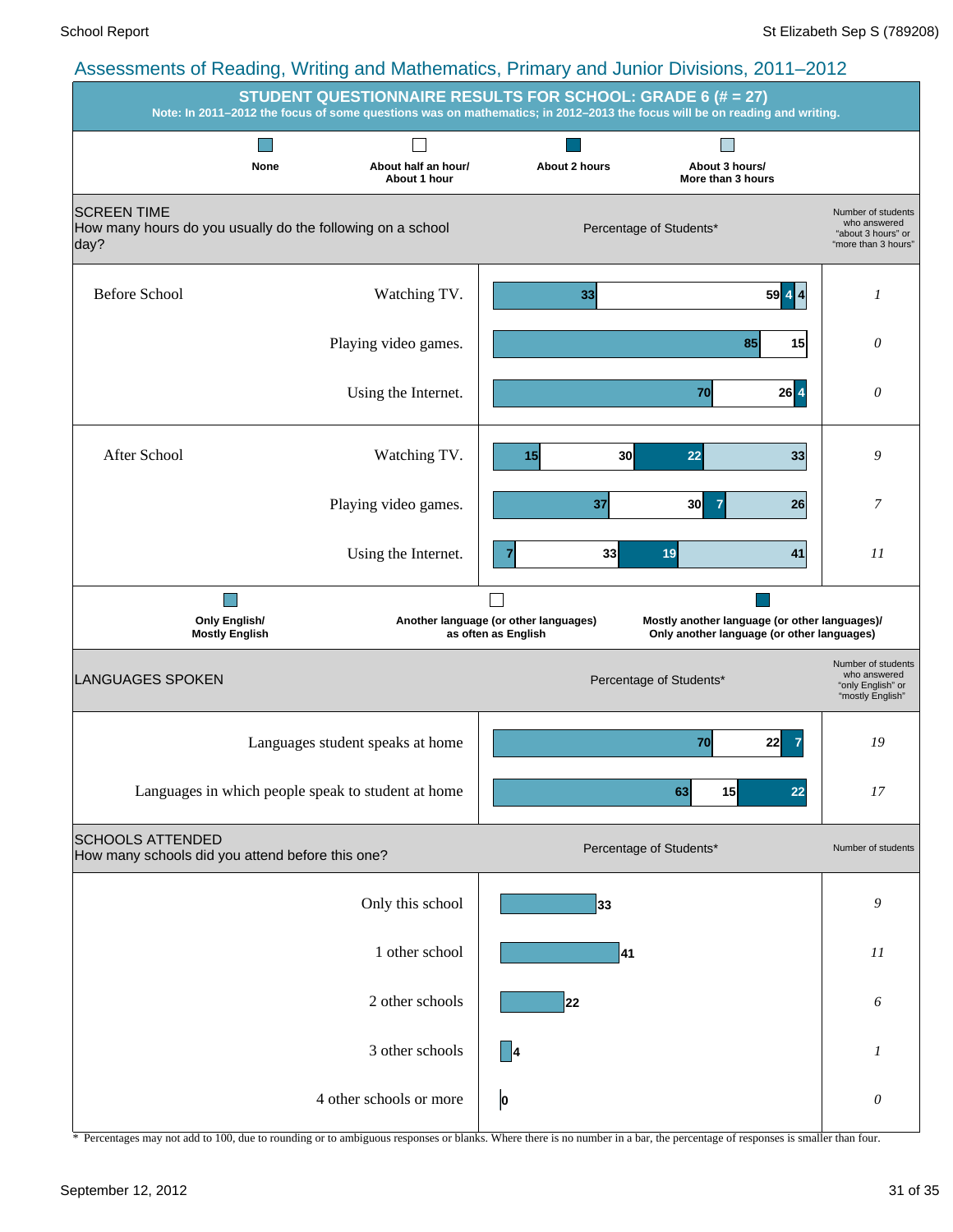| <b>GRADE 6: STUDENT QUESTIONNAIRE RESULTS</b><br>FOR SCHOOL, BOARD AND PROVINCE (all students,                                                   |                                     | <b>School</b>       |                              | <b>Board</b>                           |                                  |                                    | <b>Province</b>                                                                  |                                                                             |                                     |
|--------------------------------------------------------------------------------------------------------------------------------------------------|-------------------------------------|---------------------|------------------------------|----------------------------------------|----------------------------------|------------------------------------|----------------------------------------------------------------------------------|-----------------------------------------------------------------------------|-------------------------------------|
| female, male)<br>Note: In 2011-2012 the focus of some questions was<br>on mathematics; in 2012-2013 the focus will be on<br>reading and writing. | <b>Students</b><br>$= 27$<br>ā<br>进 | Female*<br>(# = 11) | $= 16$<br><b>Male*</b><br>y. | <b>Students</b><br>$= 6 167$<br>₹<br>进 | 3 060)<br>Female*<br>$\,$ H<br>违 | 105<br>$\frac{3}{2}$<br>Male*<br>进 | $= 125010$<br><b>Students</b><br>$\overline{a}$<br>共                             | 55)<br>$\overline{\phantom{0}}$<br>Female*<br>$\overline{6}$<br>$\,$ H<br>进 | 845)<br>$= 63$<br><b>Male*</b><br>违 |
| STUDENT ENGAGEMENT IN MATHEMATICS                                                                                                                |                                     |                     |                              |                                        |                                  |                                    | Percentage of students who answered "most of the time" <sup>†</sup>              |                                                                             |                                     |
| I like mathematics.                                                                                                                              | 56%                                 | 64%                 | 50%                          | 42%                                    | 39%                              | 45%                                | 44%                                                                              | 40%                                                                         | 48%                                 |
| I am good at mathematics.                                                                                                                        | 37%                                 | 45%                 | 31%                          | 46%                                    | 43%                              | 49%                                | 49%                                                                              | 46%                                                                         | 52%                                 |
| I am able to answer difficult mathematics questions.                                                                                             | 22%                                 | 27%                 | 19%                          | 26%                                    | 22%                              | 30%                                | 29%                                                                              | 25%                                                                         | 33%                                 |
| I try to do my best when I do mathematics activities in<br>class.                                                                                | 96%                                 | 91%                 | 100%                         | 82%                                    | 86%                              | 78%                                | 86%                                                                              | 89%                                                                         | 82%                                 |
| COGNITIVE STRATEGIES USED IN<br>Percentage of students who answered "most of the time" <sup>†</sup><br><b>MATHEMATICS</b>                        |                                     |                     |                              |                                        |                                  |                                    |                                                                                  |                                                                             |                                     |
| I read over the whole problem first to make sure I know<br>what I am supposed to do.                                                             | 81%                                 | 91%                 | 75%                          | 69%                                    | 75%                              | 63%                                | 74%                                                                              | 80%                                                                         | 68%                                 |
| I ask for help if I do not understand the problem.                                                                                               | 41%                                 | 27%                 | 50%                          | 46%                                    | 50%                              | 43%                                | 51%                                                                              | 56%                                                                         | 46%                                 |
| I think about the steps I will use to solve the problem.                                                                                         | 37%                                 | 45%                 | 31%                          | 40%                                    | 42%                              | 39%                                | 42%                                                                              | 43%                                                                         | 41%                                 |
| I check my work for mistakes.                                                                                                                    | 44%                                 | 55%                 | 38%                          | 38%                                    | 42%                              | 35%                                | 39%                                                                              | 42%                                                                         | 36%                                 |
| I check my answer to see if it makes sense.                                                                                                      | 48%                                 | 55%                 | 44%                          | 58%                                    | 62%                              | 55%                                | 60%                                                                              | 64%                                                                         | 57%                                 |
| INSTRUCTIONAL TOOLS USED IN<br><b>MATHEMATICS</b>                                                                                                |                                     |                     |                              |                                        |                                  |                                    | Percentage of students who answered "most of the time" <sup>†</sup>              |                                                                             |                                     |
| Manipulatives                                                                                                                                    | 4%                                  | 0%                  | $6\%$                        | 11%                                    | 11%                              | 11%                                | 11%                                                                              | 11%                                                                         | 10%                                 |
| A calculator                                                                                                                                     | 89%                                 | 100%                | 81%                          | 41%                                    | 46%                              | 36%                                | 42%                                                                              | 46%                                                                         | 37%                                 |
| A computer to learn mathematics                                                                                                                  | 7%                                  | 9%                  | 6%                           | 6%                                     | 6%                               | 5%                                 | 7%                                                                               | 7%                                                                          | 7%                                  |
| The Internet to explore information related to<br>mathematics                                                                                    | 11%                                 | 18%                 | $6\%$                        | 6%                                     | 6%                               | 7%                                 | 6%                                                                               | 6%                                                                          | 7%                                  |
| READING OUTSIDE SCHOOL                                                                                                                           |                                     |                     |                              |                                        |                                  |                                    | Percentage of students who answered "every day or almost every day" <sup>+</sup> |                                                                             |                                     |
| Stories or novels                                                                                                                                | 52%                                 | 55%                 | 50%                          | 31%                                    | 39%                              | 23%                                | 39%                                                                              | 47%                                                                         | 32%                                 |
| Comics or graphic novels                                                                                                                         | 19%                                 | 9%                  | 25%                          | 16%                                    | 13%                              | 19%                                | 14%                                                                              | 10%                                                                         | 18%                                 |
| Books, newspapers, magazines or websites for<br>information                                                                                      | 33%                                 | 36%                 | 31%                          | 27%                                    | 31%                              | 23%                                | 27%                                                                              | 30%                                                                         | 24%                                 |
| E-mails, text or instant messages                                                                                                                | 52%                                 | 64%                 | 44%                          | 47%                                    | 54%                              | 40%                                | 49%                                                                              | 57%                                                                         | 41%                                 |
| Other things                                                                                                                                     | 41%                                 | 45%                 | 38%                          | 37%                                    | 38%                              | 36%                                | 36%                                                                              | 36%                                                                         | 35%                                 |

\* Only includes students for whom gender data were available.

† Other response options were "never" and "sometimes."

‡ Other response options were "never," "1 or 2 times a month" and "1 to 3 times a week."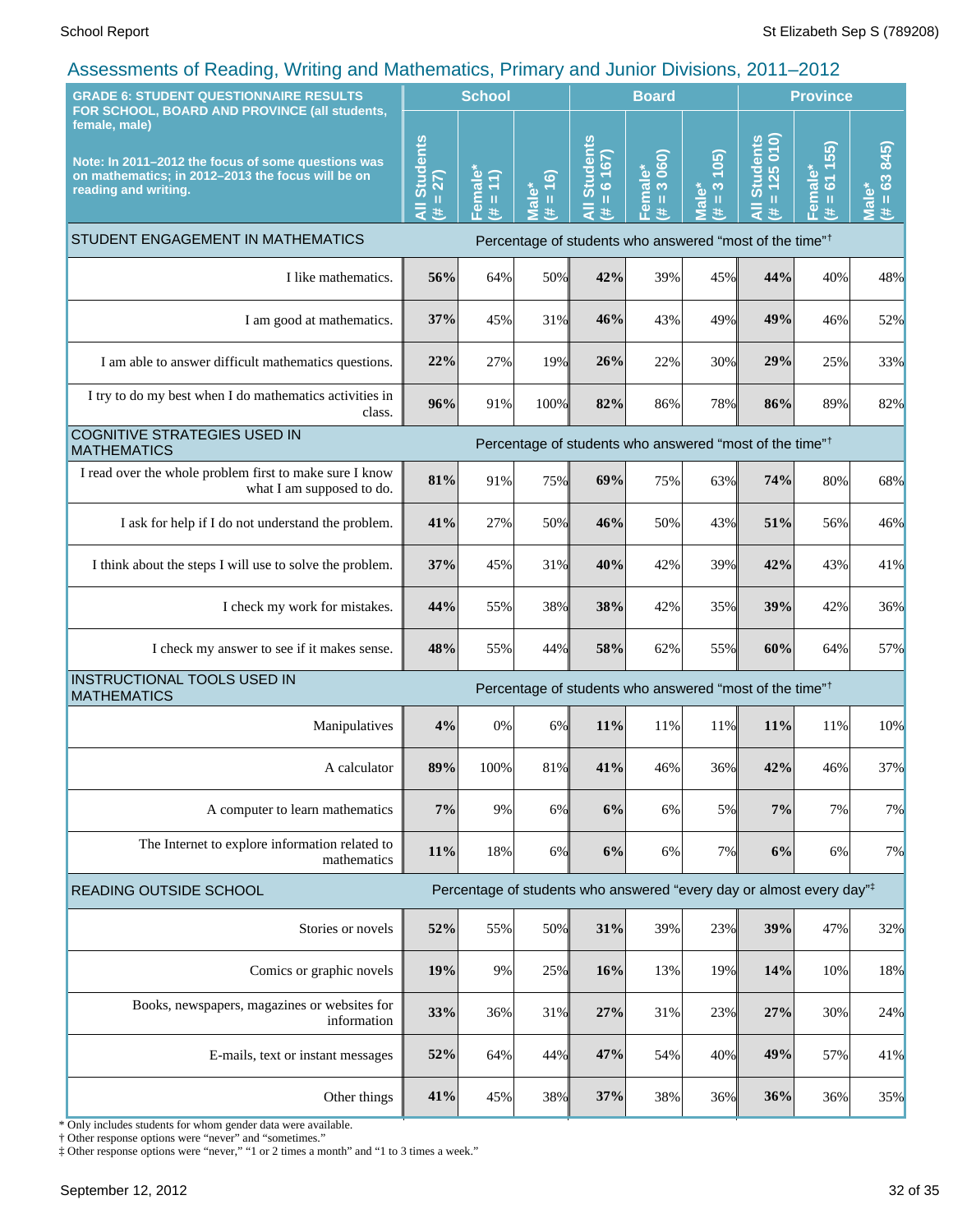| <b>GRADE 6: STUDENT QUESTIONNAIRE RESULTS</b>                                                                                                                                                     |                                                       | <b>School</b>                                    |                                                  |                             | <b>Board</b>                                                                            |                                   |                                    | <b>Province</b>                         |                                 |                                                       |
|---------------------------------------------------------------------------------------------------------------------------------------------------------------------------------------------------|-------------------------------------------------------|--------------------------------------------------|--------------------------------------------------|-----------------------------|-----------------------------------------------------------------------------------------|-----------------------------------|------------------------------------|-----------------------------------------|---------------------------------|-------------------------------------------------------|
| FOR SCHOOL, BOARD AND PROVINCE (all students,<br>female, male)<br>Note: In 2011-2012 the focus of some questions was<br>on mathematics; in 2012-2013 the focus will be on<br>reading and writing. |                                                       | <b>Students</b><br>$= 27$<br>$\overline{a}$<br>共 | Female <sup>®</sup><br>$\ket{1}$<br>$\,$ II<br>违 | $= 16$<br><b>Male*</b><br>进 | <b>Students</b><br>167<br>$rac{1}{\sqrt{2}}$<br>$\bar{a}$<br>y.                         | 3 060)<br>Female*<br>$\rm H$<br>医 | 105<br>$\frac{3}{2}$<br>Male*<br>主 | <b>Students</b><br>$= 125010$<br>Ę<br>进 | 55)<br>611<br>Female*<br>H<br>违 | 845)<br>$= 63$<br>ٶٞ<br>$\bar{\bar{\mathbf{z}}}$<br>进 |
| <b>OUT-OF-SCHOOL ACTIVITIES</b>                                                                                                                                                                   |                                                       |                                                  |                                                  |                             | Percentage of students who answered "every day or almost every day" <sup>†</sup>        |                                   |                                    |                                         |                                 |                                                       |
|                                                                                                                                                                                                   | I read by myself.                                     | 52%                                              | 55%                                              | 50%                         | 39%                                                                                     | 47%                               | 31%                                | 46%                                     | 53%                             | 38%                                                   |
|                                                                                                                                                                                                   | I play video games.                                   | 41%                                              | 27%                                              | 50%                         | 28%                                                                                     | 12%                               | 45%                                | 28%                                     | 12%                             | 44%                                                   |
|                                                                                                                                                                                                   | I use the Internet.                                   | 81%                                              | 91%                                              | 75%                         | 59%                                                                                     | 61%                               | 57%                                | 57%                                     | 58%                             | 56%                                                   |
|                                                                                                                                                                                                   | I participate in sports or other physical activities. | 44%                                              | 36%                                              | 50%                         | 46%                                                                                     | 39%                               | 54%                                | 50%                                     | 43%                             | 57%                                                   |
|                                                                                                                                                                                                   | I participate in art, music or drama activities.      | 7%                                               | 0%                                               | 12%                         | 17%                                                                                     | 23%                               | 12%                                | 18%                                     | 24%                             | 13%                                                   |
|                                                                                                                                                                                                   | I participate in after-school clubs.                  | 0%                                               | 0%                                               | 0%                          | 8%                                                                                      | 9%                                | 8%                                 | 9%                                      | 10%                             | 8%                                                    |
| PARENTAL ENGAGEMENT<br>Percentage of students who answered "every day or almost every day" <sup>†</sup>                                                                                           |                                                       |                                                  |                                                  |                             |                                                                                         |                                   |                                    |                                         |                                 |                                                       |
|                                                                                                                                                                                                   | We talk about the mathematics work I do in school.    | 11%                                              | 18%                                              | $6\%$                       | 17%                                                                                     | 18%                               | 16%                                | 18%                                     | 19%                             | 17%                                                   |
|                                                                                                                                                                                                   | We talk about the activities I do in school.          | 26%                                              | 36%                                              | 19%                         | 36%                                                                                     | 39%                               | 32%                                | 39%                                     | 42%                             | 36%                                                   |
|                                                                                                                                                                                                   | We read together.                                     | 0%                                               | 0%                                               | 0%                          | 4%                                                                                      | 4%                                | 4%                                 | 5%                                      | 5%                              | 4%                                                    |
|                                                                                                                                                                                                   | We look at my school agenda.                          | 30%                                              | 27%                                              | 31%                         | 19%                                                                                     | 18%                               | 21%                                | 29%                                     | 28%                             | 30%                                                   |
|                                                                                                                                                                                                   | We use a computer together.                           | 4%                                               | 0%                                               | $6\%$                       | 6%                                                                                      | 6%                                | 6%                                 | 5%                                      | 5%                              | 5%                                                    |
| <b>SCREEN TIME</b>                                                                                                                                                                                |                                                       |                                                  |                                                  |                             | Percentage of students who answered "about 3 hours" or "more than 3 hours" <sup>‡</sup> |                                   |                                    |                                         |                                 |                                                       |
| <b>Before School</b>                                                                                                                                                                              | Watching TV                                           | 4%                                               | $0\%$                                            | 6%                          | 3%                                                                                      | $2\%$                             | 3%                                 | $2\%$                                   | 1%                              | 2%                                                    |
|                                                                                                                                                                                                   | Playing video games                                   | 0%                                               | $0\%$                                            | 0%                          | $2\%$                                                                                   | 1%                                | 3%                                 | $2\%$                                   | $<$ 1%                          | 3%                                                    |
| Using the Internet                                                                                                                                                                                |                                                       | $0\%$                                            | $0\%$                                            | 0%                          | 3%                                                                                      | 2%                                | 3%                                 | $2\%$                                   | 2%                              | 2%                                                    |
| After School                                                                                                                                                                                      | Watching TV                                           | 33%                                              | 55%                                              | 19%                         | 27%                                                                                     | 27%                               | 27%                                | 18%                                     | 18%                             | 19%                                                   |
|                                                                                                                                                                                                   | Playing video games                                   | 26%                                              | 18%                                              | 31%                         | 15%                                                                                     | 5%                                | 26%                                | 12%                                     | 4%                              | 20%                                                   |
|                                                                                                                                                                                                   | Using the Internet                                    | 41%                                              | 55%                                              | 31%                         | 25%                                                                                     | 26%                               | 25%                                | $18\%$                                  | 19%                             | 18%                                                   |

\* Only includes students for whom gender data were available.

† Other response options were "never," "1 or 2 times a month" and "1 to 3 times a week."

‡ Other response options were "none," "about half an hour," "about 1 hour" and "about 2 hours."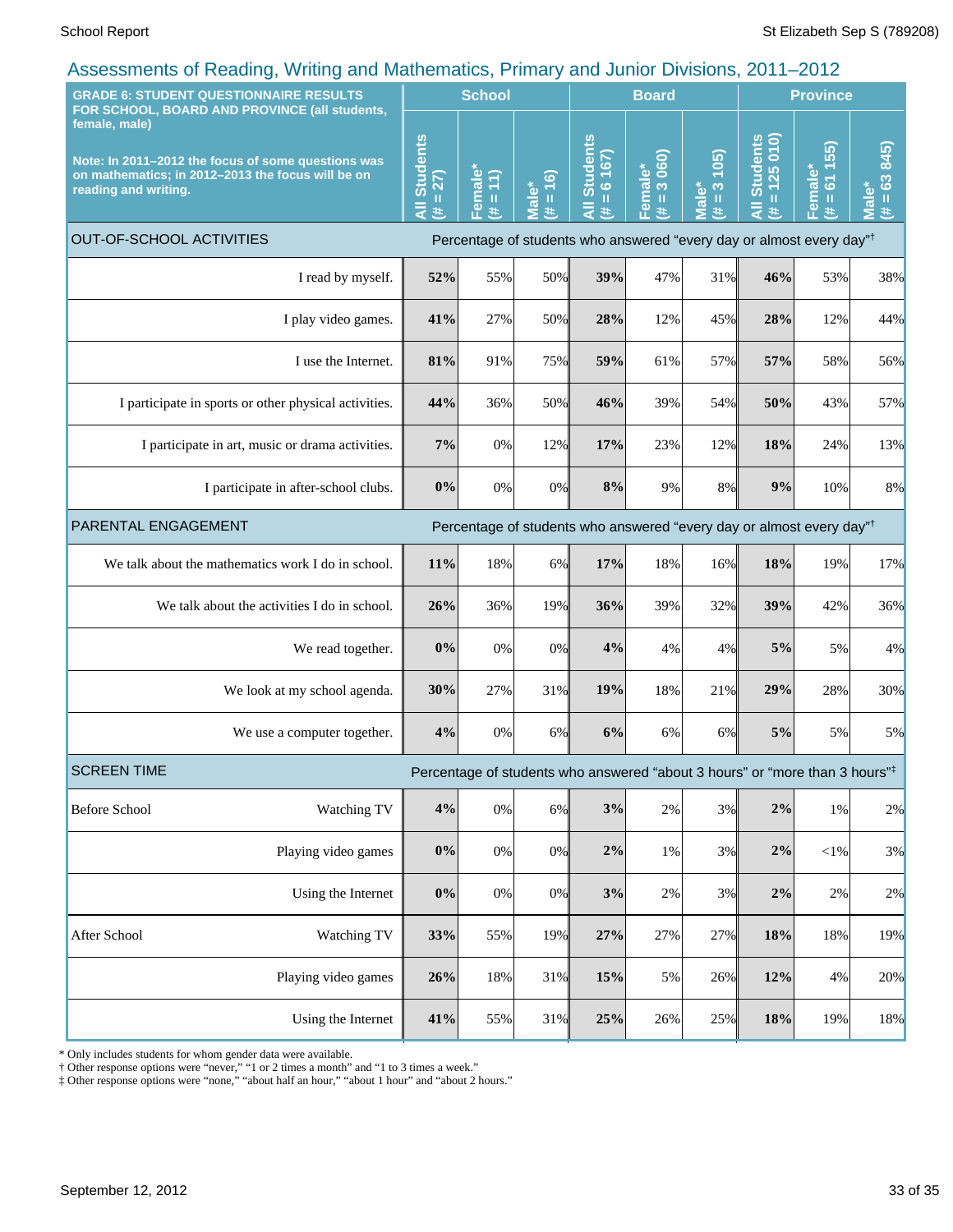| <b>GRADE 6: STUDENT QUESTIONNAIRE RESULTS</b><br>FOR SCHOOL, BOARD AND PROVINCE (all students,                                                   |                                                   | <b>School</b>                    |                     |                                                                | <b>Board</b>                                             |                                 |                                 | <b>Province</b>                                 |                          |  |
|--------------------------------------------------------------------------------------------------------------------------------------------------|---------------------------------------------------|----------------------------------|---------------------|----------------------------------------------------------------|----------------------------------------------------------|---------------------------------|---------------------------------|-------------------------------------------------|--------------------------|--|
| female, male)<br>Note: In 2011-2012 the focus of some questions was<br>on mathematics; in 2012-2013 the focus will be on<br>reading and writing. | <b>Students</b><br>$= 27$<br>$\overline{a}$<br>y. | Female*<br>$(\frac{44}{4} = 11)$ | $(91 = #)$<br>Male* | <b>Students</b><br>167)<br>$\ddot{\circ}$<br>$\mathbf{I}$<br>共 | 060)<br>Female*<br>$\infty$<br>$\mathbf{H}$<br>$\ddot{}$ | 105<br>Viale*<br>$\infty$<br>世地 | All Students<br>$= 125010$<br>共 | 55)<br>Female*<br>$\overline{6}$<br>$\,$ H<br>共 | $= 63 845$<br>Male*<br>进 |  |
| LANGUAGES STUDENTS SPEAK AT HOME <sup>†</sup>                                                                                                    |                                                   |                                  |                     |                                                                | Percentage of students                                   |                                 |                                 |                                                 |                          |  |
| Only English/Mostly English                                                                                                                      | 70%                                               | 82%                              | 62%                 | 61%                                                            | 60%                                                      | 62%                             | 75%                             | 75%                                             | 75%                      |  |
| Another language (or other languages) as often as English                                                                                        | 22%                                               | 18%                              | 25%                 | 25%                                                            | 27%                                                      | 23%                             | 16%                             | 16%                                             | 15%                      |  |
| Mostly another language (or other languages)/<br>Only another language (or other languages)                                                      | 7%                                                | 0%                               | 12%                 | 13%                                                            | 12%                                                      | 14%                             | 8%                              | 7%                                              | 8%                       |  |
| LANGUAGES SPOKEN TO STUDENTS AT HOME <sup>†</sup>                                                                                                | Percentage of students                            |                                  |                     |                                                                |                                                          |                                 |                                 |                                                 |                          |  |
| Only English/Mostly English                                                                                                                      | 63%                                               | 73%                              | 56%                 | 50%                                                            | 48%                                                      | 51%                             | 69%                             | 69%                                             | 69%                      |  |
| Another language (or other languages) as often<br>as English                                                                                     | 15%                                               | 27%                              | 6%                  | 23%                                                            | 24%                                                      | 22%                             | 14%                             | 14%                                             | 13%                      |  |
| Mostly another language (or other languages)/<br>Only another language (or other languages)                                                      | 22%                                               | 0%                               | 38%                 | 24%                                                            | 25%                                                      | 23%                             | 14%                             | 14%                                             | 15%                      |  |
| SCHOOLS ATTENDED <sup>1</sup>                                                                                                                    |                                                   |                                  |                     |                                                                | Percentage of students                                   |                                 |                                 |                                                 |                          |  |
| Only this school/1 other school                                                                                                                  | 74%                                               | 82%                              | 69%                 | 75%                                                            | 75%                                                      | 76%                             | 68%                             | 69%                                             | 68%                      |  |
| 2 other schools/3 other schools                                                                                                                  | 26%                                               | 18%                              | 31%                 | 19%                                                            | 19%                                                      | 18%                             | 22%                             | 23%                                             | 22%                      |  |
| 4 other schools or more                                                                                                                          | 0%                                                | 0%                               | 0%                  | 4%                                                             | 5%                                                       | 4%                              | 7%                              | 6%                                              | 7%                       |  |

\* Only includes students for whom gender data were available.

† Percentages may not add to 100, due to rounding or to ambiguous responses or blanks.